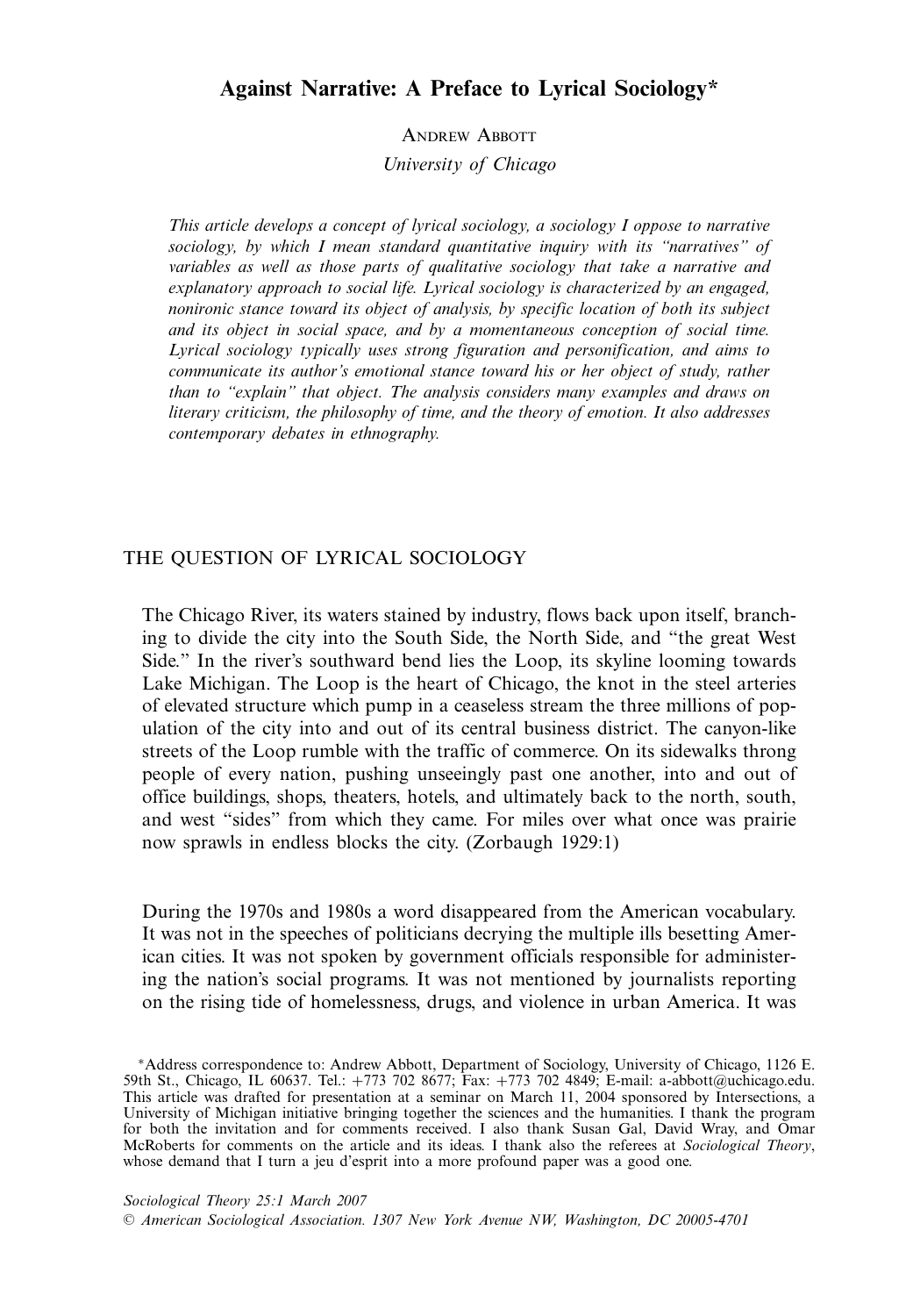not discussed by foundation executives and think-tank experts proposing new programsfor unemployed parentsand unwed mothers. It wasnot articulated by civil rights leaders speaking out against the persistence of inequality; and it was nowhere to be found in the thousands of pages written by social scientists on the urban underclass. The word was segregation. (Massey and Denton 1993:1)

Although these two passages disprove the old canard that sociologists can't write, their versions of literary excellence are very different. Yet they have the same topic: Harvey Zorbaugh's paean to Chicago and Douglas Massey and Nancy Denton's jeremiad about segregation are both about the character and dynamics of cities. And they have similar politics; for if Massey and Denton flaunt their political message from the start, Zorbaugh's book soon reveals its roots in the progressive tradition. Moreover, both passages aim to evoke in the reader a certain frame of mind—for Zorbaugh a sense of excitement and intensity, for Massey and Denton a sense of surprise and outrage.

What differentiates these two passages is their language. Zorbaugh invokes not only simple metaphors like the "stained" river and the "looming" and "canyon-like" Loop, but also the Homeric simile of the el tracks as the blood system through which circulates the diurnal pulse of city life. Massey and Denton, by contrast, use no figures of speech beyond the dead metaphors "multiple ills" and "rising tide" and the equally tame synecdoche by which "speeches," "pages," and "word" concretize the American political consciousness from which the problem of segregation has disappeared.

The only strikingly figurative language on Massey and Denton's opening page is the chapter title: "The Missing Link." Having no obvious referent, this historic phrase propels the reader forward into the text: What link? Between what and what? Why is it missing? Yet we do not know, at the end of Massey and Denton's first paragraph, the answers to any of these questions nor indeed do we know whether the book concerns segregation itself or the manner in which discussion of it disappeared. By contrast, Zorbaugh's chapter title, "The Shadow of the Skyscraper," refers directly to the text that follows: literally because that text concerns the part of the city that is immediately north of—and hence literally shadowed by—the Loop skyscrapers, and figuratively because it concerns the social life that grows up because of, and hence "in the shadow of," the urban conditions whose most visible result is the Loop towers themselves. Indeed, the skyscraper synecdoche points to a puzzle even more focused than that of Massey and Denton: Is Zorbaugh the technological and ecological determinist that this shadow figure seems to imply?

The evident difference in figurative language presages a more subtle difference in subject matters. Zorbaugh writes of the city itself—its geography, its people, its places. Massey and Denton, by contrast, write of talk about the city—the talk of politicians, funders, social scientists, and others. One passage is about a thing, the other about ways of seeing (actually, not seeing) a thing. Indeed, this difference of subject partly drives the difference in figuration. It is because he finds the city fascinating and overwhelming that Zorbaugh can wax poetic, while Massey and Denton, who find nothing so romantic or vivid about the gradual forgetting of segregation, must simply hammer that forgetting into our consciousness with six repetitions of the same grammatical structure, taking their rhetorical cue from sermons and political speeches rather than from poetry.

Thus the passages differ in both figuration and concreteness. But finally—and perhaps most strikingly—they differ in temporality: one passage is about something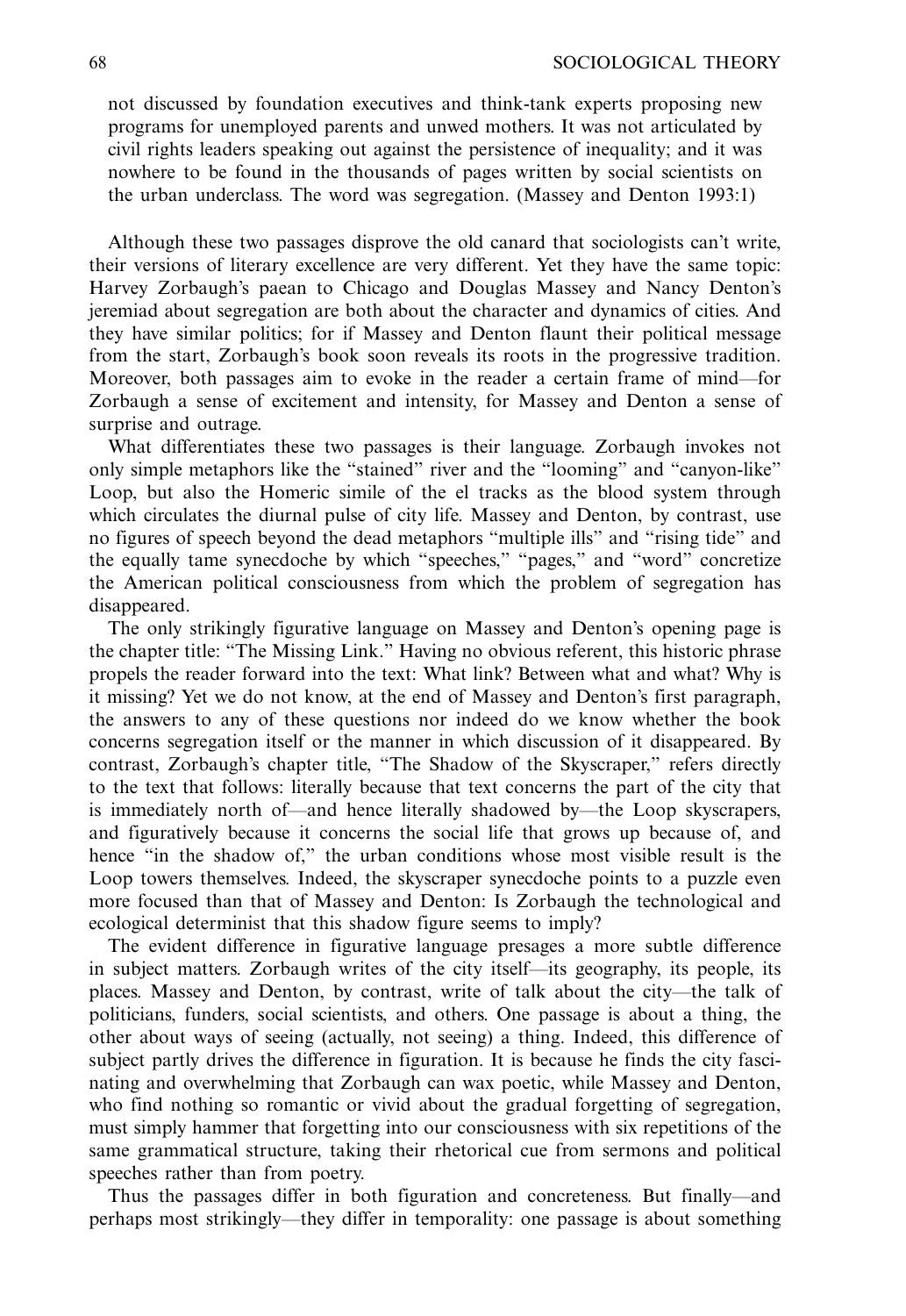that *is* while the other isabout something that *has happened*. Every one of Zorbaugh's main verbs is in the present tense. The river "flows," the streets "rumble," the arteries "pump," the people "throng." Zorbaugh's only past tenses are a past participle used as an adjective ("stained"), an imperfect indicating the transition from earlier forms of society ("what once was prairie"), and a simple past indicating the origins of the daily commute in the suburbs ("from which they came"). In short, Zorbaugh writes about a state of being, a moment. By contrast, Massey and Denton write about an event. Every main verb in their passage is in the past tense (most of them the indefinite "was"), and indeed the passage starts with not just the past but the perfect tense—in the phrase "a word disappeared." The only present tenses are the participlesindicating ongoing action *in the past*—"decrying," "administering," "reporting," "proposing," and "speaking."

In summary, then, both paragraphs concern the city. Both take an activist and passionate view. But Zorbaugh writes figuratively about the city itself as a current state of affairs, while Massey and Denton write unfiguratively about urban discourse as an unfolding history. Of the three differences—in figuration, concreteness, and momentaneity—I want to focus here on the last: that between writing about a state of affairsand writing about a happening. After all, we have a simple name for what Massey and Denton are doing, for telling a story; we call it narrative.

The idea of narrative has a cyclical history in modern scholarship. In the great rout of teleological and Whig history by the social scientific and bottom-up histories of the 1960sand 1970s, the idea of narrative shared the exile of the older generation that had perfected it. In the insurgent generation, the social science historians thought narrative was mere talk rather than rigorous quantitative analysis, while the bottomup historians identified story-telling with "master narratives" that aimed to hide from our sight the "peoples without history." As for the sociologists, the sociological mainstream thought it had left narrative behind in the 1930s with W. I. Thomas and life history methods. Indeed, in the 1960s and 1970s, narrative became a niche product in academia, written by only a few conservative historians and by a handful of social scientists rebelling against the causal orthodoxies of their disciplines (see Abbott 1991).

Then in the 1980s the fashion changed. Newly particularized, narrative reemerged as a major mode of academic writing, from oral histories of individuals to grand chronicles of classes and ethnic groups. Alongside the new narrative production came the equally new products of the cultural and linguistic turns, which indeed for many people were continuouswith the narrative one. For such people, "narrative" meant all three things at once; following stories, investigating cultural symbols, and attending closely to language (see, e.g., the essays in McDonald 1996).

This narrative onslaught was not a return to the maligned teleologies of Whig history; rather, it self-consciously opposed a social science thought to be excessively analytic. In particular, it attacked the preoccupation of analytic social science with causal stories about relations between reified constructs like "bureaucracy" or "southern attitudes," which were opposed to (admired) narratives that recounted real actions of real actors, both social and individual. Indeed, the cultural turn followed logically from this opposition, via the argument that the very categories of causal analysis (bureaucracy, southern attitudes, etc.) were themselves the creations of real actions by real people.<sup>1</sup>

 $1<sup>1</sup>$  have written extensively on the opposition of narrative and analysis (see, e.g., Abbott 2001b), as well as on methodologies aiming to transcend it (see Abbott 1992a; Abbott and Tsay 2000).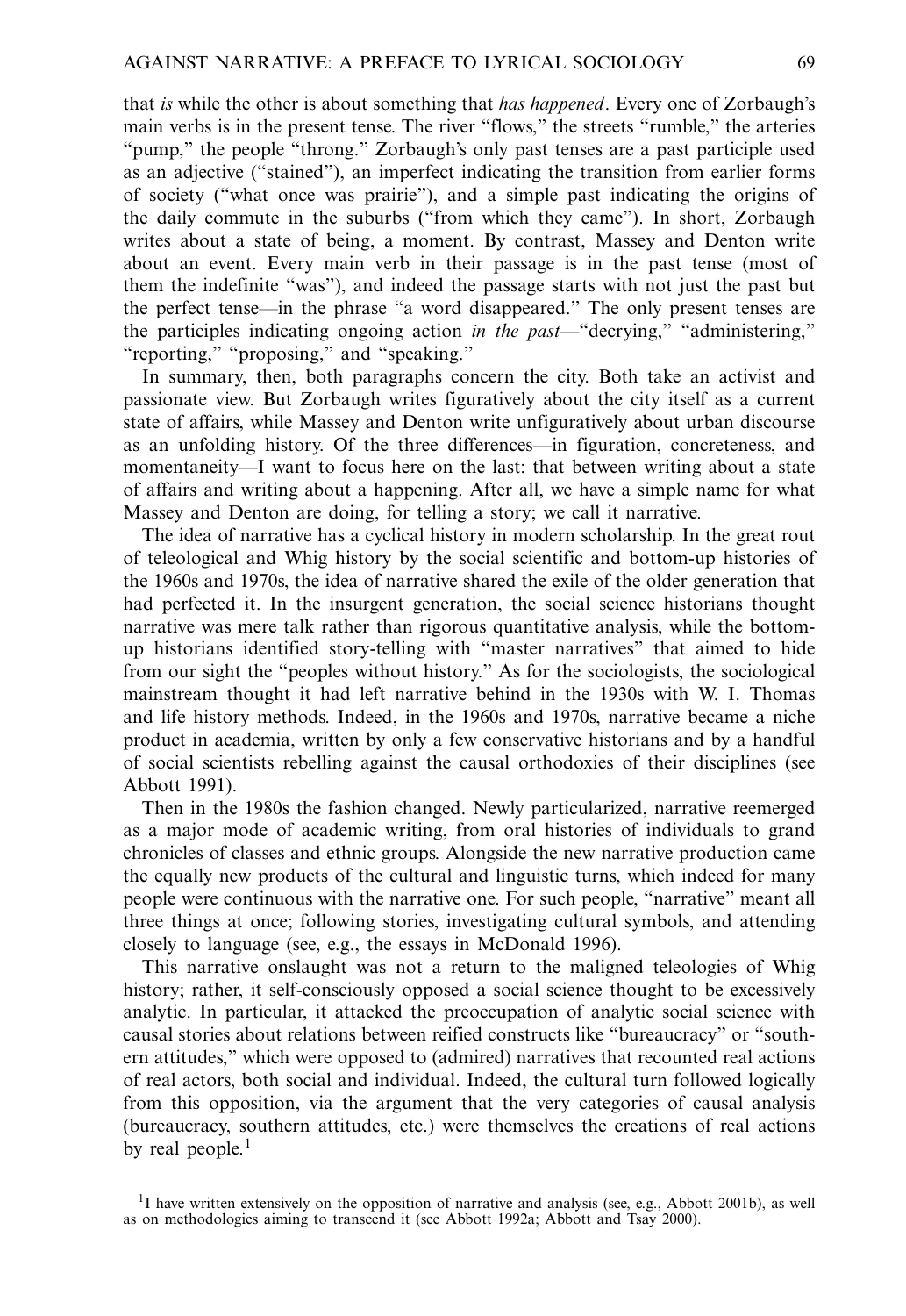But the contrast between Massey/Denton and Zorbaugh is not one between a story of reified variables and a story of concrete actors. Rather, it is a contrast between telling a story and not telling a story at all. There is no story in Zorbaugh. Compared to *The Gold Coast and the Slum*, analytic social science and the new narratives of the 1990s are simply different versions of the same thing: stories in the one case of variables and in the other of actors.<sup>2</sup> For telling a story is precisely what Zorbaugh does not do. He rather looks at a social situation, feels its overpowering excitement and its deeply affecting human complexity, and then writes a book trying to awaken those feelings in the minds—and even more the hearts—of his readers. This recreation of an experience of social discovery is what I shall here call *lyrical* sociology. That is, I am going to oppose narrative not to causal analysis, as we typically have in the past, but to lyric. And I am going to argue that sociology—indeed, social science ought to have lyricism among its available genres and ought to think about lyricism as a general alternative to "story" thinking broadly understood.

The rest of this article will make the case for such a lyrical sociology. I begin with a brief review of the literary theory of lyric and derive from it a set of basic dimensions for the lyrical impulse. I then discuss these dimensions at length, illustrating them with examples. A final section digs more deeply into the theoretical foundations of the lyrical mode and positions lyrical sociology in recent methodological and theoretical debates.<sup>3</sup>

I aim thisarticle at the general sociological audience. I am not preaching to the anti-positivist choir, although my earlier experience with such essays suggests that only that choir will listen.<sup>4</sup> Nor, although it applies literary theory and concepts, is this article goring the equally familiar ox of "smoothed-over," "monological," "nonreflexive" ethnography (Clifford 1986:7). I am rather pointing to a theme or emphasis already strong in many types of sociological work and urging us to develop that theme more strongly. I am thus writing in the tradition of Brown's *A Poetic for Sociology* (1977), a book that derives aesthetic canons for sociological thinking from the vocabularies of literary, dramatic, and artistic analysis.<sup>5</sup>

# THE CONCEPT OF LYRIC

To oppose narrative to lyric is to invoke an older body of literary theory than did the narrative turn, with its opposition between narrative and analysis.<sup>6</sup> The literary warrant for the concept of narrative came from the high structuralist tradition: Propp's (1968) analysisof Babi Yaga, Todorov's(1969) of the Decameron, Barthes's(1974) of Balzac's *Sarrasine*, and Genette's([1972] 1980) of Proust's *A la recherche*. The urtext

 $5$ Oddly, Brown speaks little of emotion and of lyric, which will be central concepts in my analysis.

<sup>6</sup>Actually, the narrative turn in social science seldom made formal use of literary theory. Most often, its invocation of narrative simply legitimated a general preference for the subjective, the symbolic, and the personal.

<sup>2</sup>Thus the opposition of narrative and analysis is a fractal one, nesting narrower versions of itself (causal stories vs. "narrative analysis" of the historical sociology type) within broader ones (narrative vs. lyric). See Abbott (2001a:ch. 1). Note that Massey and Denton's book involves both causal analysis and a historical

story.<br><sup>3</sup>The examples used in this article are somewhat arbitrary. I have made no attempt to find "best" examples, although I have chosen a wide *range* of examplesin order to emphasize the breadth of lyric. I should note that Brown (1977:63–64) specifically uses Zorbaugh as an example of *bad* aesthetics because

<sup>&</sup>lt;sup>4</sup>Of the 246 citations to my three theoretical pieces on sequence thinking and "narrative positivism" in the early 1990s, exactly two have appeared in the *American Sociological Review*. That 29 such citations have appeared in the *American Journal of Sociology* says more about my affiliation with that journal than about the impact of my work on the quantitative mainstream.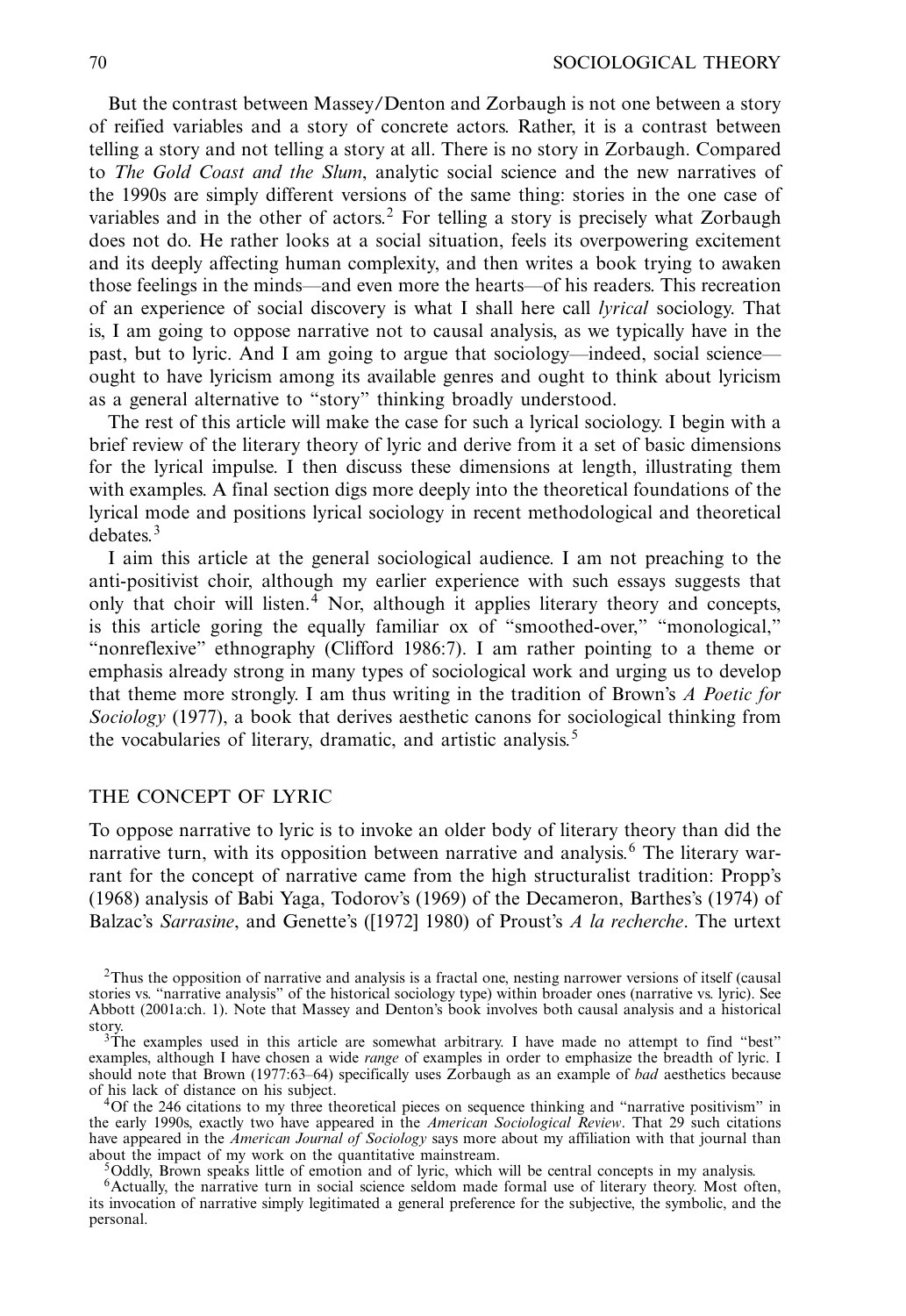of this tradition was Barthes's *Analyse structurale du recit* ([1966] 1981), a detailed exposition of narrative as a branching succession of events and possibilities. Implicit in Aristotle's discussion of narrative in the *Poetics*, thisconcept of a branching sequence of events is at the heart *not only* of the narrative turn, but also—indeed, even more so—of the analytic social science against which the narrative turn defined itself. Both are in this sense utterly narrative in conception, treating reality as a story with a beginning, a middle, and an end, or asa model with independent, intervening, and dependent variables, as the case might be.

As this lineage suggests, the theorists of high structuralism were not concerned with the lyrical sensibility. The *recit* was focused on codes of heuristic and action; symbols and emotions were merely attached here and there to the flowing structure of the core narrative mystery. We must therefore look further afield for conceptual help.<sup>7</sup> An emblematic source is the famous "Preface" to *Lyrical Ballads* by William Wordsworth, from which I have taken my subtitle. Wordsworth's text provides striking evidence of how appropriate and useful it is to invoke the concept of "lyrical" with respect to sociology. I quote here one of the most celebrated passages of that text, but with two very slight changes; I have changed "poems" into "studies" in the first sentence, and I have changed "humble and rustic" into "urban" a little later on. Other than that, this is a verbatim quote.

The principal object, then, proposed in these [studies] was to choose incidents and situations from common life, and to relate or describe them, throughout, as far as was possible, in a selection of language really used by men, and, at the same time, to throw over them a certain coloring of imagination, whereby ordinary things should be presented to the mind in an unusual aspect; and further, and above all, to make these incidents and situations interesting by tracing in them, truly though not ostentatiously, the primary laws of our nature. ... [Urban] life was generally chosen, because in that condition the essential passions of the heart find a better soil in which they can attain their maturity, are under less restraint, and speak a plainer and more emphatic language. (Wordsworth [1801] 1965:446–47, interpolations as noted in text)

This passage sounds exactly like Robert Park's essay on "The City."<sup>8</sup> Yet changing "humble and rustic" into "primitive" instead of "urban" would have produced the credo that sent Malinowski to the Trobriands and Leach to highland Burma. Equally

 ${}^8$ Cf. Park (1925:2–3). For an interesting reading of Chicago School sociology in particular as intensely literary in conception, see Capetti (1993). See also Lindner (1996), who elegantly documents the connection of Parkian sociology with journalism.

<sup>7</sup>There is no general history of lyrical poetry in Western culture nor even in English literature, so far as I can tell. On the relative absence of theories of lyric poetry among the ancients, see W. R. Johnson (1982). On the theory of English lyrical poetry from Chaucer to Coleridge, see MacLean (1940). On French lyrics, see Levrault (1902), Huot (1987), and Maulpoix (2000). Lyric as a genre did not really exist for the Greeks. The Romans made lyric the lowest of genres, largely because it had the least claims as a vehicle of moral improvement and instruction. Following the classical tradition, the Renaissance, too, thought that lyric concerned nonserious topics (as opposed to gods and heroes) and hence should be seen as occasional and unimportant. Such early modern poets as Donne and Herbert wrote superb lyrics, but Herbert's greatness lay in bringing a lyrical stance to higher (in his case, sacred) topics, and Donne's progression from secular to sacred lyrics clearly bespoke the classical allegiance to higher things. A similar development took place in France. The history of genres in poetry is surprisingly like the history of genres within sociology itself. There is a hankering after work that is instructive, a suppression of the emotional (at least other than the moralistic), an insistence on high, important topics, and—when the old high topics get boring—the definition of a new set of supposedly low things (e.g., deviance in sociology, quotidian human affairs in poetry) as important.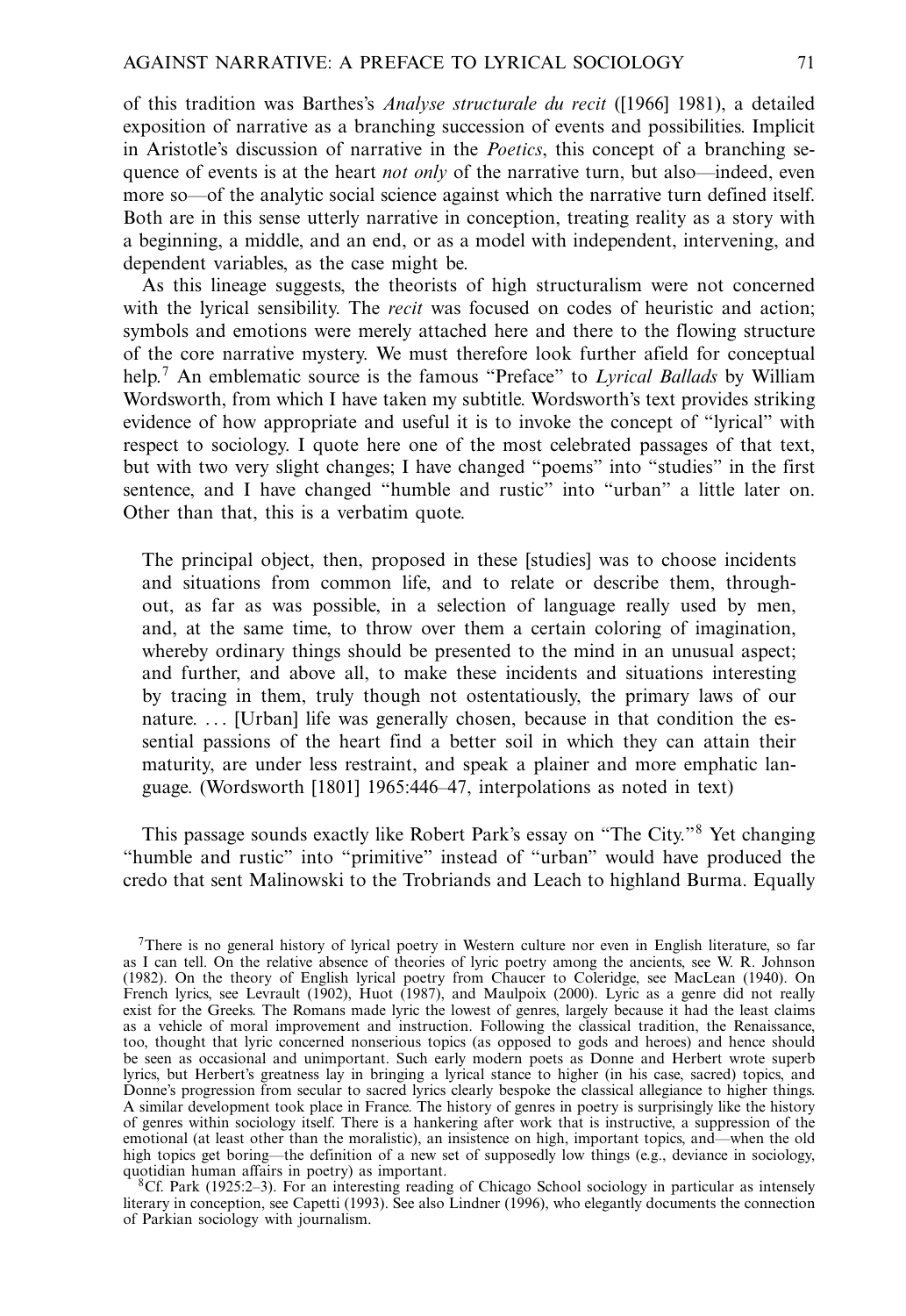small changes could turn this into a manifesto for behavioral and experimental economics. Moreover, Wordsworth's criteria for lyricism have each their echo in modern polemics about sociology. Wordsworth wanted lyric to be about common life, its subjects to be simple folk rather than the heroes and gods of Augustan poetry. So, too, did C. Wright Mills (1959) condemn sociology for its preoccupation with grand social forces and causal abstraction. Wordsworth wanted lyric to be expressed in common language. So, too, do we now say sociology should be written in simple terms, not in jargon. Wordsworth wanted lyric to discern in simple things the "primary laws of our nature." So, too, do we want sociology to find the laws of social life. To be sure, Wordsworth believed these laws to be most visible in rural life, whereas sociologists asdissimilar asMax Weber and Robert Park have argued that the lawsof human nature and society are nowhere more evident than in the city. But nonetheless they all agree that there are placesin the social world where the lawsof human behavior rise very near the surface.

Only in his recommendation that we "throw over [our investigations] a certain coloring of imagination" whereby ordinary things take on some "unusual aspect" does Wordsworth go beyond the familiar bounds of sociological polemics. The main imagination we consider in sociology is the *theoretical* imagination, whereasit is clear that Wordsworth has in mind here an emotional imagination that can juxtapose strong images and powerful feelings to awaken in a reader the emotion that the poet has himself felt, but that is now—in the famous phrase from later in the "Preface"—"recollected in tranquillity" (Wordsworth [1801] 1965:460) Yet even here, we sociologists are not necessarily agreed on how we differ from Wordsworth. For we do not always insist on the theoretical imagination. At work in the Massey and Denton passage above is not so much a theoretical or an emotional imagination as a moral one. Indeed, neither of my opening passages really believes in theory for theory'ssake. But where Zorbaugh wanted to bring usthe sheer excitement and "Pindaric" grandeur of the city, Massey and Denton want to engage our moral sense.<sup>9</sup>

And perhaps a want of Wordsworth's "coloring of imagination" is what has really led to the much-discussed decline in influential public sociology. Perhaps it is not so much our moral timidity and our obsession with professionalism, as Burawoy (2005) has argued, but rather our colorless imaginations and our plodding moralism that have driven sociology from the public stage. Perhaps the great sociological classics of the postwar years were popular less for their often deep moral passions than for their always powerful evocation of their writers' emotional reactions to topics as disparate asthe organization man, the street corner, and the melting pot. It isstriking indeed that of the 11 top titles on Gans's (1997) sociological bestseller list, seven telegraph emotional themesin their titles(*The Lonely Crowd* (Riesman 1950), *The Pursuit of Loneliness*, *Blaming the Victim*, *Habits of the Heart* (Bellah et al. 1985), *Worlds of Pain*, *Intimate Strangers*, and *The Hidden Injuries of Class*).

<sup>&</sup>lt;sup>9"</sup>Pindaric" became a synonym for "heroic" or "excessive" in English lyrical theory following Cowley, who in the late 17th century rediscovered Pindar—the one explicitly lyrical voice in Greek poetry. Cowley and his contemporaries also rediscovered Longinus, who thought poetry was less for instruction than for simple communication of emotion from poet to reader. In the long history of lyric poetry, this lack of instructional content has always been seen as its chief fault. As Samuel Johnson famously wrote: "The end of writing is to instruct. The end of poetry is to instruct by pleasing" ([1765] 1958:245). Among the many current writers who believe with Johnson that narrative cannot be other than moralizing, see White (1987). Note that I have largely ignored the issue of the *audience* for lyrics, poetical or sociological. I thank David Wray and Jeff Morenoff for pointing this out.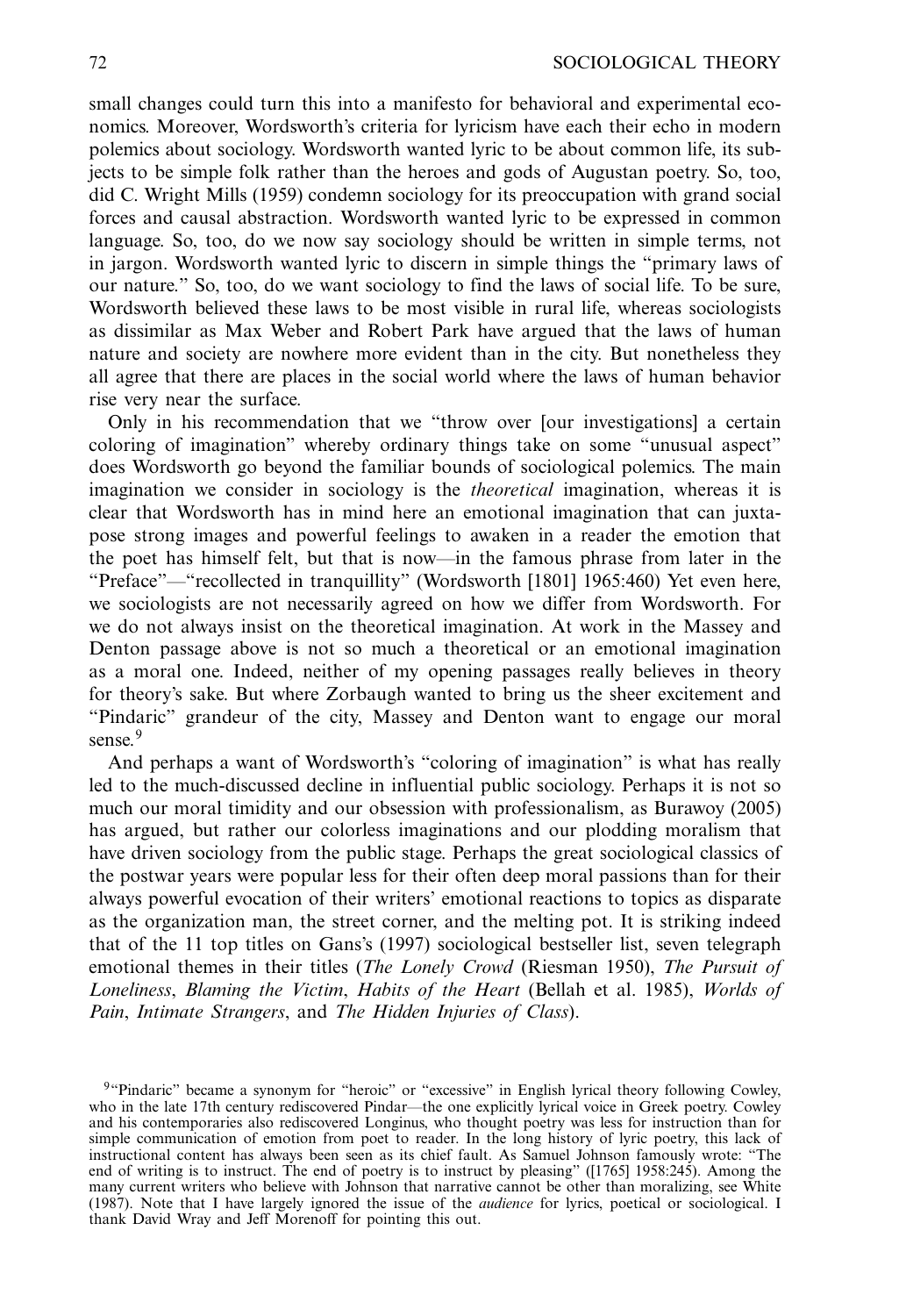In summary, it seems worthwhile to undertake a conceptualization of lyrical sociology. Perhaps there is a kind of emotional involvement with our topics that we can rediscover through detailed analysis. As my approach so far suggests, I shall derive the various parts of a conception of lyrical sociology from the critical literature on lyrical poetry. I must therefore make the usual disclaimer of the analogizer. My aim is to make old things look new and perhaps provide us with a new way of reading the work of some of our colleagues, if not a new way of writing our own. There may be some jarring moments, but one hopes they are worth the price.

I undertake a relatively formal translation of concepts in part to avoid facile equivalences (of the form "lyrical sociology is really x") that could short circuit the inquiry and lead to mere recapitulation of earlier debates. For example, one could jump to the conclusion that lyrical sociology is the same as ethnographic sociology. But we should not accept that argument without having first tried to imagine—on the basis of theoretical argument—how a lyrical impulse might express itself in historical sociology or quantitative sociology as well. One could also jump to the conclusion that lyrical sociology is merely popular writing or merely descriptive. These, too, would short circuit a more serious consideration.

Our general guide must always be the aim to imagine a kind of sociology—really a kind of social science—that is in some profound sense *not narrative*. Thisdoes not mean that it cannot contain narrative elements—Zorbaugh's book is full of little stories. But it means that its ultimate, framing structure should not be the telling of a story—recounting, explaining, comprehending—but rather the use of a single image to communicate a mood, an emotional sense of social reality.

Since explanation, which is almost inevitably narrative in character, has been so strong a theme in social science methodology, we shall find that few books are explicitly lyrical.<sup>10</sup> I shall use a variety of examples below, but these examples were almost never conceived as wholly lyrical works. Rather, we have to look for whatever pieces of lyrical sociology we can find. And, of course, many analyses that are conceived narratively have strongly lyrical subsections. But lyrical sociology must be more than wonderful writing and literary bravura. We are looking for an assertion of lyricism against narrative, and in particular against its most familiar avatar in the social sciences—explanation.

# LYRICAL SOCIOLOGY

I consider the concept of lyrical sociology under two headings. The first and more important is stance, by which I mean an author's attitude toward what he or she writes and toward his or her audience. The second is mechanics, by which I mean the devices an author uses in constructing his or her text.<sup>11</sup>

#### *Stance*

The heart of the lyrical impulse is a stance of the writer toward the studied object on the one hand and readers on the other. (Richards (1929) calls these "feeling" and

 $10$ Functionalism is a possible exception to my assumption that all explanation is inherently narrative in structure. Functional explanation presupposes maintenance of something in the present by an arrangement of forces that will "correct" any deviation from some functional goal (Stinchcombe 1968). Functionalism and related equilibrium arguments do not really require narrative explanations that move through real time; they exist in abstract, content-less time.

<sup>&</sup>lt;sup>11</sup> Referees of this piece have asked why I used terms like "stance" and "mechanics," which are not "lyrical" themselves. But there is no more reason to write lyrically about lyric than to write absurdly about the absurd, pace Samuel Beckett. Lyrical writing is as disciplined and formalized—perhaps more so—than other kinds of writing.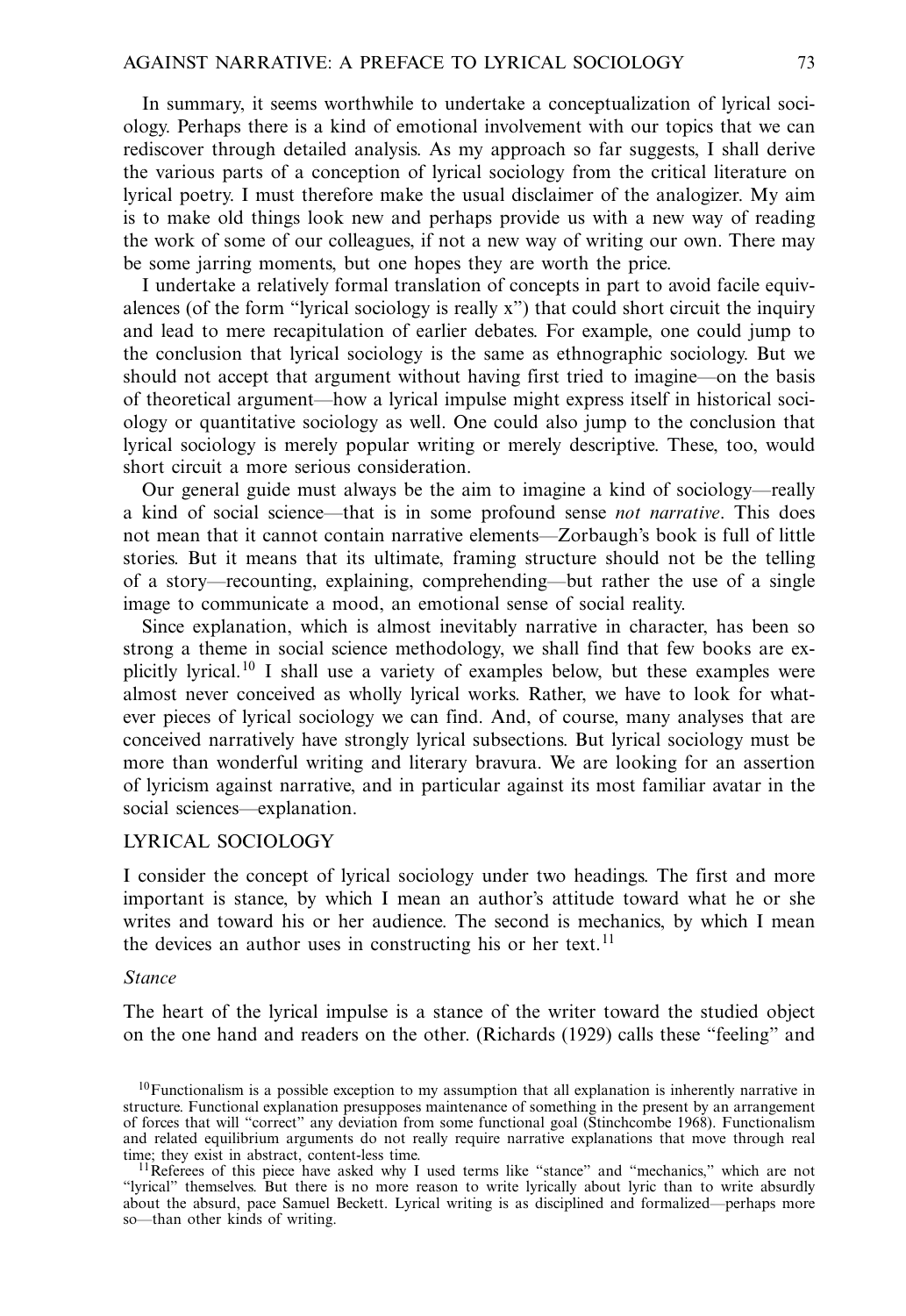"tone," respectively.) That stance is engaged, rather than distant, and the engagement is an emotional one, an intense participation in the object studied, which the writer wants to recreate for the reader. Moreover, this engagement is not ironic; the lyrical writer does not place himself or herself outside the situation but in it. If there is an irony to the lyricism, it is an irony shared with the object and the reader, not an irony that positions the writer outside the experience of investigation and report.

There is a temptation here—in the word irony—to fall into a facile but misleading equivalence. Hayden White (1973), among others, has invoked the tropology of Northrop Frye (1966) to analyze social scientific writing (in his case, history). He notes Metaphor, Metonymy, Synecdoche, and Irony as four basic tropes, loosely associated with the four genres of Romance, Tragedy, Comedy, and Satire. At first blush, the lyrical seems to fit well under romance. But these are *all* narrative categories, straight from the Aristotelian canon; all concern the aims and outcomes of a plot. There is no necessary reason to think that the lyrical impulse is romantic and, indeed, in Japanese poetry, which is almost entirely lyrical in conception, it often is not so, however romantic that poetry may seem to narratively conditioned Western eyes.<sup>12</sup> We shall have occasion below to recall this confusion, for it is a commonplace of sociology today that engagement with one's topic is not "scientific," as if distance and irony were the only legitimate stance for sociological writing.

Returning to my two opening examples, we can see that Zorbaugh is indeed lyrical in his stance. He is engaged, and quite un-ironically engaged, with the city he describes. At the same time, however, he is rigorous and disciplined in his engagement. Indeed, it is to some extent the rigor of his book—its multiple roots in interviews, document search, and observation—that *allows* him to see what is so exciting about the new North Side. But this rigorous engagement remains immediate, almost apperceptive, unlike the moral engagement of Massey and Denton. The latter are distanced and judgmental. In their passage we see the social world only through the writing about it that makes them so angry. In Zorbaugh, we see both the city and the author's astonishment at it. He is social with the Gold Coasters, lonely with the rooming-house dwellers, wistful with the Bohemians, cosmopolitan but listless with the slum-dwelling immigrants.

After engagement, the next quality of the lyrical stance is location. The lyrical impulse is located in a particular consciousness, that of a particular writer who is in a particular place. In discussing poetry, we often phrase this by simply saying that lyric involves the subjectivity of the writer. Indeed, the psychological criticism of the early 20th century attributed various aspects of lyric poetry to various personal (often Freudian) concerns. But more broadly, the lyrical writer is acutely conscious of his or her self not just as author but as the person whose emotional experience of a social world is at the heart of his or her writing.<sup>13</sup>

 $12$ Oddly, Frye himself (1966:41) saw Irony as an evolution from the "low mimetic," believing that a direct logic led from writing about those of our own stature (low mimetic or basic realism) to writing about those "inferior in power or intelligence to ourselves" (1966:34), for Frye the very definition of Irony. At the same time, Frye believed in a direct connection of lyric and irony because, for him, "the [lyric] poet, like the ironic writer, turns his back on audience" (1966:271). This seems very implausible until one recalls Frye's special definition of "irony" as writing about those below us. White's analysis is found in White (1973). I invoke Japanese lyrical aesthetics in more detail below.

 $^{13}$ Of course, subjectivity is explicitly invoked in much contemporary writing about social life; for a time in the 1990s we wondered whether our colleagues' books were about their purported topics or about themselves. But while we may differ about whether this shift was desirable or lamentable, seeing it as right or wrong, scientific or unscientific, is a mistake. The proper question is whether it is aesthetically successful. The problem with the new subjectivity may be less that it is bad social science than that it is bad poetry.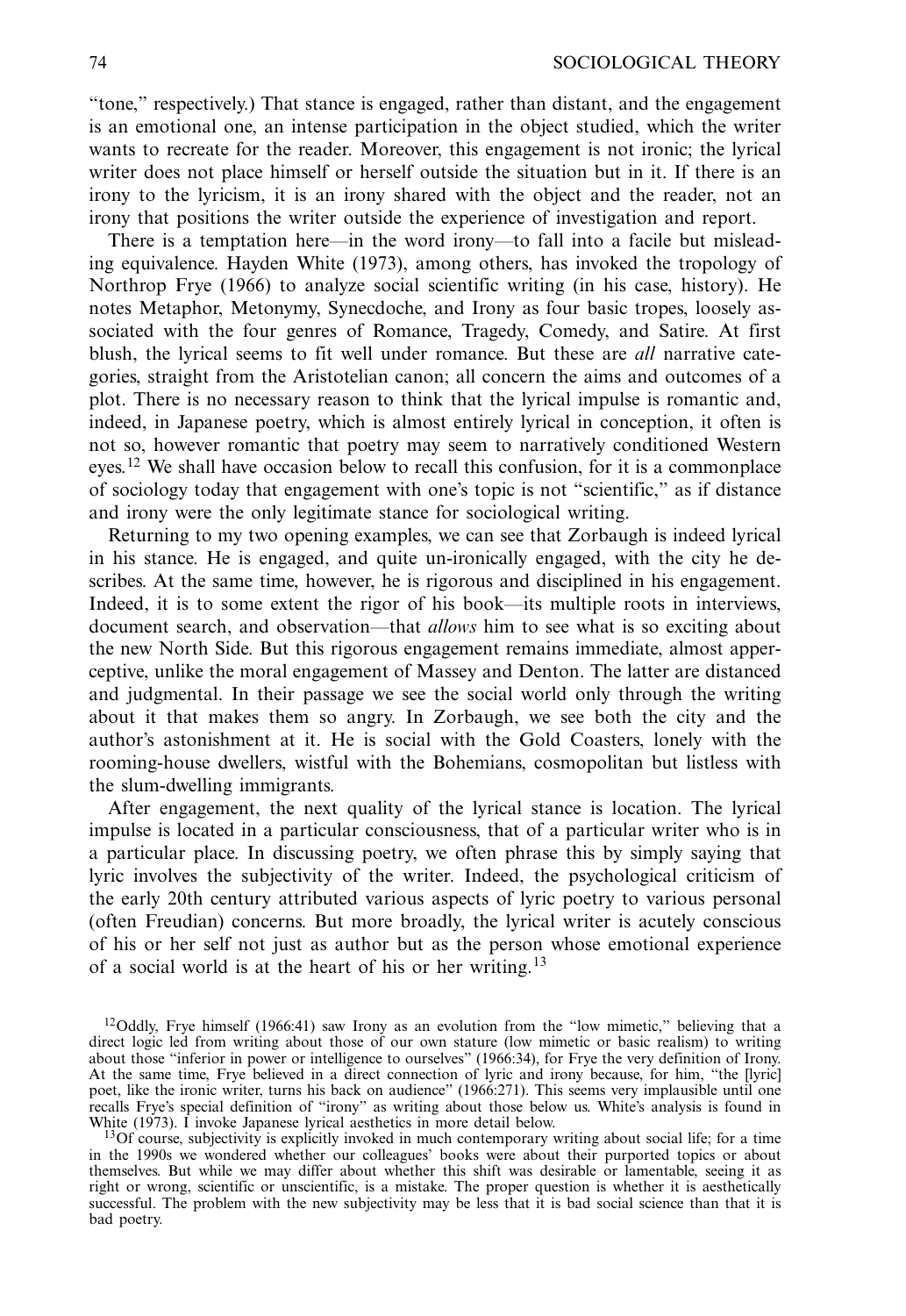For an example of these aspects of stance, consider a classical sociological text with an explicit lyrical emphasis, Malinowski's *Argonauts of the Western Pacific* ([1922] 1961). With its extraordinary descriptive passages (e.g., Malinowski 1961:33ff) and its elaborately choreographed digressions (e.g., the long catalogue of villages in Chapter 2, the entire chapters on canoe building (Ch. 5), and on words in magic (Ch. 18)), this book openly mimics the Greek epics from which it takes its title. Larded as it is with information and careful investigation, it is nonetheless an overwhelmingly personal book, dominated by the personality Malinowski has chosen to project. To be sure, the Malinowski of *Argonauts* is no more the Malinowski of the diaries (1989) than the Wordsworth of *The Prelude* wasthe Wordsworth of the Annette Vallon affair. But for all Malinowski's rhetoric about the "science of man," the book is extraordinarily lyrical in conception. Malinowski wants us to see the Trobrianders as he saw and felt them. He falls out of his scientific pose again and again, not because he is a Westerner or a colonialist or a Pole or a man, but because he is too good a lyricist not to.<sup>14</sup>

There is no necessity that a highly subjective book be lyrical. *The Lonely Crowd* (Riesman 1950), for example, is a highly subjective book. One comes away from it with a very strong sense indeed of David Riesman as a person: a reflective moralizer located somewhere between bemused geniality, conservative reaction, and visionary critique. But if Riesman never ascends to jeremiad, seldom does he relax into lyricism. His emotions never overmaster him nor create in him a stabbing sense of the humane. Nor is he intent on reproducing in us his emotion about modern, otherdirected society. Indeed, we never quite know whether that emotion is amazement or disgust or hesitancy or delight. Rather, Riesman is the model other-directed social critic: careful, detached, a little ironic, vigilant of others' views and potential critiques.

After engagement and personal location, the third element of the lyrical stance is location in time. The lyrical is momentary. This above all is what makes it nonnarrative. It is not about something happening. It is not about an outcome. It is about something that is, a state of being. This is true even of *Argonauts*, which is not really about a particular kula trip (although it tells stories of several of them), but rather an evocation of the Trobriandsat a moment in time, in which the kula is cyclical and endless. Malinowski knew perfectly well that the world he studied was passing—witness his continuous remarks about war, cannibalism, and other precolonial practices, and his portentous closing line: "Alas, the time is short for Ethnology, and will this truth of its real meaning and importance dawn before it is too late?" (1961:518). But he consciously created the image of a world in a moment, a snapshot of another world in being, even as that world changed.

A contemporary book that well illustrates all three aspects of the lyrical stance is Michael Bell's ethnography of the "natural conscience" of an English village, *Childerly* (Bell 1994). Bell is engaged throughout, a distinct subjectivity. Unlike Riesman, he is not unwilling to be seen wrestling with his data, to be seen confused and hesitant. He wants us to know the complexity of his own reaction to the residents' debates about fox hunting, scenic views, and "country people." He captures his village at a particular moment of transition, after the beginning of rural gentrification but before the genetic modification and mad cow affairs. He gives us a sense of residents' aching search for a "natural morality" that can be a legitimate alternative to the shifting

<sup>&</sup>lt;sup>14</sup>That Malinowski aimed to emulate his countryman Joseph Conrad is well known. Ginzburg, however, thinks that the key literary influence on *Argonauts* was Robert Louis Stevenson (Ginzburg 2000).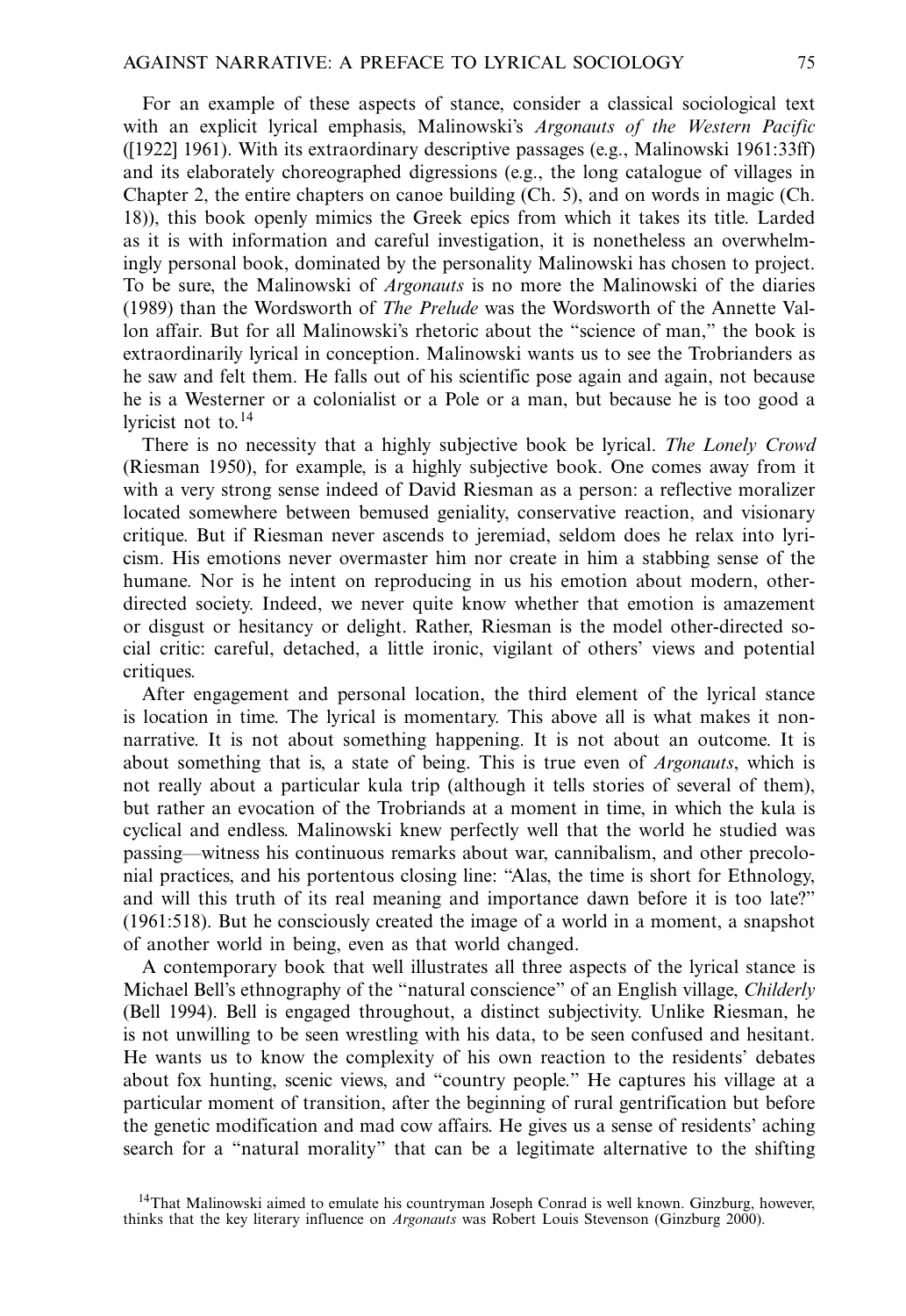and increasingly illegitimate class system, a search that is at once partly successful and partly doomed. In short, *Childerly* isa deeply lyrical book, filled with an almost Japanese sense of the transitory. It helps, of course, that it is about beautiful things, about farms, aviaries, and gardens, about thatched houses, honest labor, and homey pubs. But the book's lyricism lies in its approach to these things, not in the things themselves.

### *Mechanics*

The chief mechanical differences between a lyrical and a narrative sociology stem from the differing intent of the writers. A narrative writer seeks to tell us what happened and perhaps to explain it. A lyrical writer aims to tell us of his or her intense reaction to some portion of the social process seen in a moment. This means that the first will tell us about sequences of events while the second will give us congeries of images. It means that the first will try to show reality by abstract mimesis while the second will try to make us feel reality through concrete emotions. It means that the first will emphasize the artifice through which his or her mimetic model is made while the second will emphasize the vividness of his or her passion toward the world the writer studies. These larger differences will be reflected in the details of writing. The lyricist will use more figurative language and more personification.

The most important of these differences is the first, that between story and image. Narrative writing centers on a sequence of events, or in the quantitative version, a sequence of variables. This sequence of events or variables explains the phenomenon of interest. By contrast, lyrical writing centers on an image or images. These are viewed in different ways, through different lenses, to evoke the sources of the writer's emotional reaction.<sup>15</sup>

For example, Nicholas Christakis's *Death Foretold* (1999) considers medical prognostication in serious illness. An MD-Ph.D., Christakis did several large-scale surveys of physicians' prognostic responses to medical vignettes as well as several questionnaire-based surveys on doctors' attitudes about prognosis. He also did dozens of interviews and gathered hundreds of documents.<sup>16</sup> In the narrative framework, one would expect such a book to be organized around a sequence of variables that determine which kind of physicians prognosticated when and to whom about what. One would expect a narrative of chapters starting with patients and their illnesses, then turning to doctors and their qualities, and finally to the flow of prognostic information throughout the disease course: what do doctors tell patients at the start, how does this change as cases unfold, and how does it end up when death or survival ends the story. But in fact the book simply circles around the image of the doctors telling (more often, not telling) patients about the future. There are chapters on error in prognostication, on norms about it, on how it is done, on rituals about it, and on prognosis as self-fulfilling prophecy, but there is no simple narrative of prognosis.

<sup>&</sup>lt;sup>15</sup>We cannot require that lyrical images always be unique and subtle, just as we cannot require that all scientific models be elegant and parsimonious. Lyrical traditions often rely on stock, standard metaphors, despite our usual belief in the importance of new and arresting images. (I thus differ from Bachelard (1957, see, especially, the introductory chapter), who insists on the radical individuality of lyrical images.) So we should not be surprised that lyrical sociology like lyrical poetry may be full of hackneyed images: individual images like "the city-dweller," "the worker," and "the delinquent," and abstract images like "father-son social mobility" and "urban poverty." <br><sup>16</sup>Interestingly, Christakis's book, like Massey and Denton's, concerns an act of forgetting: the forget-

ting of prognosis in modern medicine. Despite the topical similarity, however, the books' structures are strikingly different.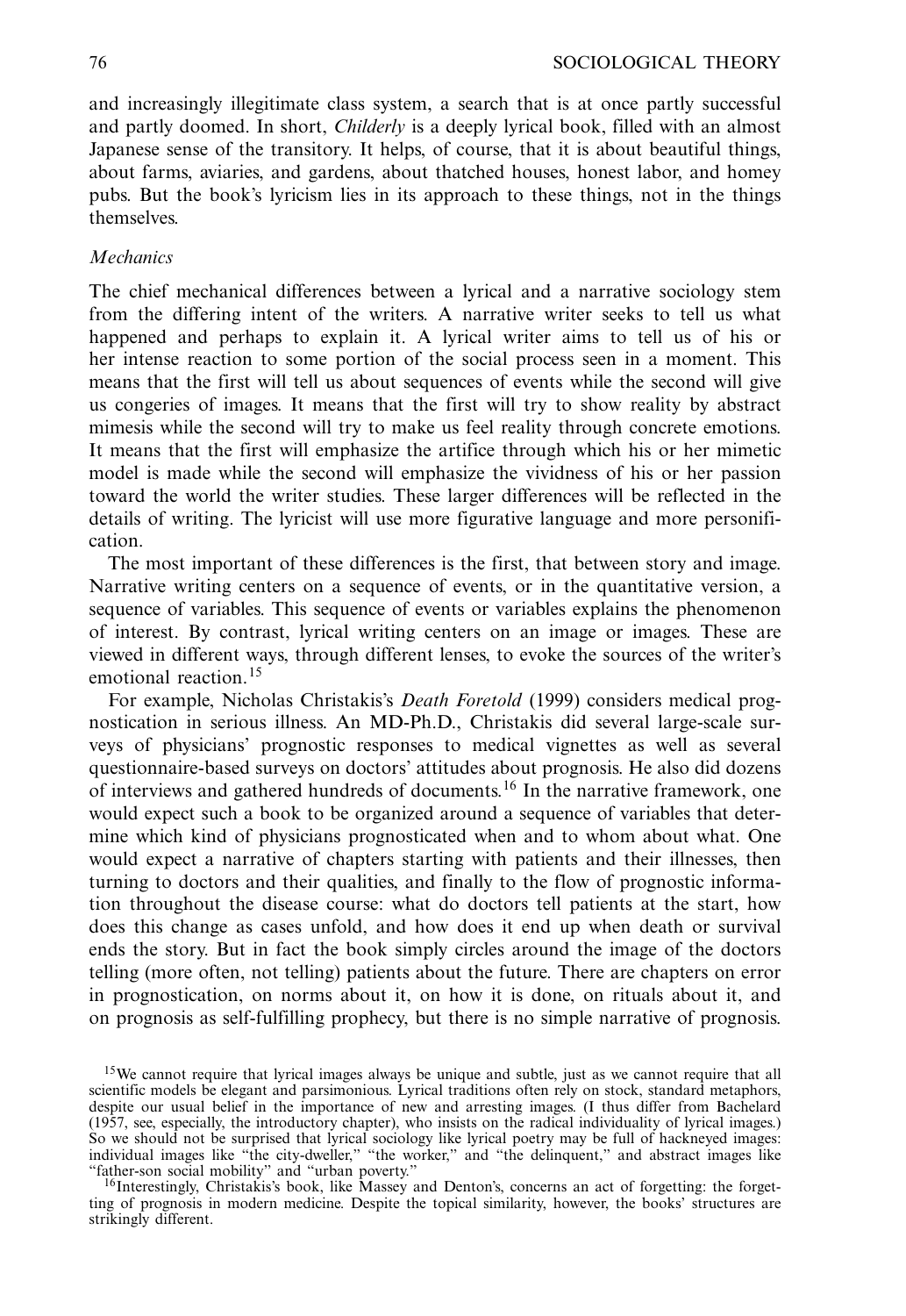The reader in narrative mode finds this organization of the argument repetitive and undirected: Where is the causal story? Moreover, the author seems preoccupied and hard to pin down. He is not an abstracted sociologist outside the situation, nor is he a consistent advocate for one or another position within the ranks of medicine itself.

But if we read the book as a lyric, it makes much more sense. There is no real narrative at all. There is only the image of a situation—the doctor, the unknown and unknowable future of illness, and the patient; the corpus of general medical knowledge on the one hand and the individual peculiarities of *this* disease and *this* patient on the other, and alwaysthe imponderability of an outcome that will be probabilistic for the doctor, but deterministic for the patient, who will either live or die. Seen this way, as an asymmetric situation that opposes probability and determination, the prognostic situation far transcends medicine. It is the same as advising a friend about marriage, assessing a dissertation topic for a student, proposing a legal strategy to a client charged with a felony. The medical setting merely makes it more universal, more penetrating, precisely as a strong lyrical image should.

On this line of argument, Christakis's real aim is to make us feel the damnable ambivalence doctors face about prognosis; indeed, the damnable ambivalence he himself feels as a practicing physician. He has chosen to do this not by writing in the familiar "let me tell you a few of my perplexing cases and what they teach us about life" genre that has produced so many facile medical bestsellers. There we would have again the Riesman persona: the careful, detached, somewhat ironic expert telling us a few delectably ironic stories, admitting us behind the veil. Rather, Christakis has written real sociology—hard-core quantitative analysis combined with endless, almost obsessed interviewing—to try to bring this one terrifyingly important situation to life for us, to show us how it makes him and other physicians feel: confused, tentative, threatened, but also curiously and almost magically powerful. This overarching lyrical stance is struck on the dedication page, where we read that Christakis was six years old when his mother was given a 10 percent chance of living as much as three more weeks.<sup>17</sup>

Christakis's book shows that lyrical writing in my sense—writing whose chief intent isto convey a particular author'semotional relation to a certain kind of social moment—is quite possible even in predominantly quantitative work. The book thus illustrates not only the anti-narrative character of lyrical sociology, but also its insistence on the communication of passion, even at the possible expense of abstract representation of reality. We can see the importance of the latter choice by considering a book that from exactly the same starting position makes the reverse choice; Scott Snook's *Friendly Fire* (2000), a book we expect to be passionate and naturalistic, but that is in fact relentlessly mimetic and artificial. *Friendly Fire* isa riveting account of how American warplanes at 1030 hours on April 14, 1994 shot down two American helicopters in Iraq carrying 26 officers and civilians—American, Kurdish, Turkish, British, and French. We expect an impassioned analysis, for like Christakis, not only is Snook both a (military) professional and a sociologist, he is also personally touched by histopic, having himself been wounded by friendly fire in the Grenada engagement in 1983.

<sup>&</sup>lt;sup>17</sup>As Christakis happily notes, this prognosis was incorrect: in fact his mother died many years later. Note that despite its generally lyrical stance, the book ends on a tone of moralism—the last chapter is titled "A Duty to Prognosticate."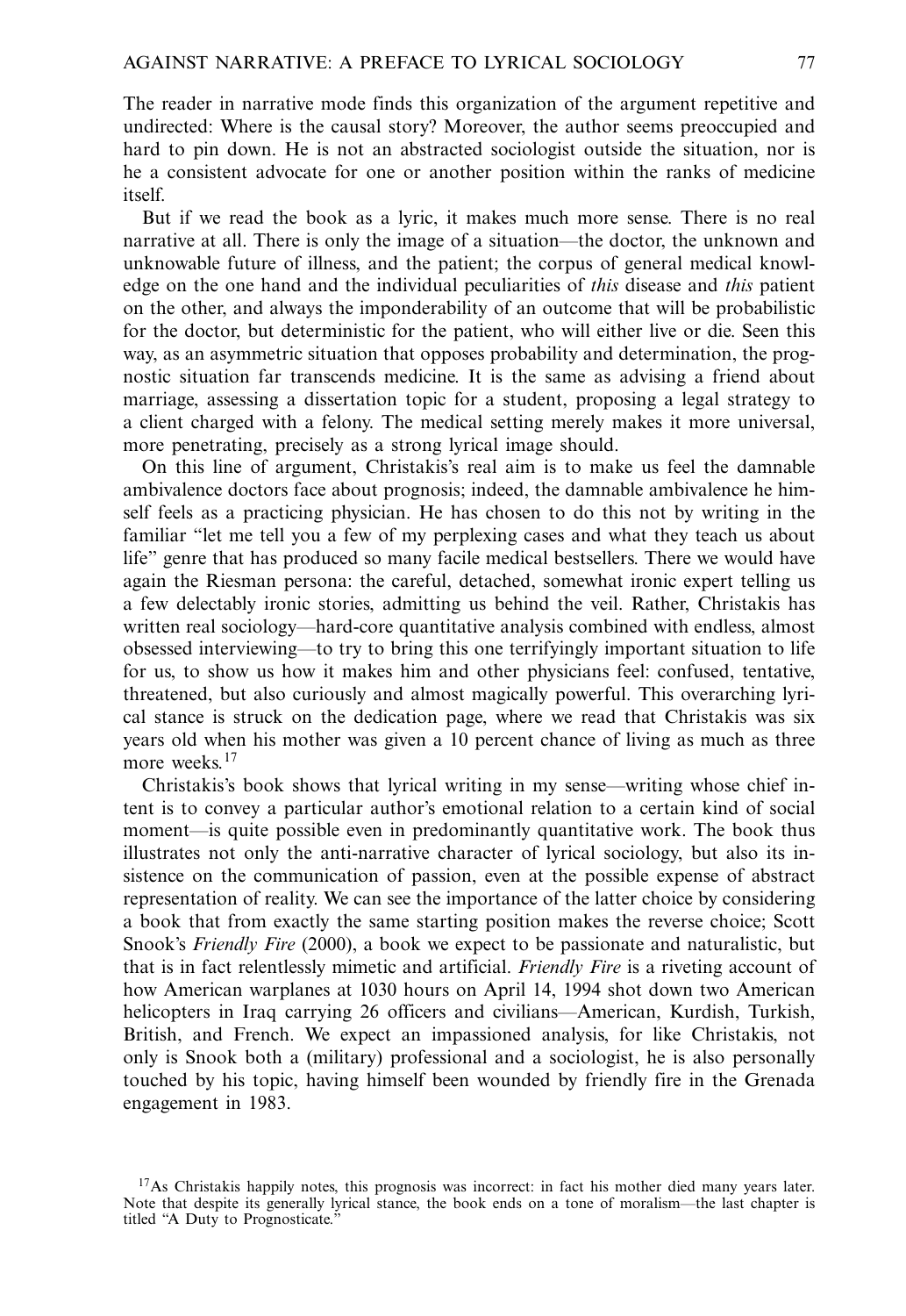Snook's theory is distilled into an unforgettable full-page diagram of all the forces, issues, and events leading to the shootdown, here reproduced as Figure 1 (Snook 2000:21).

The diagram is precisely dimensional: narrative time goes to the right and proximity to the accident goes down the page. So in the upper-left-hand corner we have things like "fall of the Soviet Union" and "long history of interservice rivalry," and through the middle we have thingslike "aging airframes," and "USAF and US Army units live apart," down to more proximate things like "Adhoc seating configuration in AWACS," "Helicopter MSNS not on ATO," on to "ambiguous radio calls" and "IFF failed," and, finally, about 50 balloonsand 80 or 90 connecting arrowslater, in the lower-right-hand corner, the shootdown.

But even this extraordinary representation of narrative flow is not enough for Snook, who spent years poring through safety reports, military documents, courtmartial trial documents, and even video records. He does give a simple text version of the story, in the book's second chapter, "The Shootdown: A Thin Description." It is exactly that: a careful, detailed, and, in a restrained, military way, somewhat passionate story. But the next three chapters are retellings of the entire story from the points of view of three of the four principal actors: the fighter pilots, the flying combat airspace control crew (AWACS), and the command organizations that should have integrated the Army service helicopters (shot down) into the interservice theater organization (which did the shooting). The fourth set of actors—the dead helicopter crews—left only faint traces, a few conversations and SOPs discussed in the thin description. Unlike Kurosawa in "Rashomon," Snook has no medium to bring them back to life.

But while Snook gives a virtuosic, multilevel and multistranded organizational narrative in the tradition of Perrow's *Normal Accidents* (1984), that analysis is almost without emotion. One senses Snook as narrator. One senses his military personality (by its obsession with a level of organizational detail unthinkable elsewhere). But beyond his remark that he himself had been shot 10 years before, there is little hint of his emotional reaction to or even judgment of the various actors. The agonizing side of this event—the remorse of the pilots, the shamefacedness of the Air Force, the "what happened to everyone after the fact"—none of thisanalyzed nor, beyond a few adjectives ("a visibly shaken TIGER 01") (Snook 2000:71), even mentioned. We never even find out how the shootdown was identified as a friendly shootdown, how the news spread within a day to the Secretary of Defense, or what the initial reactions were. Only the story of how the rare event occurred is of interest because of Snook's remorselessly narrative (i.e., theoretical) focus on the causal question at hand: How did this happen? In a setting that is an invitation to lyricism, this author with every right to wax lyrical about how humans experience chance and intention and meaning simply refuses to deviate from his narrative path.

Snook's book illustrates not only the dominance of mimesis over emotion in narrative social science, but also the dominance of narrative *artificiality*, which hasits origins in narrative's Aristotelian imperative to instruct the reader. (Indeed, the book ends with an appendix on "Friendly Fire Applied: Lessons for Your Organization?") Narrative artifice is in the first instance evident in the very intention of explaining what is, after all, an extremely rare event, one that we would have referred immediately to simple chance had it not been for its human consequence of 26 unexpected deaths. (Equally rare but less freighted events go undiscussed every day.)

Also undiscussed are the many results other than the shootdown of the various causes in Snook's master diagram. Those results are of course important reasons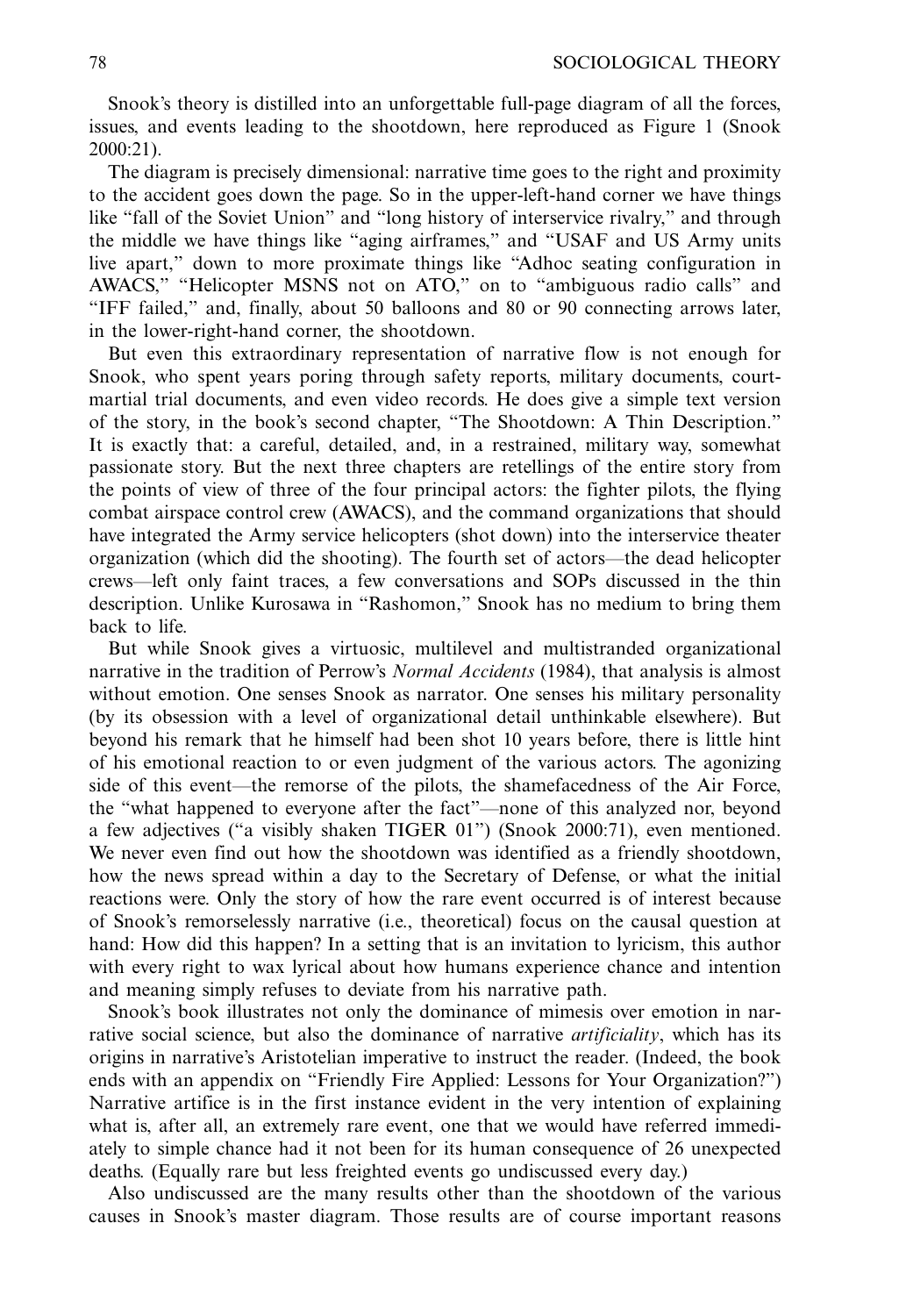

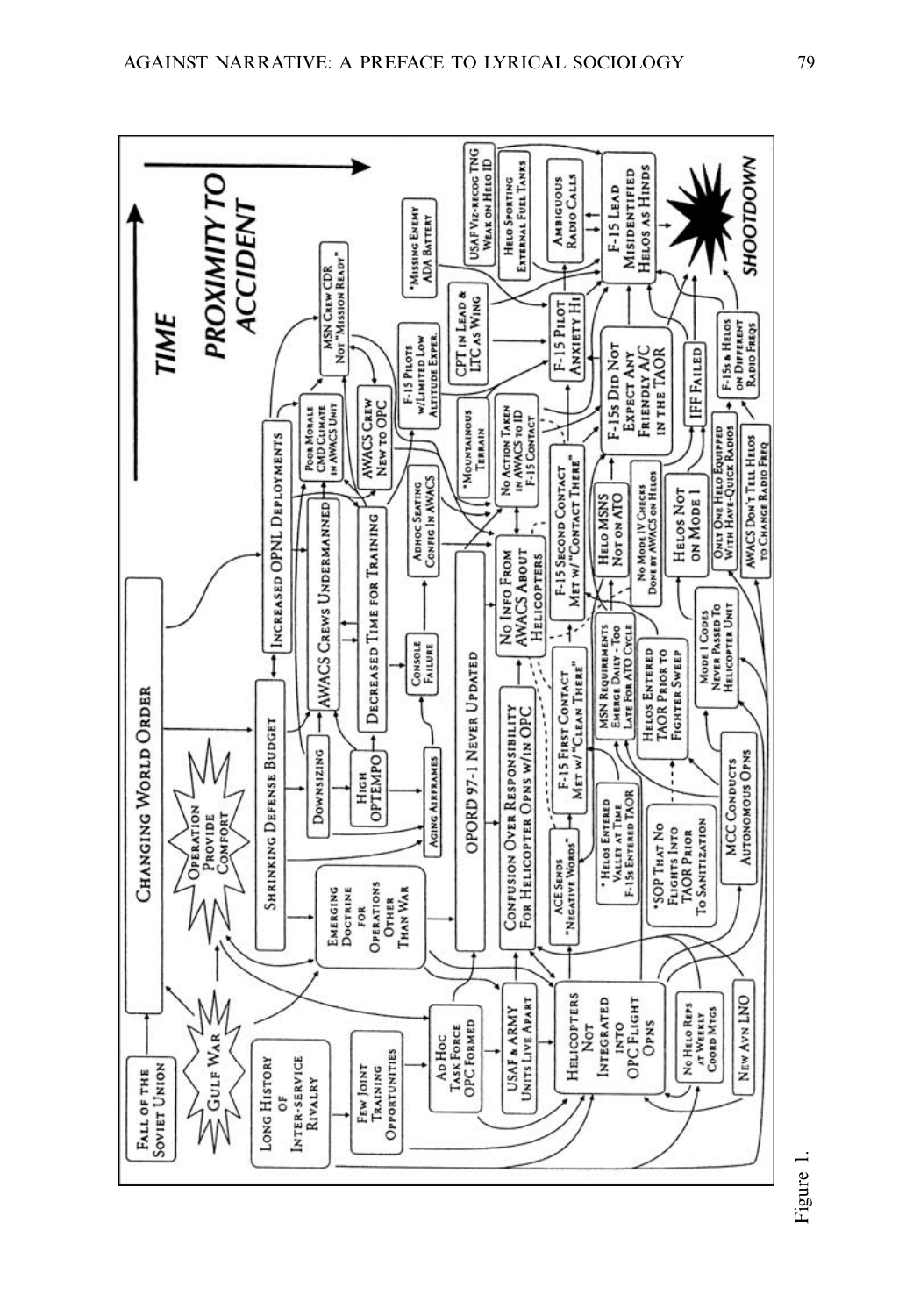why the causes were lined up in the way that led to the shootdown. Interservice rivalry not only leads to the shootdown, for example; it is often thought to provide competition that leads the services to self-improvement. That is, it is believed to have important positive outcomes, which may be what keeps it in existence despite such occasionally disastrous results as the shootdown. But in Snook's explicitly didactic narrative form, we focus only on certain results of a set of causes, an approach slightly different from the Barthesian ([1966] 1981) sucession of "kernels" and "links," but nonetheless standard in narrative social science. (Cf. Vaughan's (1996) structurally equivalent although more flowery analysis of the Challenger disaster.) This form leads to a hierarchically structured story flow, what I have elsewhere (Abbott 1992b, 2005:396ff) called the "ancestors plot," which looks at all the causes of a particular event from the most immediate to the most general. It is an extremely artificial story form. Not only does it select out of the inchoate social process a funnel of things focusing in to one particular result, ignoring the other "descendants" of those "ancestor" events, it also puts abstractions like "New World Order" and "Emerging Doctrine for Operations Other than War" into the same story with empirical details like "Helicopters not on mode I" and "F-15 Pilot Anxiety High." (I shall later return to this problem of mixing "large" and "small" things.) Narrative stylization is thus quite extreme, although one should repeat that Snook is by no means unusual in this stylization. It is the standard form for all narrative social science, quantitative and qualitative.<sup>18</sup>

So far we have considered the major emphases of lyrical versus narrative "mechanics," image rather than story, concrete emotion rather than abstracting mimesis, and naturalism rather than artificiality. Let me turn briefly to two more focused aspects of lyrical technique—personification and figurative language.

Personification is in fact common throughout sociology and indeed social science more generally. Treating collectivities as persons is a commonplace of social analysis, as it is of common language and of both Roman and common law. But when we think of personification in lyric poetry we mean rather the personification of things not normally personified: nonhuman animals, inanimate objects, even concepts. Wordsworth's celebrated "Ode: Intimations of Immortality" begins with four full stanzas personifying the earth, the moon, flowers, animals, and so on. Classical Japanese lyrics personify mountains and trees, cloaks and sleeves, even houses and gates, often using longstanding symbolic conventions to do so. Oddly enough, this extreme personification is quite characteristic of *narrative* sociology, and in particular of its quantitative version. The personification of variables like "bureaucracy" and "gender" is customary usage in quantitative sociology, as it is throughout the narrative analysis of organizations and communities exemplified by Snook's *Friendly Fire*. Indeed, many would argue (q.v. Abbott 1992b) that the *refusal* to apply personification and even figurative language to abstractions is one mark that distinguishes narrative sociology proper from the variables-based sociology that it seeks to replace.

But we are here concerned with the *lyrical* use of these devices as opposed to the use characteristic of narrative in the broad sense (i.e., the sense that includes

<sup>&</sup>lt;sup>18</sup>The "funnel of causation" model was set forth in Campbell et al.'s ([1960] 1980) celebrated book on the 1952 and 1956 elections, *The American Voter*. For an analysis, see Abbott (2005). Note that it is possible to write in a strongly narrative mode without such a funnel design. Fleck's celebrated book on syphilis ([1935] 1979) takes a largely narrative form, but insists on a network of narrative forces. Oddly, this results in a book that presents science as always momentary, always in transit; that is, it presents science as being in the lyrical mode. But Fleck does not aim mainly to convey his emotional reaction to science, so his book cannot be considered lyrical in my sense.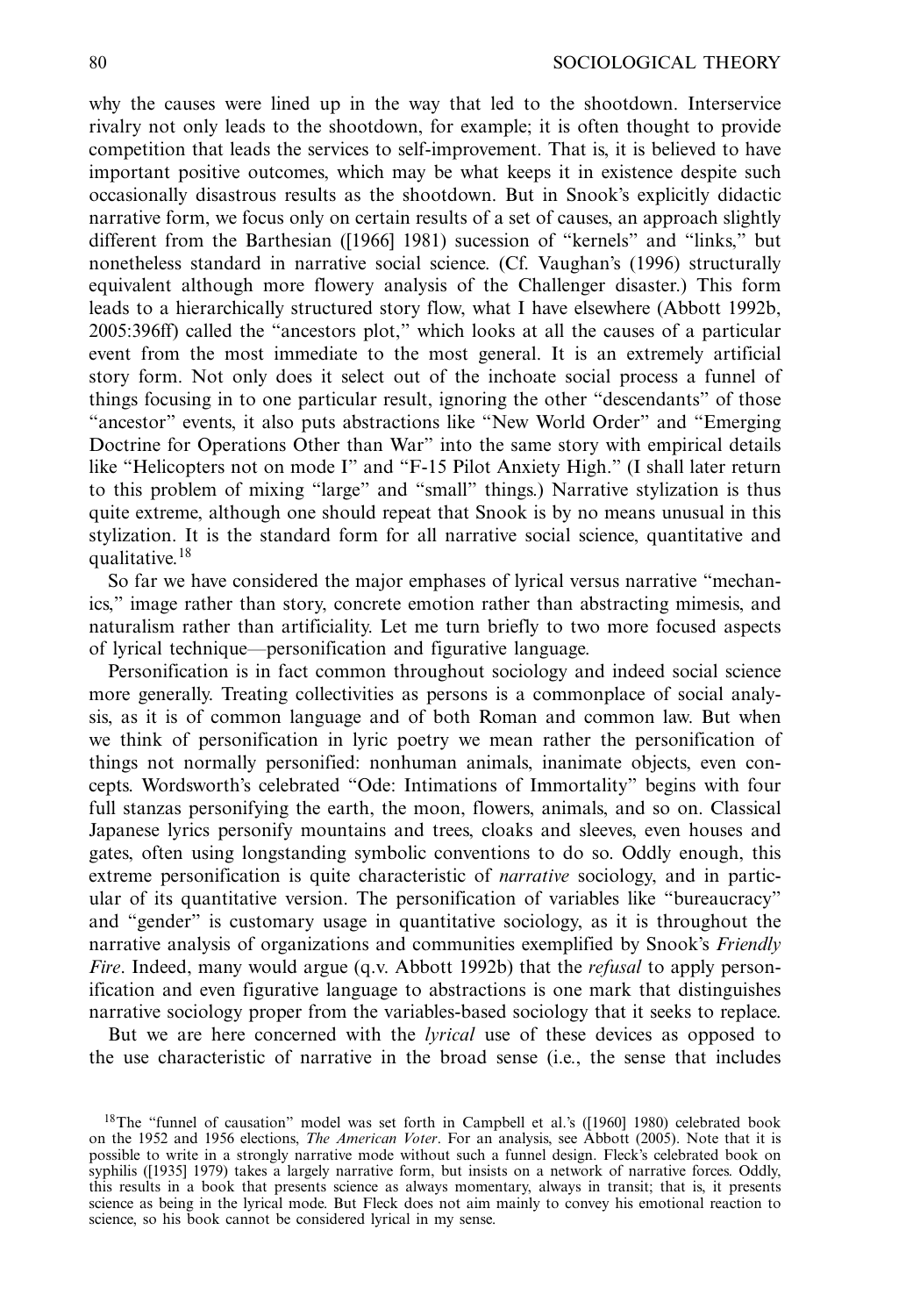both mainstream, variables sociology and narrative sociology proper). In lyrical social science, these devices are used deliberately to achieve that "certain coloring of imagination," of which Wordsworth spoke, "whereby ordinary things should be presented to the mind in an unusual aspect." To see this we require an emphatically lyrical text, and I shall take as example E. P. Thompson's *The Making of the English Working Class* (1963), a book as explicitly lyrical as exists in social science. Completely unreadable as a story, *The Making* is a narrative in name only. The "emergence" plot promised in the title exists only as a loose framework holding together disparate images of the working class that merge into a ghostly vision of a class whose coming-into-being was at the same time its passing-away. This intensely lyrical tone is set in the much-quoted opening passage and never falters.

I am seeking to rescue the poor stockinger, the Luddite cropper, the "obsolete" hand-loom weaver, the "utopian" artisan, and even the deluded follower of Joanna Southcott, from the enormous condescension of posterity. Their crafts and traditions may have been dying. Their hostility to the new industrialism may have been backward-looking. Their communitarian ideals may have been fantasies. Their insurrectionary conspiracies may have been foolhardy. But they lived through these times of acute social disturbance, and we did not. Their aspirations were valid in terms of their own experience, and, if they were casualties of history, they remain, condemned in their own lives, as casualties. (Thompson 1963:13)

What this passage does, with its almost biblical phraseology (cf. Revelations vii:14– 17), is promise to bring to life those who are ignored, to give them that "coloring of imagination" heretofore reserved for "great" figures like William Pitt and Arthur Wellesley. It promises the "personification" of people not before seen as persons. And indeed, the book that follows does precisely that in language powerful indeed. Here is a typical passage from the opening of the chapter entitled "The Liberty Tree."

We must now return to Thomas Hardy and his companions who met in "The Bell" in Exeter Street in January 1792. We have gone round this long way in order to break down the Chinese walls which divide the 18th from the 19th century, and the history of working-class agitation from the cultural and intellectual history of the rest of the nation. Too often events in England in the 1790s are seen only as a reflected glow from the storming of the Bastille. But the elements precipitated by the French example—the Dissenting and libertarian traditions—reach far back into English history.

...

Constitutionalism was the flood-gate which the French example broke down. But the year was 1792, not 1789, and the waters which flowed through were those of Tom Paine. (Thompson 1963:102)

Here we have extremely metaphorical language. And while those metaphors do involve abstractions (e.g., Chinese walls for historiographical barriers) as in variablesbased narrativism, this is done only as part of the framing for the much more closely wrought lyrical text. Here, for example, 30 pages later, is the description of the same Thomas Hardy's trial for high treason.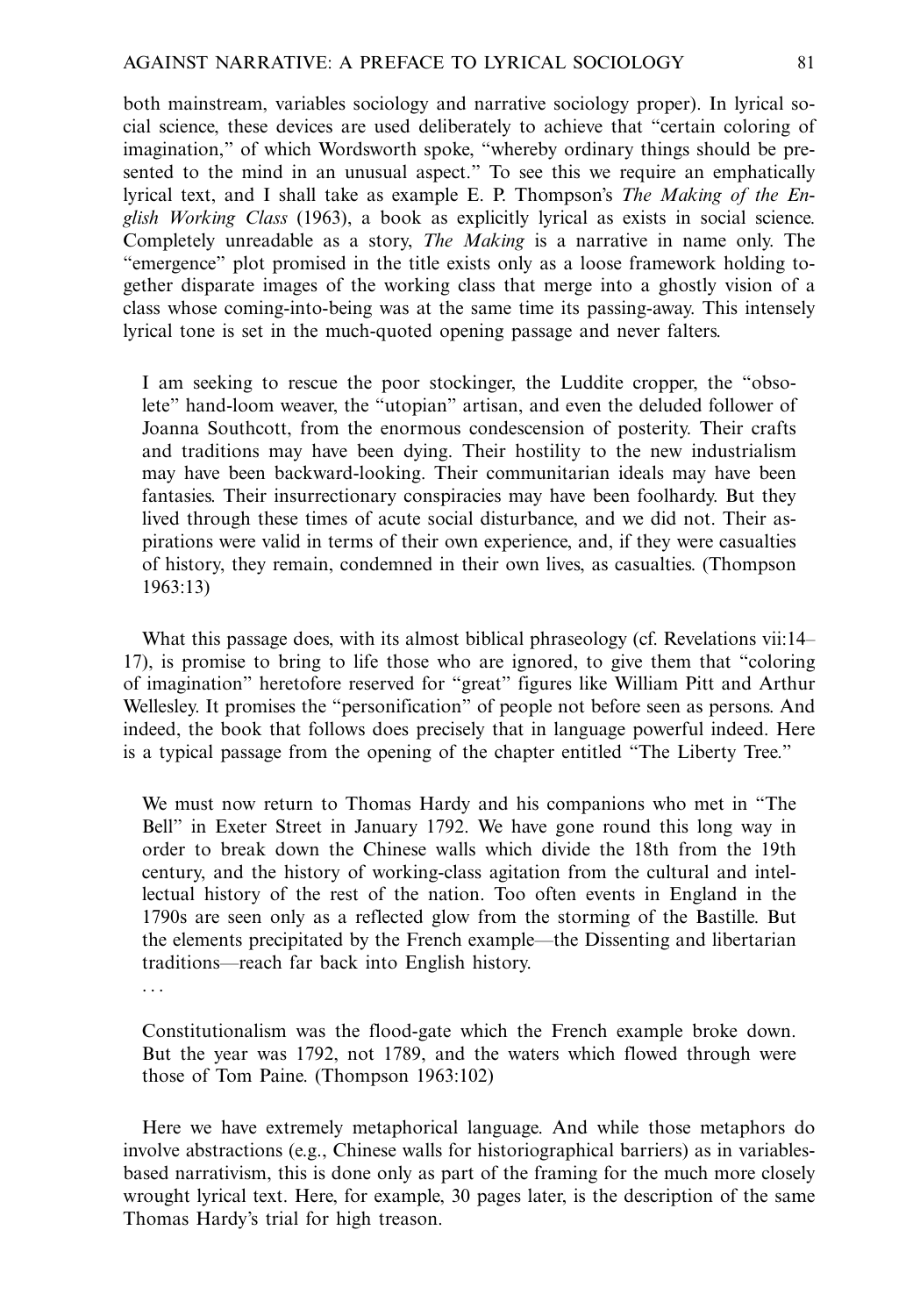On the final day—as the jury retired for three hours—the streets around the Old Bailey were packed with excited crowds: a verdict of "Guilty" would undoubtedly have provoked a riot. A delegate from the Norwich patriotic society, named Davey, was in London to watch the trials. On the news of the acquittal, he posted back to Norwich, travelling all night, and arriving on the Sunday morning in the hours of divine service. He went directly to the Baptist meeting-house in St. Paul's, whose minister was an ardent reformer, Mark Wilks—one of the old style Baptist ministers who combined an occupation (as a farmer) with his unpaid ministry. Wilks was in the pulpit when Davey entered, and he broke off to enquire: "What news, brother?" "Not Guilty!" "Then let us sing, 'Praise God from whom all blessings flow.'" (Thompson 1963:135–36)

Here are Davey and Wilks, who make no other appearance in this 800-page book, whose entire discursive purpose is to replace with an unforgettable image what would have been in another writer the simple narrative summary sentence: "News of the acquittal traveled rapidly and caused much happiness among reformers." But Thompson's rendition is not really a narrative passage, although it tells a story. It exists to give us a striking image and to convey to us both the emotional tenor of workingclass radicalism itself and Thompson's powerful reaction to it.

This personal intensity is often strong indeed. Bell's *Childerly*, discussed earlier, ends with a chapter using the village's peal of bells—and Bell's own participation as a ringer—to develop a metaphor of resonance that captures how the various aspects of village life resound upon each other. In such a chapter personification and figuration ring out indeed.

### MOMENT, LOCATION, AND EMOTION

I have so far examined the lyrical stance and the mechanics by which it shapes texts. But to show that lyric is not simply an elegant style that we throw over narrative and explanatory sociology to make them more attractive and pleasing, I shall now explore more deeply the three crucial theoretical properties that I have assigned to lyric: momentaneity, location, and the expression of nonmoral emotion. I can best do thisby digging deeper into the literary and philosophical foundationsof lyric and by clarifying the relation of the lyrical to other modesof comprehension that might be thought to subsume it.

#### *Lyric and Narrative in Contemporary Literary Theory*

I need first of all to defend our ability actually to separate lyrical from narrative writing. If we cannot separate the two, then the lyric focus on moments is just part of the larger enterprise of telling a story, whether of causes or of actions. As it happens, the problem of separating lyric and narrative has arisen in the theory of poetry itself, where the debate parallels the debate over lyrical sociology; the same skepticism arises for the same reasons. The literary debate will lead us to the philosophical one, from which we return to the main theoretical analysis.

An important strand of modern criticism denies the distinction between narrative and lyric altogether, implicitly claiming that all lyric is historical—narrative in intent aswell asby the accident of having been written at a particular moment. Thus, we hear of Wordsworth's "symbolic narratives" in "The Prelude" (De Man 1984:57). We hear how "objective historical forces rouse themselves in the [lyric] poem" (Adorno 1989:160). We hear of "models of historical change" in Shelley's "Ode to the Western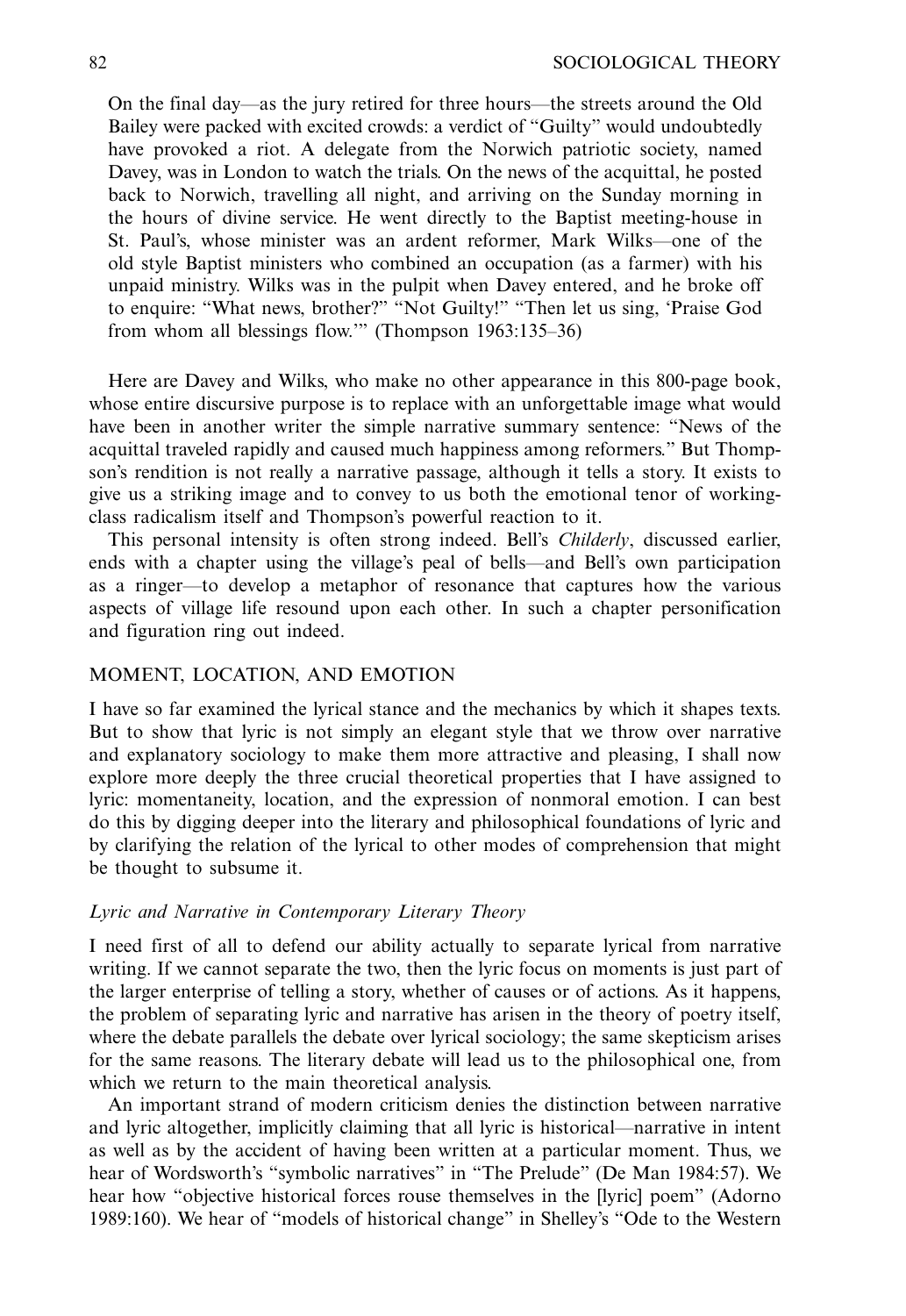Wind" (Chandler 1998:545). Indeed, one could take Chandler's attempt to understand 50 years of England's history through the literature of one year as precisely an attempt to assert the identity of narrative and lyric, of historical time and particular moment.

But while Chandler correctly reads the "Ode" to say that prophetic poetry can shape the future by uttering statements in the present, this reading does not make the "Ode" a narrative nor give it a "model of historical change" other than its implicit assertion that action is possible in a radically free present.<sup>19</sup> And while Shelley certainly wrote poetry that was explicitly narrative and prophetic (e.g., "Oueen Mab" and "The Mask of Anarchy"), and was obviously obsessed with the passing of time (asin the widely anthologized "Ozymandias"), most of hisnarrative and prophetic poetry is allegorical and didactic rather than lyrical in any sense other than the lay one of using a great deal of figurative language.

De Man's work on Wordsworth is a test case here, since I have taken my concept of lyric from Wordsworth's early prose. In the vast majority of his many readings of Wordsworth, de Man explicitly separates narrative and lyric, a separation he makes by insisting on the roots of Wordsworthian lyric in the moment. Past and future—the very stuff of narrative—are brought into the present by imagination. Indeed, they are seen only from that imaginative present, *defined* by the poet's present concerns and self. Because imagination is always interpretative, it necessarily breaks the continuity of action (and thus of narrative), making a new, "commentative" (Weinrich 1973) present in which the lyrical stance has its being, off to the side, as it were, of the story.

The moment of active projection into the future (which is also the moment of the loss of self in the intoxication of the instant) lies for the imagination in a past from which it is separated by the experience of a failure [i.e., failure to understand one's action without reflection]. (1984:58)

The future is present in history only as the remembering of a failed project that has become a menace. For Wordsworth, there is no historical eschatology, but rather only a never-ending reflection upon an eschatological moment that has failed through the excess of its own interiority. (1984:59)

Narrative, in de Man's Wordsworth, dissolves into lyric (rather than the other way around, as happens in the eyes of some sociologists). De Man repeatedly underscores the metaphors Wordsworth uses (in "The Prelude") for this intense and disturbing sense of the passage of time in the present: "the immeasurable height/Of woods decaying, never to be decay'd,/The stationary blasts of waterfalls" (de Man 1984:56, quoting "The Prelude" VI, 556–58). Indeed, he arguesthat narrative itself is transcended in Wordsworth.

<sup>&</sup>lt;sup>19</sup>Chandler also ignores the paradoxical yoking of circular, seasonal time in the first three stanzas of the "Ode" to linear, historical time in the last two, as well as the more important fact that circularity is where Shelley ends ("If Winter comes, can Spring be far behind?" ll. 69–70). As we shall see below, circular time is linked to the lyrical stance. A definitional problem needs to be underscored here. Several readers of this article have insisted that the word "lyric" denotes, in effect, all types of poetry. This is probably true in modern, nontechnical usage, but not in serious literary theory. It reflects the fact that contemporary poets have largely stopped writing epics, odes, and the other formal subgenres of poetry. But while "The Mask of Anarchy" may have "impressive lyricism" for Chandler, he knows he is using the word metaphorically and that the poem is actually an allegory with lyrical elements, just as Wordsworth's "The Prelude" isan autobiographical narrative impregnated with long lyrical sections.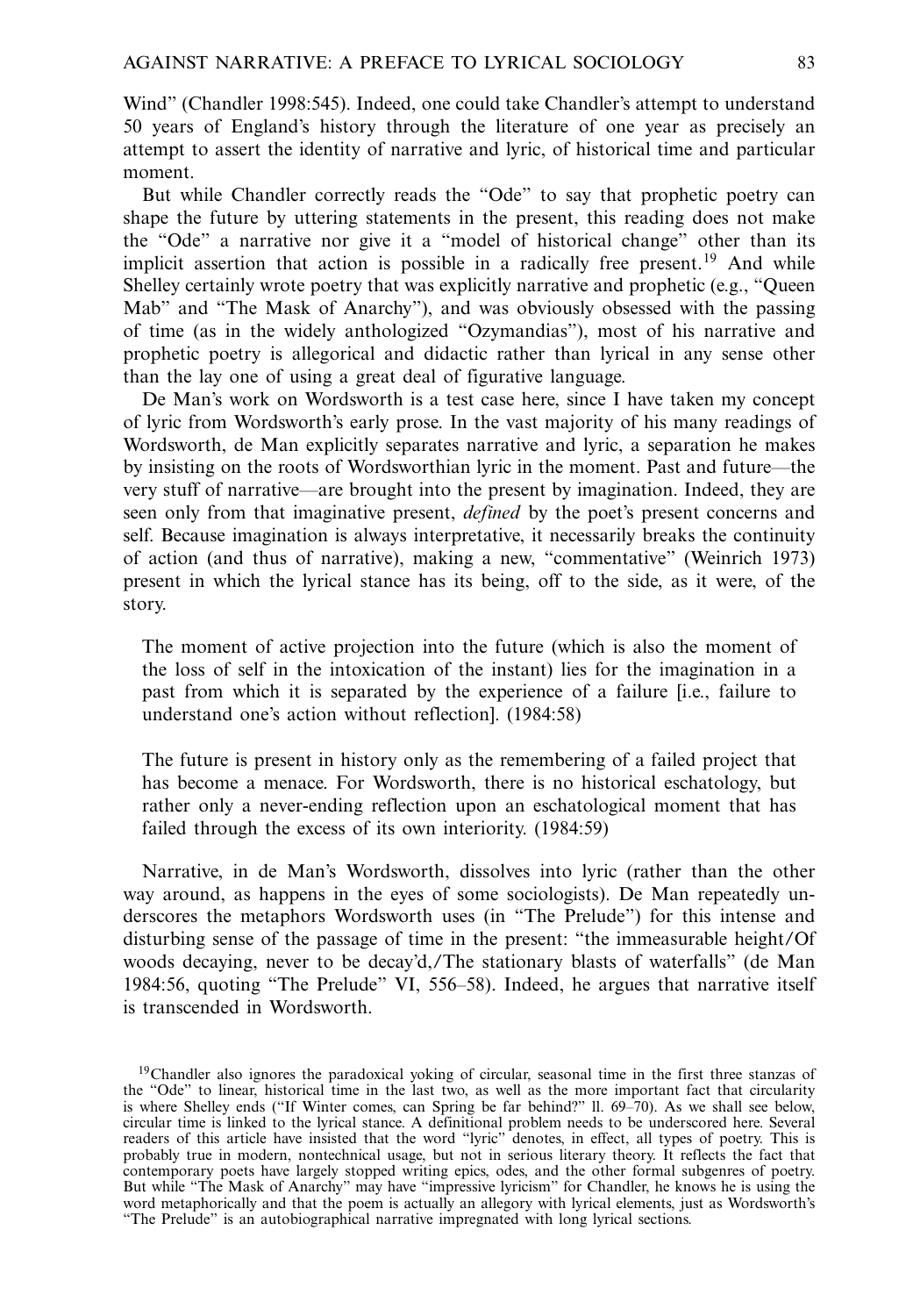The narrative order, in the short as well as in the longer poems, is no longer linear; the natural movement of his rivers has to be reversed as well as transcended if they are to remain usable as metaphors. (de Man 1993:92)

Moreover, de Man explicitly distinguishes lyric ("the instance of represented voice") (1984:261) from "the materiality of actual history" (1984:262). Indeed, in the essay "Literary History and Literary Modernity," he makes the radical claim that all literature is fundamentally anti-historical and notes that Baudelaire—the very paradigm of modern lyric poetry in the standard account—is completely focused on the present, to the exclusion of other times.

In each case, however, the "subject" Baudelaire chose for a theme is preferred because it exists in the facticity, in the modernity, of a present that is ruled by experiences that lie outside language and escape from the successive temporality, the duration involved in writing. (1993:159)

The entire process [of writing] tries to outrun time, to achieve a swiftness that would transcend the latent opposition between action and form. (1983:158)

In de Man's view, Baudelaire—and, indeed, all lyricists or even all literature—is always caught in the movement between act and interpretation.

The ambivalence of writing is such that it can be considered both an act and an interpretative process that follows an act with which it cannot coincide. (1983:152)

Interestingly, this separation of act and comment on act, of narration and interpretation, echoes the linguistic analysis of tenses, which has shown fairly clearly the existence in most European languages of two different sets of tenses, one of which is used to tell ordered stories (narrative) and the other of which is used to provide personal commentary on things (discourse).<sup>20</sup>

To see a moment as complete in itself yet absolutely transitory is thus the foundation of the lyric sensibility. This view is seen at its most extreme in Japanese literary aesthetics, which derives from a tradition whose major extended works—the imperial poetry collectionsand even the enormous *Tale of Genji*—are lyrical rather than narrative in overall conception. Indeed, the single most debated term in classical Japanese criticism is the term for the transitory quality of things, *mono no aware*.

 $^{20}$ I am indebted to Susan Gal for insisting on this point. The classic source on the two systems of tenses is Benveniste (1971). See also the monumental Weinrich (1973). Barthes ([1953] 1972:25ff) differs slightly, arguing for the separation of the two systems, but emphasizing the temporal precision of the narrative tenses rather than their impersonality. (And note that the act/interpretation distinction is more or less Mead's I/me distinction.) I have concentrated on de Man here both because he wrote extensively about Wordsworth and because he is an important enough figure to serve as paradigmatic contemporary critic. It is notable that Eliot's *Four Quartets*, one of the great monuments of 20th-century lyric poetry, is explicitly concerned with the infolding of past and future into a nonnarrative present, from the opening section of "Burnt Norton" ("Time past and time future/What might have been and what has been/Point to one end, which is always present" (ll. 44–46)) to the last lines of "Little Gidding" ("A people without history/Is not redeemed from time, for history is a pattern/Of timeless moments" (ll. 233–35)). Wordsworth's "stationary blasts of waterfalls" find their exact counterpart in Eliot's "still point of the turning world" ("Burnt Norton" l. 62). The structuralists, not surprisingly, had much less to say about lyric than the deconstructionists like de Man; their criticism (e.g., Barthes's tour de force on Balzac and Genette's on Proust) focused largely on narrative.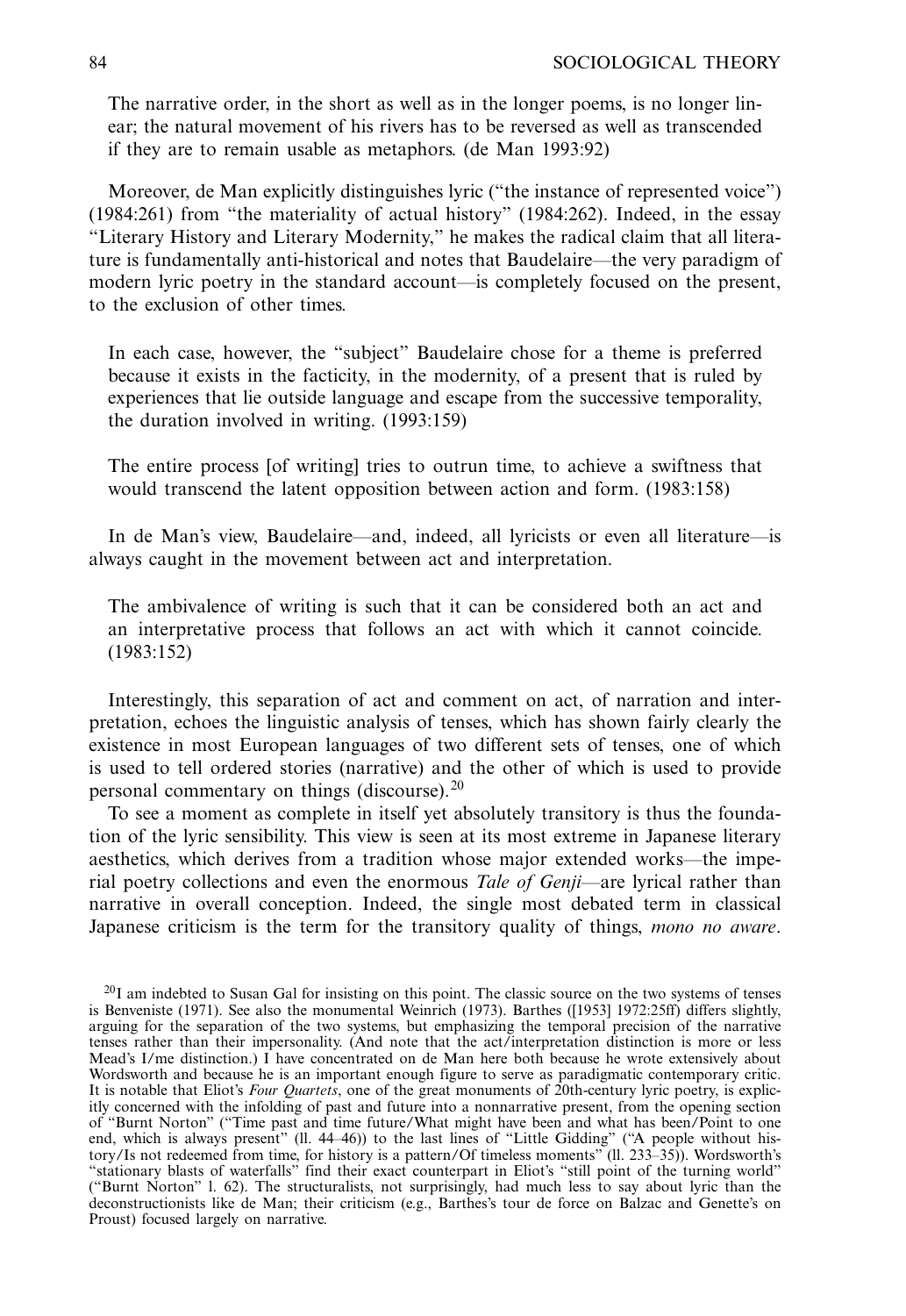Nor is such a concept absent from Western aesthetics. As de Man notes in his analysis of Wordsworth's concepts of time and history, the acute sense of time's passage in Romantic poetry ultimately arrives at that notion of perpetual dissolution that is known in the Western poetic tradition as "mutability," a subject that has exercised English poets from Chaucer to Spenser and on to Wordsworth and Shelley.<sup>21</sup>

Literary theory thus seems in the last analysis to accept a fairly strong separation between narrative and lyric as modes of comprehension. Insistence on the moment is the heart of the lyrical impulse, while narrative involves the actual passing of time, marked by events. To be sure, the lyrical moment need not be literally instantaneous. To take my own earlier examples, both Zorbaugh and Malinowski describe "presents" that last for months if not years. Moreover, this present often exists within clear bookends of historical transition; Zorbaugh reaches from time to time into the historical past of Chicago, for example, as does Malinowski into the past of the Trobriand and D'Entrecasteaux islanders. Indeed, this framing of the moment with transitions on both sides *intensifies* our sense of it as a moment, precisely because it is embedded in a continuous and inevitable flow of time and change.

Once we acknowledge the separation between narrative and lyric it becomes possible to see why historical sociology, which is sometimes beautifully written and hence "lyrical" in the lay sense, is not lyrical in the technical sense but rather the reverse. Most of historical sociology is concerned with causes and typical sequences of events, matters that are inherently narrative. More important, the rhetorical form of narrative isso powerful that we have grave difficulty not automatically formatting any selected period of history into a narrative structure with a beginning, a middle, and an end. Even catastrophic, final events like the Armistice of November 11, 1918 or the dropping of the atomic bombs in 1945 can be made the middles of stories with a mere modicum of narrative ingenuity.<sup>22</sup>

There is a more formal reason for this problem of the multiple narrativity of human experience, one that has to do with the nature of temporality itself. A long

Yet in China, in Korea, and especially in Japan, prose narrative was not soon enough encountered by great critical minds as the normative genre for it to provide the basis for a systematic poetics. That honor went to lyricism. (Miner et al. 1985:5)

The locus classicus of Japanese writing on *mono no aware* isthe analysisof the *Genji* by Motoori Norinaga (1730–1801). I have found inspiration also in the detailed analysis of the theories of Fujiwara no Teika (1162–1241), Japan's first systematic critic and also one of her greatest poets, provided by Vieillard-Baron (2001). For an introduction to the tradition itself, see the *Kokinshu* (ca. 905), whose introduction by Ki no Tsurayuki is the most famous single statement of the Japanese lyrical aesthetic. *Kokinshu* also shows how compilers managed to develop short (31-syllable) lyrical poetry into a larger comprehensive form. It is striking that Adorno explicitly ruled out the Japanese lyrical tradition as irrelevant to modern lyric poetry because it was not produced by the same social formation (1989:158). On dissolution and mutability, see de Man (1993:94). The classic treatment is Williamson (1935). Shelley's poem on mutability ends: "For, be it joy or sorrow,/The path of its departure still is free:/Man's yesterday may ne'er be like his morrow;/Nought may endure but Mutability" (ll. 13–16). That is an explicit denial of the possibility of coherent narrative or even history.<br><sup>22</sup>This is as good a place as any to note that there is little lyricism in the first great historical sociologist,

Karl Marx. Even the long passages of *Capital* that are about poverty—the "Illustrations of the General Law of Capitalist Accumulation" late in Volume 1, for example—exist to support the intellectual and moral argument of the book, not to tell us Marx's feelings toward the poor. "The Irish famine of 1846 killed more than 1,000,000 people," he tellsus, "but it killed poor devilsonly. To the wealth of the country it did not the slightest damage" (Marx [1887] 1967:vol. 1:704). The importance of famine dead is for Marx's argument, not for themselves as human beings; the contrast with Thompson could not be stronger. The same attitude shows in the magnificently figurative *The Eighteenth Brumaire of Louis Bonaparte* (Marx [1852] 1963). Although Marx is at considerable pains to give us his emotions, they comprise a seething anger and a thoroughgoing contempt. These are moralizing emotions, not lyrical ones.

 $2^{1}$ I am following here the argument of Miner et al., especially the section "Development of Poetics" (1985:3–17):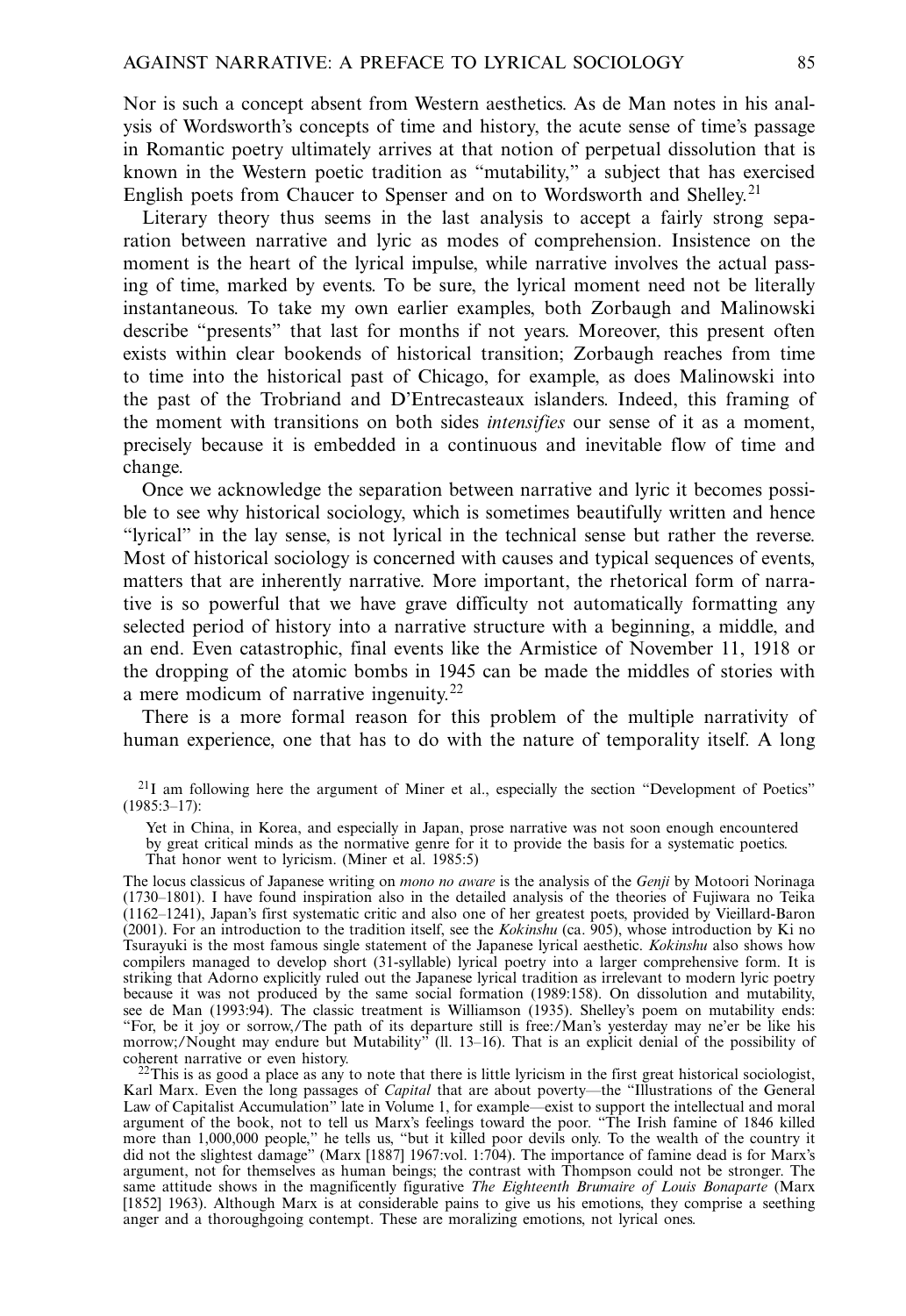philosophical tradition has argued that there is an inherent inconsistency between the view that time is tensed (time as past, present, and future) and the view that time is an ordered sequence (of dates).<sup>23</sup> The first view captures the idea of temporal direction but has no account for why particular events change their quality from future to present to past in the order that they do. The second view captures the idea of the sequence of events, but has no account of direction. Historical narrative, as customarily understood, is a version of the second view, tracing events from beginning to end via the succession of events in the middle. What such narrative loses, of course, is the fact that each one of the intermediate events was a present at one point, and hence open to all sorts of realizations, not just the one that obtained in actuality. This intermediate present disappears in narrative history because we know ahead of time where the historical story ends: that Elizabeth I does not marry Robert Dudley, that the South lost the Civil War, that Truman defeated Dewey, and so on. To be sure, the middling events may lead us further off the "main road" of narrative than we thought. To make usfeel thisextra deviation isthe highest art of the narrative historian—to make us somehow think for a moment that Amy Robsart's suspicious death *was* overlooked, that Dick Ewell *did* take Culp's Hill on the first day at Gettysburg, that the *Tribune* (for once) *did* get the election right. But historical narratives do ultimately lead to "what did happen in the end." The longer the narrative we tell, the heavier is this weight of teleology, the less our story can be an unfolding of unknowns, and the more we feel ahead of time the inevitable emergence of whatever end did in fact close that particular narrative. By implication, then, the indeterminate character of historical passage moment to moment is actually clearest in the shortest possible narratives: that is, in purely momentary "stories," or—in another word—in lyrics.

## *Moment and Narrative in Ethnography*

The literary and philosophical traditions are thus united in making distinctions that justify the separation of lyric and narrative as modes of comprehension. For both, the focus of the lyrical mode is the moment of the present. Moreover, they both imply that—paradoxically—the best representations of historical passage as a phenomenon are not plots, not sequences of events, but rather the momentary Bergsonian durations of tensed time, which are always centered on a particular, indexical present. This conclusion suggests that perhaps lyrical sociology is linked directly to ethnography, which has such a momentary quality. Indeed, ethnography has several characteristics in common with lyric. It is written by a particular person. Since it involves being somewhere, it is usually about a moment. And it often embodies intense personal engagement. So it meets the three basic requisites of the lyrical stance by its very nature. We have seen some clear examples of lyrical ethnographies—Bell and Malinowski, for example—and could add many more, from Young and Willmott's (1957) famousexamination of familiesin east London to the extraordinary *Tristes Tropiques* of Levi-Strauss (1955).

There are qualifications to this argument. The engagement of an ethnographer need not be a direct and emotional one. Leach's *Political Systems of Highland Burma*

 $23$ The classical citation for this argument is McTaggart (1908), although a similar argument is implicit in Bergson (1910). See also the independent rediscovery of this problem by Shackle (1961), who worked out its implications for economics. I have discussed this problem at some length in Abbott (2005). I should note that the philosopher Galen Strawson's (2004) paper "Against Narrativity," despite its similar title, actually concerns a different topic than mine: whether people actually do or ought to live their lives as narratives.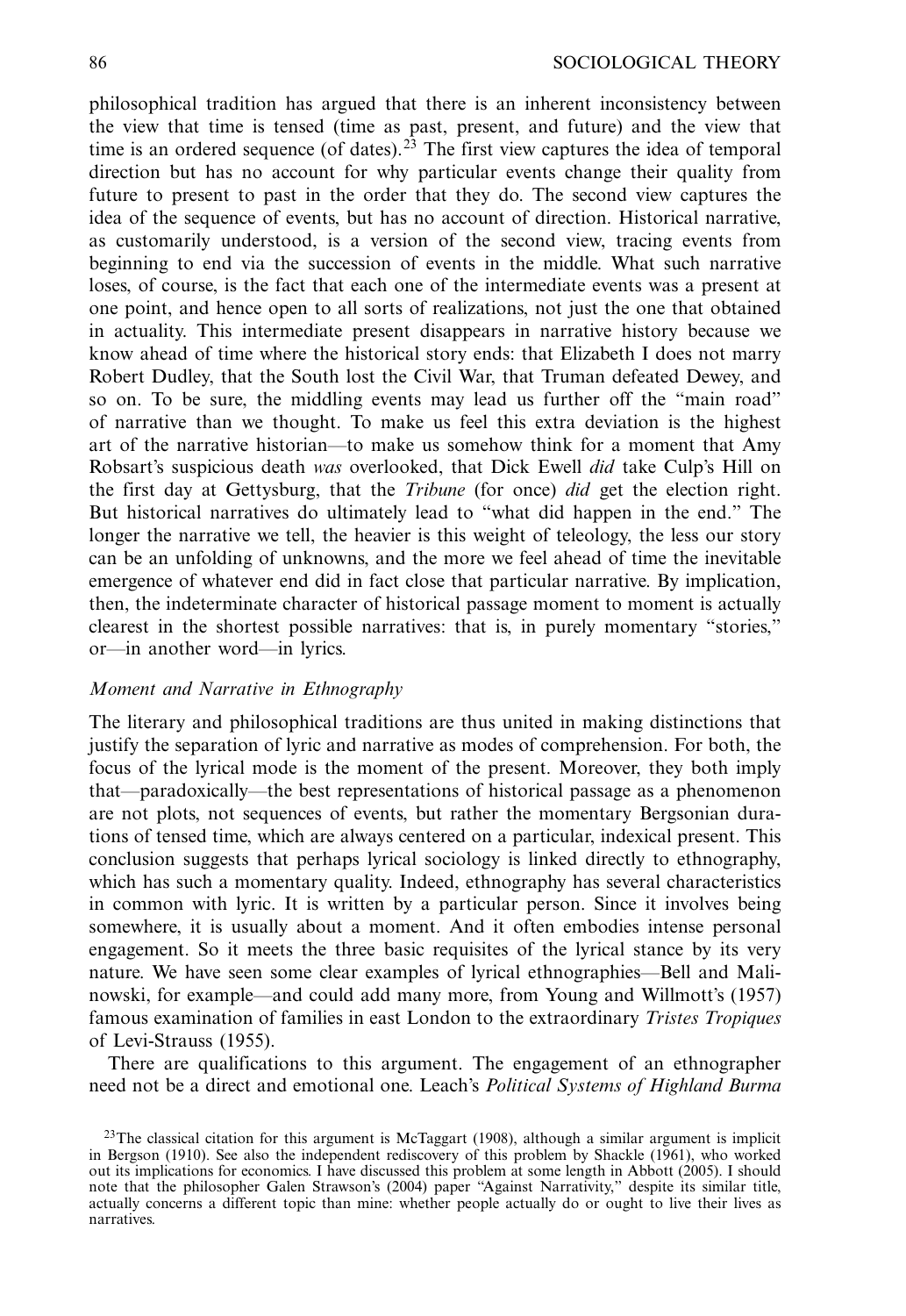(1954) synthesizes an enormous amount of published material and ethnographic experience, after all, but lacks any authorial emotion other than a withering sarcasm  $\frac{d}{dt}$  directed at structural-functional colleagues.<sup>24</sup> But more important, modern ethnography is not necessarily about moments or places. It often deliberately embeds field work in a larger historical flow, as does Katherine Verdery's *Transylvanian Villagers* (1983), for example, or in a larger regional or social structure, as does Michael Burawoy's *Manufacturing Consent* (1979).

This embedding of a local present in "larger" things (larger temporally or socially) echoes the similar argument we saw in the Chandlerian strand of literary criticism: that the lyrical moment is ultimately in the service of (larger) narrative. In his essay on lyrical poetry, for example, Adorno (1989) argued explicitly that even in this most individual of forms, social forces are clearly evident. (Indeed, he argued that the individualism of the form is precisely what is socially formed about it.) This position—that the apparently individual or isolated moment is the *best* place to see *larger* social forces (rather than the best place to see transition and particularity)—is much the same as that implicit in the works just cited by Verdery and Burawoy. And, indeed, Burawoy (1998) makes such an argument explicitly in his call for an "extended case method" that aims to descry large forces in particular spatial and temporal localities. Discussion of that method can thus further specify lyrical sociology by locating it with relation to existing sociological genres.

The extended case method (or, as Van Velsen (1967) preferred to call it, "situational analysis") was elaborated after 1935 by Max Gluckman and colleague Africanists who became identified as the Manchester School of Anthropology. It was an attack on Radcliffe-Brownian structuralism for theoretical abstraction and ahistoricism. In rereading this tradition, Burawoy took up the second of these criticisms by reversing the first: his solution for ahistoricism was the (quite abstract) Marxist theory of history.

The extended case method applies reflexive science to ethnography in order to extract the general from the unique, to move from the "micro"to the "macro," and to connect the present to the past in anticipation of the future, all by building on preexisting theory.  $(1998:5)^{25}$ 

Yet although he shared Burawoy's commitment to theory, Gluckman was in practice an inductivist whose theories emerged from an eclectic mix of fieldwork, document examination, historical analysis, and theoretical argument. He

 $24$ Examples of both lyrical and nonlyrical ethnographies are legion. Even when the topic of an ethnography is transition and change, it is possible to be lyrical or nonlyrical about it. Gans (1962, 1967) wrote about the planned destruction of an old slum and the de novo creation of a complete suburb without much lyricism, yet Rieder (1985) describes the racial transition of Canarsie in Brooklyn with an intensive emotional involvement. In *Manufacturing Consent* (1979), Michael Burawoy uttershardly a word of lyricism. He shows his some strong emotional cards in the preface, but they concern his advisors more than

<sup>&</sup>lt;sup>25</sup>Burawoy's restatement of the Manchester credo (Burawoy was a student of Jaap Van Velsen at the University of Zambia) emphasizes some aspects of it at the expense of others. His advocacy of active intervention reverses Gluckman's (1947a) castigation of Malinowski for late-career do-goodism, although his insistence on processualism exactly echoes Gluckman's position. His omission of the tradition's obsession with reporting actual events misses an essential part of Gluckman's ([1940] 1958) original work, but his insistence on the importance of historical contextualization follows Gluckman exactly. The data-heavy ethnographies of the Manchester School look quite different from the sometimes slender ethnographies of today's extended case practitioners. Indeed, the critique of Van Velsen (1964) (as of Richards 1939) was that they gave too much data (see Gluckman 1967:xvi). Oddly enough, given Burawoy's remarks about his own Ph.D. department (e.g., Burawoy 1979:xvii), the Manchester School ethnographies remind one very much of the Chicago School work of the 1920s, crammed full of data and maps and cases.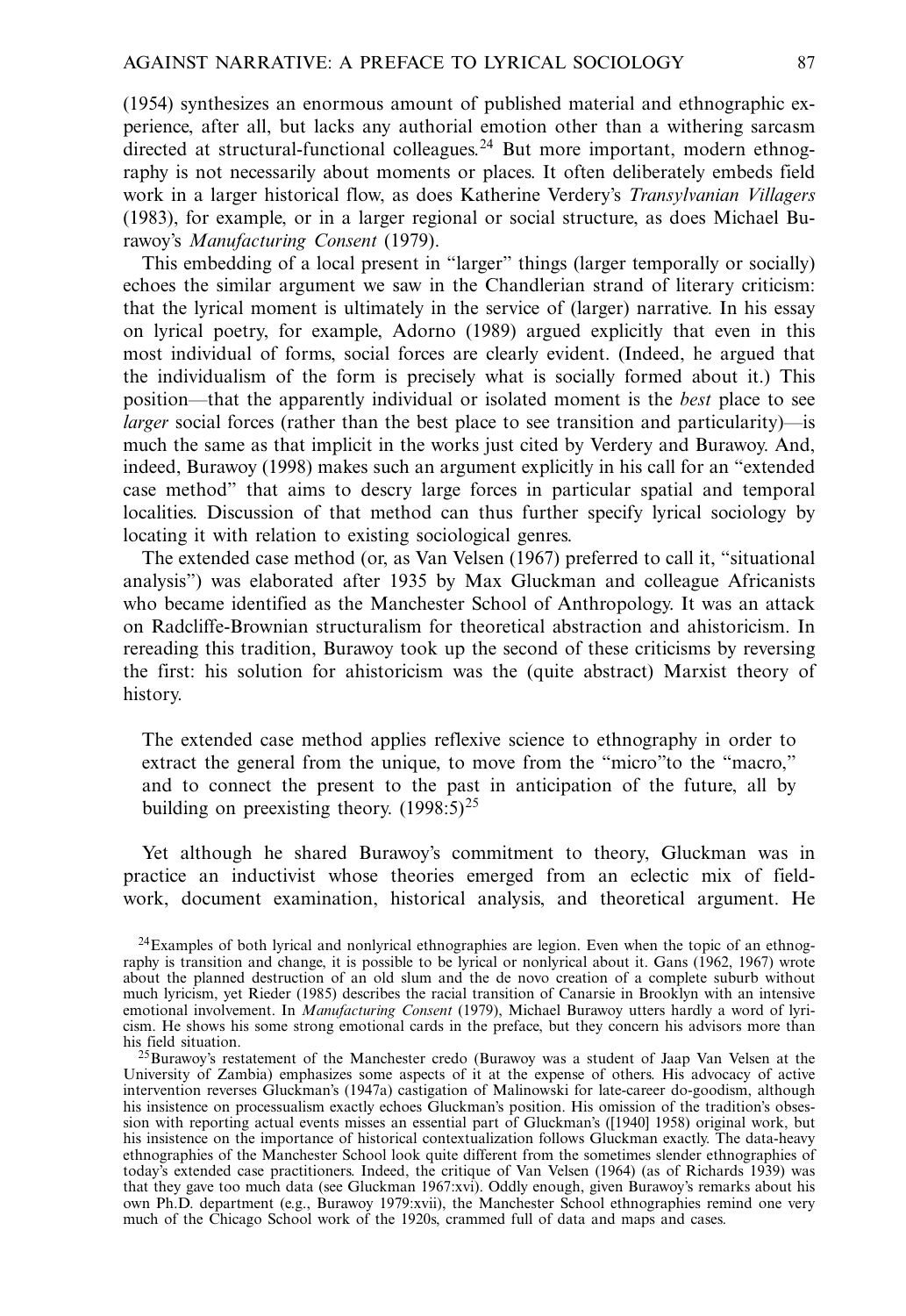lamented (1947a:121) that—unlike Marxism—anthropology lacked a cohesive theoretical framework, giving ashisown candidate for a general theory the idea of a dominant cleavage in society (1955). This idea seems quite timid beside the sweeping succession of modes of production in Burawoy's Marxism, and Gluckman's inductive shuttling between historical understanding and ethnography seems equally pale beside the almost deductive derivation of ethnographic interpretation from preexisting theory in Burawoy.<sup>26</sup> For not only does Burawoy think that the larger theory drives ethnographic interpretation, he also believes, and far more strongly than did Gluckman, that larger forcesin fact *determine* ethnographic situations. It is in fact precisely the presumption of this determination that allows Burawoy to claim that ethnography can sustain inferences about larger forces.

Such a belief in the determination of the present (both spatial and temporal) by "larger forces" is completely absent from lyrical sociology as I am proposing it. This dis-attention is to some extent simply willful. The determination of a present situation by something outside it is no reason not to celebrate or investigate or understand it in and of itself. As one writer comments, "imagine what anthropology would look like today ... if Radcliffe-Brown had written *Three Tribes in Western Australia's Concentration Camps* (i.e., instead of *The Social Organization of Australian Tribes* (1931). The quote isfrom Sanjek (1991:613).) That Radcliffe-Brown tried to imagine from his data the tribes as they would have been outside the larger, controlling enterprise of colonialism is a good thing, not a bad one, even though it should not blind us to the fact that the barbed wire no doubt transformed tribal life in dozens of ways.

But the willful dis-attention of lyrical sociology to larger forces also rests on a deeper argument, one that rejects the whole micro/macro ontology implicit in Burawoy's understanding of the extended case method, for that ontology falls apart when we get serious about temporality, as became clear during the original debates on the extended case method.

Gluckman and his followers argued that Radcliffe-Brownian structuralism had turned ethnography into a description of society not as it actually was, but as it "ought" to be if it were a perfectly realized version of itself. Similarly, they felt, although Malinowski's ethnographies were data grounded to a fault, those data were often interpreted within a functional framework that seemed outside real time (e.g., Malinowski 1935). This critique reflected different conceptions of the present: Was it a simple tensed interval, as in the first theory of time given above, or was it a point in a larger ordered sequence of events, as in the second? Structuralist and functionalist accounts of societies created an "ethnographic present"<sup>27</sup> in which relationships and activities ramified in what seemed an endless (because timeless) present tense: "Nuer tribes are split into segments" (Evans-Pritchard 1940:139); "[Magic] aims at forestalling unaccountable mishaps and procuring undeserved good luck" (Malinowski 1935:77). By contrast, Gluckman's famous *Analysis of a Social Situation in Modern Zululand* began with the story of a bridge opening told as a simple past narrative:

<sup>&</sup>lt;sup>26</sup>The theory of those larger forces is in Burawoy's case a theory of domination and, in particular, a Marxist theory. Although it happens that this is a draconian specification of Gluckman's extended case method, that fact is not important in the sequel. Although it is clear that Burawoy's brilliant paper conflates the extended case method, reflexive inquiry, and Marxist politics, the tradition flowing *from* the paper has mainly focused on only one part of his argument, the move from the ethnographic foreground to contextual forces on the largely deductive assumption of the determination of "small" by "large." This line of reasoning dates from Burawoy's earliest work (1979:xiv-xv).

The term dates from the early 1940s. For a history, see Burton (1988). Two important sources on it are Fabian (1983), which argues on linguistic grounds that the ethnographic present is inevitably "othering," and Sanjek (1991), who provides a sophisticated argument against Fabian.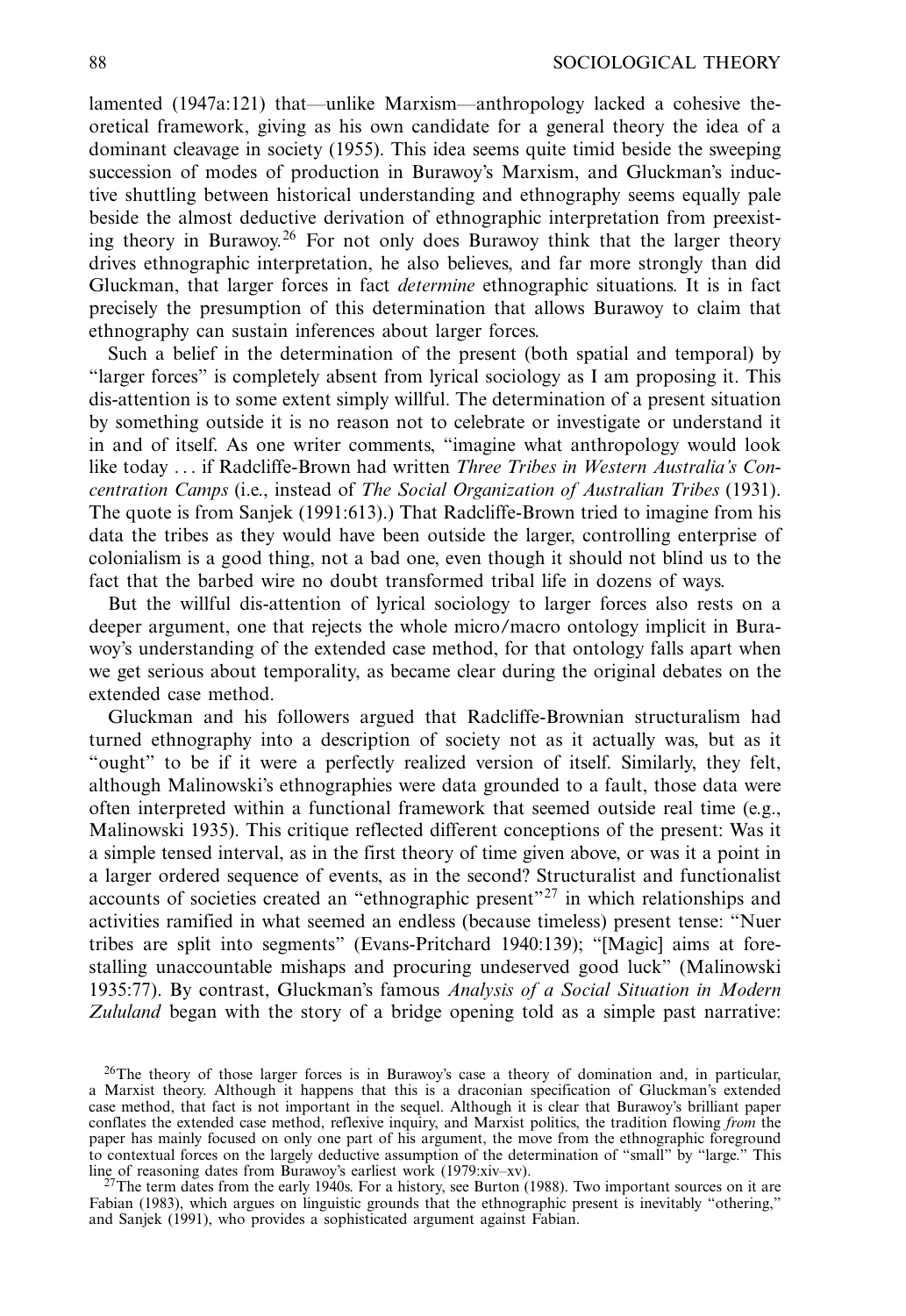"On January 7th I awoke at sunrise" ([1940] 1958:2). Thus in the one case, the present was an indefinite duration in which many kinds of things occurred in a routine manner, while in the other it was a specific instant in which a specific person did one particular thing. The two views thus capture exactly the classical philosophical dichotomy of tense versus order.

But they also invoked very different *sizes* of time units, and thereby invoked different *layers* of temporality. In Braudelian terms, the first present is that of *structure*, the deep (and supposedly unchanging) givens of a society, while the second is that of *événement*, the little events that float on that sea of structural stability. It was by their implicit assertion that "the present" was big (long in duration, i.e., "structural" in Braudel's sense) that the structural/functional anthropologists came to seem opposed to the idea of social change. $28$ 

But if one parses time into layers, as the extended case method must because of its belief in larger forces, what pieces of social life are to be put at what level? More important, which layer drives the others? Even though Malinowski and Gluckman shared the "circular" concept of repetitive equilibria (Gluckman [1940] 1958:46ff; Malinowski 1938), Malinowski's ideas attributed those equilibria to synchronic mechanisms observable in short intervals. By contrast, Gluckman's writings often centered quite specifically on what we would today call "larger mechanisms" of division and cohesion (e.g., 1955) and "extraneous forces" (1947a:111), which impinged on—indeed, more or less determined—the local situation. The bridge opening just mentioned was employed by Gluckman to illustrate and articulate a social organizational analysis whose data and conclusions actually derived far more from the historical analysis of past events than from ethnography. In rejecting this approach, Malinowski argued (1938) that such moves to historical antecedents involved an attempt to reconstruct a "zero-point" of culture before contact with the West. Culture was better understood synchronically, he thought; the past was utterly gone.<sup>29</sup>

Behind this debate, the unanswered question is how "large" historical forces can act "at a distance" or, more generally, how historical forces of different periodicities and purviews interact causally during a sequence of successive presents. (This is the most pointed way of posing in sociological terms the contradiction between the two temporalities discussed above.) $30$  There is no generally accepted ontology of social life that addresses these questions.<sup>31</sup> Because we lack such an accepted account, analyses inevitably choose a level of temporality whose duration is their "present." More

28The Braudelian model islaid out in *The Mediterranean and the Mediterranean World in the Age of Philip II* (Braudel 1972:vol. II, 892–903). It has three kinds of layers: unchanging structure, varying conjucture, and events, the "ephemera of history" that "pass across its stage like fireflies, hardly glimpsed<br>before they settle back into darkness" (1972:vol. II, 901).

 $^{29}$ The Malinowski-Gluckman debate started with Malinowski's introduction to a volume of seven studies of change by young Africanists (Malinowski 1938), to which Gluckman's response was his work on "a social situation in modern Zululand" ([1940] 1958). Malinowski's next response, at least as Gluckman saw it, was the posthumous collection on social change (1945), which in fact included much of the earlier material. Gluckman's savage review (1947a) was mitigated by a more fair appraisal of Malinowski's overall contribution (1947b). Gluckman perhaps thought he had the last laugh when his student Uberoi reanalyzed Malinowksi's data using a Gluckmanian approach (Uberoi 1962, with a foreword by Gluckman). On the other hand, Malinowski's classic was cited more times in 2005 alone—84 years after its publication—than

 $^{30}$ The various substantive philosophies of history have various answers to these questions. In the Marxist model, for example, large forces drive lesser events, which become mere workings out of an inevitable larger pattern. In Braudel's layered model, by contrast, epochal changes in "big" structure (i.e., the long duration present) come from the chance alignment of smaller duration changes at shorter temporal levels.

 $31$ I have written about this problem at great length elsewhere (see, e.g., Abbott (2001b:chs. 7, 8, and epilogue).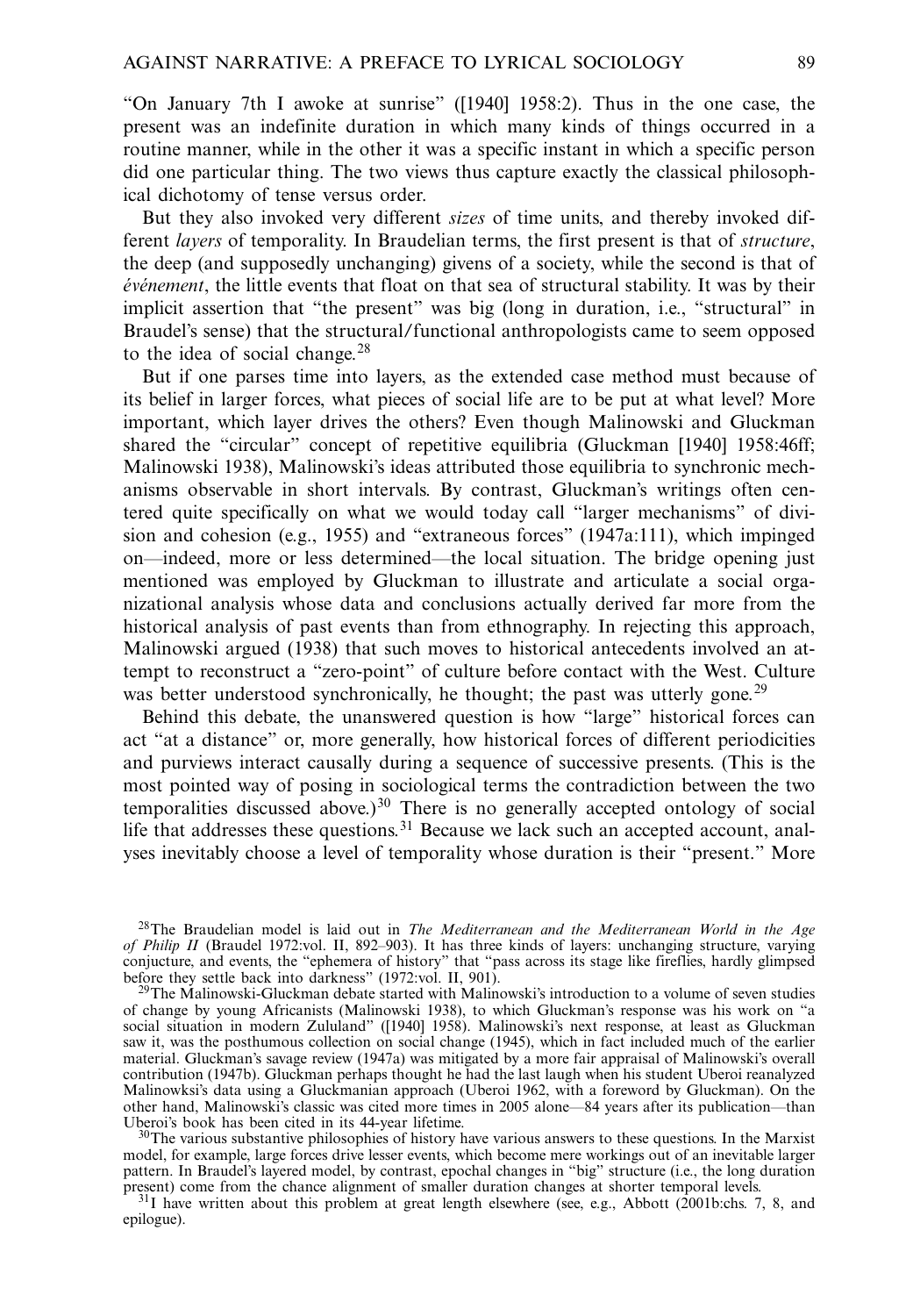important, they also make a choice whether to view that present narratively or instantaneously: whether it is to be a step in a longer story or a moment in itself. Neither step absolutely denies the other, and each has it own pathology, as McTaggart's (1908) century-old paper predicts. Those who believe in "larger forces" have their "structure and agency" problem (which in effect is about the present's independence to be for itself and not simply an instantiation of some larger process) while the "presentists" have the problem of explaining social change in a world they have deliberately conceived as merely instantaneous.<sup>32</sup> Ernest Gellner (1988) argues that Malinowski chose the second of these paths deliberately so as to attack the unthinking evolutionism of his time (as well as "the so-called materialist conception of history") (1961:516). Just asthe move to narrative contextualization wasfor Gluckman a response to the structural/functional school's inherent tendency to ahistoricism, structural/functionalism itself emerged to attack the diachronic inevitabilism of a previous generation of evolutionists and historicists.<sup>33</sup>

This historical discussion makes the lyrical position much clearer. Lyrical sociology embodies one of the two possible approaches to temporality in social analysis. It tends to arise as a deliberate response to the pathologies of the other approach but, of course, hasitsown pathologies. At itsbest, it providesa far more effective sense of passing time than does the inevitable tramp of narrative analysis. In lyric, we hear the whisper of possibility and the sigh of passage.  $34$ 

#### *Location*

This analysis of how lyric embodies passage in time can be transferred with only slight modification to lyric's embodiment of location in social space. Just as the transitory, mutable quality of a particular present moment is made most vivid by a lyrical approach, so, too, is the peculiarly local quality of a particular place. But since social space lacks the unidimensionality of time, we must adapt the argument somewhat.

Recall the distinction between two types of time: tensed time and mere order. Tensed time iswhat we live; ordered time what we narrate. The one issubjective and indexical; the other is objective and iconic. A similar distinction can be made in social space.<sup>35</sup> On the one hand, there is clearly an indexical notion of social space,

 $32$ The difference parallels exactly the two conceptions of time in Bergson (1910), who emphasized the subjective quality of experienced time (along with its tensed-ness), as opposed to the objective, external character of Cartesian, dated time. In the one case, the pathology is solipsistic reverie; in the other, the

 $33$ The whole debate is thus an example of the fractal return of a supposedly rejected argument (see Abbott 2001a:21ff).<br><sup>34</sup>A lyrical approach is, however, not the only way to attack teleology. Leach's *Highland Burma* was

clearly an attack on both structural/functionalism and historical analysis of the Gluckman type. While Leach remarks in the introductory note to the 1964 reprint of his quite unclassifiable book (1964:x) that "[i]t isthe thesisof thisbook that thisappearance [of equilibrium] isan illusion," three pageslater he says, with equal candor, "I do not believe in historical determinism in any shape or form." Indeed, Leach takes Gluckman as his principal theoretical antagonist, seeing him as a kind of watered-down functionalist  $(1964:x-x)$ . Leach's own position on temporality was an odd one. Although his book demonstrates the incoherence of then-traditional anthropology as practiced by *either* the structural/functionalists *or* the historicists, it does so by moving the whole debate to the *language* (more broadly, culture) through which social structure is experienced and modified. But it then gives us no account of the historicality of symbol systems themselves, which is, after all, subject to the same "two-times" problem as is the traditional analysis of social structure against which Leach inveighed so noisily.

 $35$ I am here explicitly rejecting the Bergsonian analysis of space. Bergson (1910) founded his analysis of the two-times problem on an explicit contrast between space, which is ordered in a Cartesian (i.e., objective) fashion, and time, which is inevitably indexical, and so cannot be analogized to space. McTaggart did not consider space at all.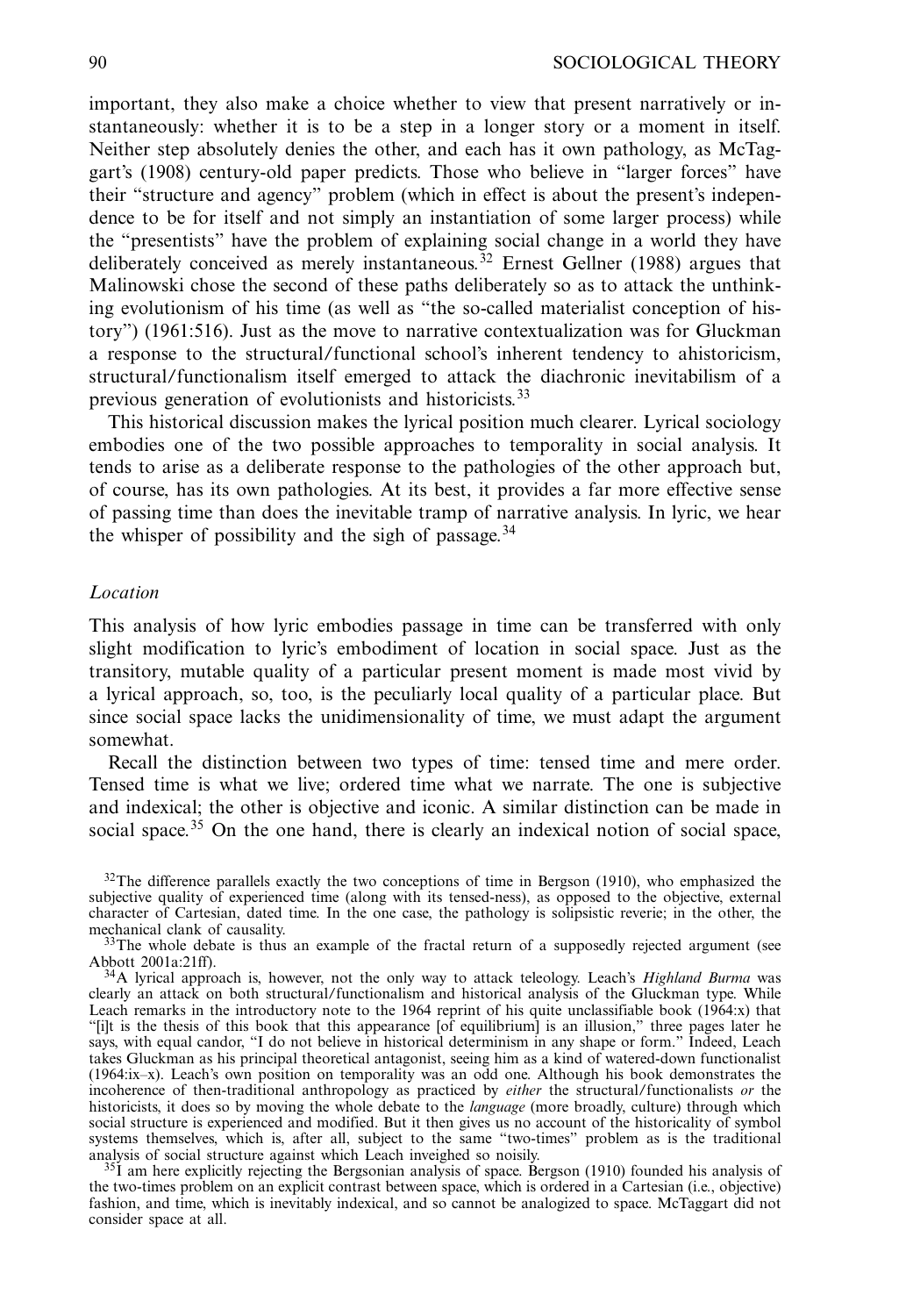a notion founded on what social space "looks like" from the point of view of the actors at any particular location in it: which parts of it are close or far, which are invisible or visible, which are reachable or unreachable. There is no necessary reason why these various "views" of social space, each from a particular point, should be reconcilable into some single system with universal dimensions that can itself contain all the information contained in the constitutive local views, for there is no reason why Actor A should agree with Actor B about whether they are close or connected or visible to one another, and if relations are not symmetric, it is by definition impossible to embody their information in a metric space of any kind. So we are stuck, on this first view, with an idea of social space as having a strong quality of indexical locality that cannot be merged into a general topology.

We can—on the other hand—create a best possible "objective" model of the social space given all of this indexical information. We do that whenever we reason about the social forces behind elections and other events, and we have methodologies like multidimensional scaling to construct such models for us in a formal manner. Indeed, a long literature argues that we routinely act "as if" there were an objective social structure of this kind.

There are thus two different relations between Point A and Point B in social space, one of them the indexical relation that iscomposed of the interactional coming together (or confrontation) of the view of A from B and of B from A, the other the "objective" relation that is produced by symmetrizing these views subject to a larger set of structures (the analogue of narratives in the temporal case) that we take to govern social space as a whole. We can think of these as the "positioned" (cf. "tensed") view and the "dimensioned" (cf. ordered) view, respectively. The former emphasizes the "disposition" of a given location—that is, its emplacement relative to its own view of its own contexts—while the latter locates each social "place" in a set of larger-scale and "unplaced" dimensions or structures, just as a narrative locates each event in a larger chain of events linked by an overarching logic.<sup>36</sup>

Just as the lyric stance rests on the indexical concept of the present moment, so, too, does it rest on the indexical concept—the disposition—of the present location. Just as it avoids the narrative temptation to embed particular moments in a teleological string of events, the lyrical stance also avoids the descriptive temptation to embed its subject in larger social formations that will define it. Lyrical sociology's sense of disposition is its spatial analogue of temporal passage. To the evanescent quality of "nowness" in time it adds an equivalent sense of the changing quality of "hereness" as we move in social space, of what we might call not evanescence but "intervanescence."

This interest in disposition marks lyrical sociology as different not only from the extended case method with its larger emplacements, but also from the new ethnography that arose out of the analysis of textuality and subject position that was inaugurated by Clifford and Marcus's (1986) celebrated collection in the mid 1980s. That collection aimed to contextualize both anthropological work and itsobjects. Authors were concerned with how anthropology'slocation in the colonial project affected the knowledge it produced at the same time as they were concerned with how colonialism had modified the cultures anthropologists observed. Both these lines of questioning

<sup>&</sup>lt;sup>36</sup>Note that I am not arguing that the dimensional view, the "view from nowhere" of an abstracted social structure, is the creation only of a foolishly objective social science. Quite the contrary, views from nowhere are produced in the life-world itself routinely, as I have suggested. Vernacular views of social structure are more commonly dimensional than indexical.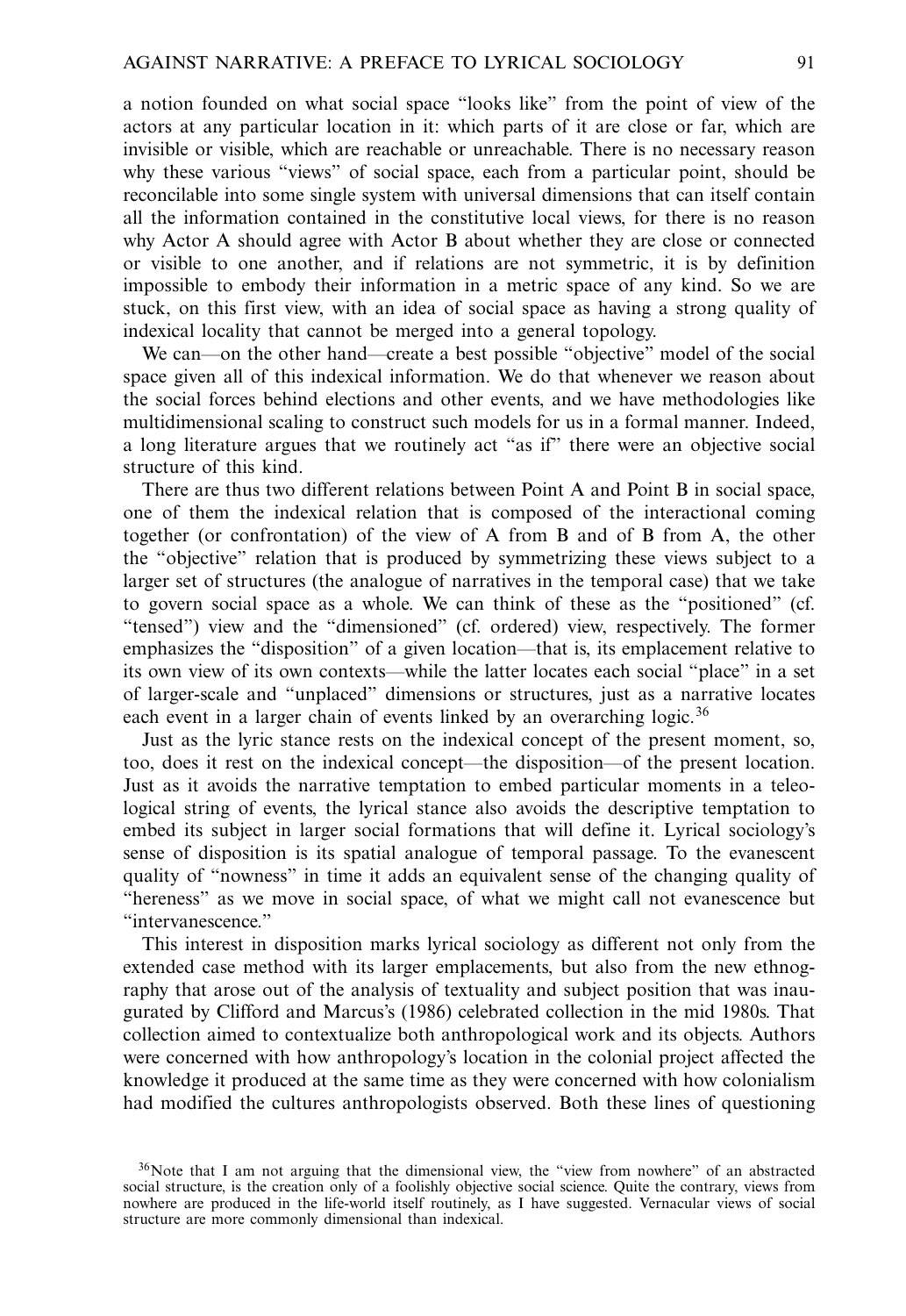led authors to define local realities (the ethnographies and the things reported in them) by their location within "larger" social phenomena (the narratives and social structures of colonialism). That is, although this literature aimed to abolish the "view from nowhere" (by which term it understood the social scientific canon of objectivity), it did so by "emplacing" both viewer and viewed in specific places in a larger narrative and in a larger structural map, which narrative and map were themselves viewed *dimensionally*, rather than indexically. Paradoxically, then, thisliterature itself produced a view from nowhere, just a different one from that of the objectivists. From a lyrical point of view, embedding a present in a narrative (objective or colonialist) replaces its quality of passage with a quality of teleology, and embedding a place in a larger social structure replaces its quality of disposition—locational indexicality—with a quality of dimensional fixedness in "larger" social entities. Lyrical sociology should rather be concerned with maintaining the dispositional quality of the object of analysis, its position in the social world as it—the object—sees that world.<sup>37</sup>

### *Lyric and Emotion*

Having now specified the nature of temporal and (social) spatial location—the two types of "presentness"—in lyrical sociology, let me turn in closing to the third aspect of the lyrical stance, that of emotional engagement. I have argued that lyrical sociology ispassionately engaged in itstopic, that itsauthorstake up emotional stances both toward topic (feeling) and audience (tone). Here, lyrical sociology seems to come closer to the new ethnography, with its concern for the subjectivity of authors. But while the new ethnography is open to a wide variety of subjectivities—being mainly concerned with the acknowledgment of subjectivity rather than its content—I shall argue that the lyrical feeling and tone embody a specific emotional relation toward both audience and material.

Authorial emotion isby no meansforeign to sociological writing. Quite the contrary. Consider the most famous basic list of emotions, that of Ekman (1972): anger, sadness, surprise, fear, disgust, and happiness.<sup>38</sup> Fear and disgust are rare in sociology, as is happiness (perhaps it seems insufficiently professional). But surprise is common, being a stock in trade of literatures so disparate as ethnography of exotic groups on the one hand and game theory and simulation modeling on the other. Both these literatures aim to some degree to rub the readers' noses in unexpected things. But the reader, not the writer, is meant to feel the surprise, and this sometimes considerable hostility makes it clear that such work is not lyrical sociology by my definition.

 $37$ Indexicality of location (i.e., disposition) thus is more important here to lyrical sociology than is location per se. It is possible to stress the latter without stressing the former. For an example discussing location without indexicality, see my discussion of the importance of location in the writings of the Chicago School (Abbott 1997). One way of maintaining indexicality of disposition is to enlist those who are studied as privileged reporters of their own world. Certainly, this *has* been characteristic of the new ethnography, as it often was of the old. In sociology, enlisting informants as investigators is a long tradition from Nels Anderson the hobo and Stanley the jackroller to Ralph Orlandella the corner boy and Tamotsu Shibutani and Richard Nishimoto the interned Japanese-American students. We have seen it in lyrical sociology in the (quantitative) case of Christakis, a doctor writing about his own profession.

the (quantitative) case of Christakis, a doctor writing about his own profession. 38Another celebrated psychologist, Lazarus (1991), lists anger, fright, guilt, sadness, envy, and disgust for negative emotions and joy, pride, love, relief, hope, compassion, and aesthetic emotions for positive. The philosopher Solomon's famous (and long) list (1976) is anger, anxiety, contempt, contentment, depression, despair, dread, duty, embarrassment, envy, faith, fear, friendship, frustration, gratitude, guilt, hate, hope, indifference, indignation, innocence, jealousy, joy, love, pity, pride, regret, resentment, respect, sadness, shame, vanity, and worship.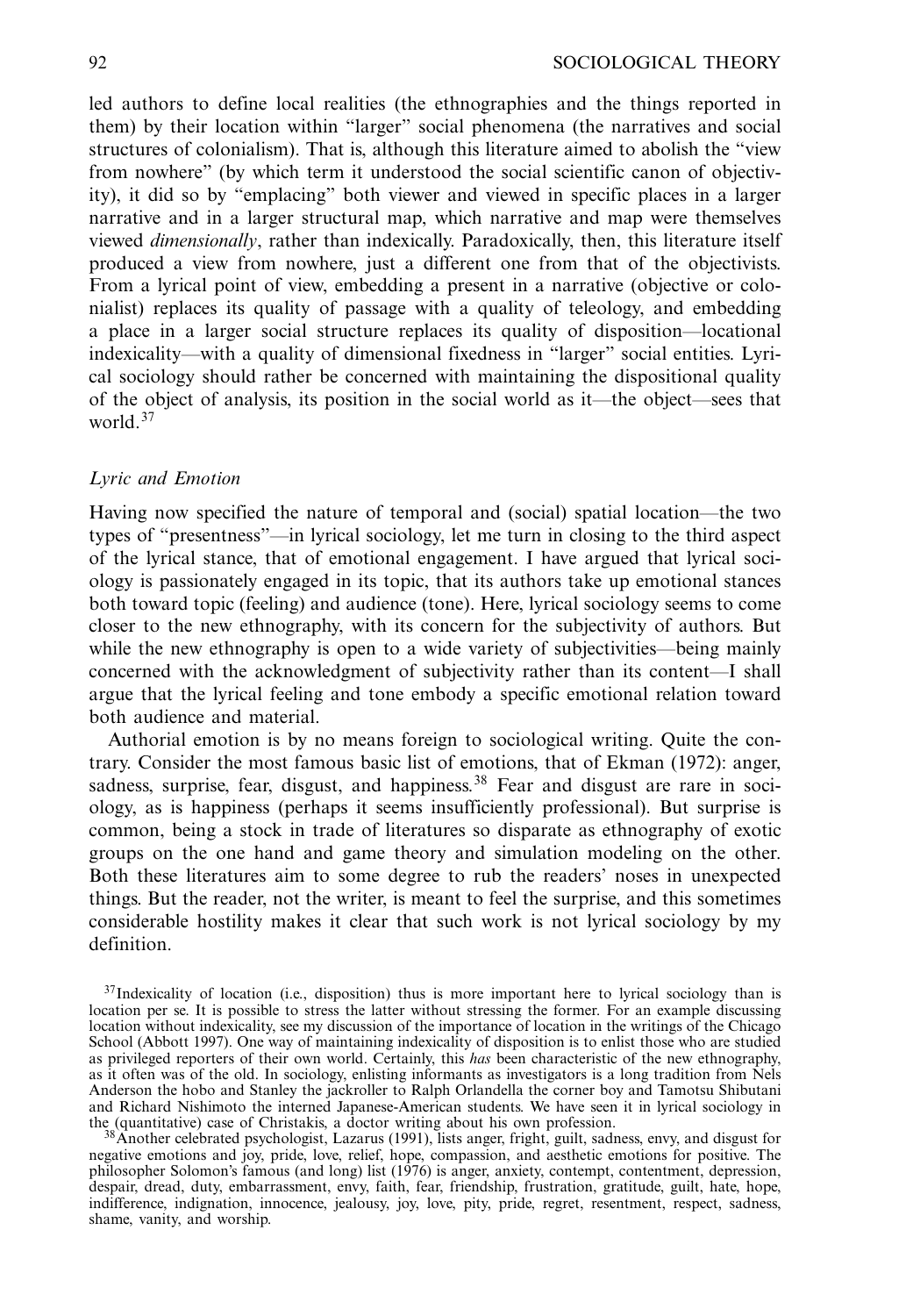The remaining two emotions on Ekman's list seem very common in sociology and are perhaps better candidates for producing lyrical sociology: sadness in the guise of nostalgia and anger in the guise of moral outrage. Nostalgia has pervaded writing about society for at least a hundred years. The "eclipse of community" literature is steeped in nostalgia, from *Middletown* (Lynd and Lynd 1929) to *The Death and Life of Great American Cities* (Jacobs1961) to *Habits of the Heart* (Bellah et al. 1985). Indeed, the whole modernization paradigm, from Maine to Toennies to Durkheim, has a strong element of nostalgia in it. The same emotion inhabits much of the mass society literature of the postwar period—such books as *The Organization Man* (Whyte 1957) and *The Cultural Contradictions of Capitalism* (Bell 1976)—asit does such elite studies as *The Protestant Establishment* (Baltzell 1964). Most of these works were not explicitly lyrical in intent, but a strongly elegiac mood pervades them. Nor is nostalgia the sole province of the communitarians and the elitists. The new labor history evinces a nostalgia almost cloying at times, and the various literatures on the decline of the "public sphere" embody a left nostalgia quite equivalent to that of the mass society literature.

Outrage is the other familiar emotion in social science writing. Massey and Denton's *American Apartheid* is an example, as I have argued, but the reader can no doubt supply dozens more; outrage is inevitably a dominant emotion in a discipline that hasmade inequality itsmost important single topic for many decades. Unlike nostalgia, outrage is seldom allied to lyrical writing in the lay sense, but sociological piecesanimated by outrage certainly aim to communicate authorial feelings(condemnation of some life-world situation) and authorial tone (the reader is expected to join the author in hisor her outrage). They thusclearly fit the engagement part of my definition of the lyrical stance. Yet while such work often makes use of strong images and figurative language, and while its aim is often to communicate its outrage from author to reader, it aims not to awaken in the reader an emotional state but rather a desire for action. The literature of outrage is thus a weaker candidate for lyricism than is that of nostalgia.

There is a more important quality, characteristic of both nostalgia and outrage, that militates against lyricism in the formal sense I am developing here. As the lyric stance requires, both nostalgia and outrage are rooted in a location that is defined indexically, that is seen from the inside. Nostalgia is anchored in the now and outrage is anchored in the here. So they begin with the proper "locational" quality of lyrical writing. But each evaluates that position by comparison with an external point that is not now or here. For nostalgia, the point of comparison is the golden imagined past; for outrage the point of comparison is the equally idealized (and equally otherwhere) state of equality. Each of these emotions, at least as communicated by sociologists, thus involves not one location, but two. One of these locations is real and identified indexically as "here," while the other is unreal and not located other than as "elsewhere." Both nostalgia and outrage, far from finding something magical and special in the indexical here and now, judge the here and now to be wanting by comparison with this other idealized state. In nostalgia, the judgment is temporal—it embodies a narrative of decline—and so we can call it a narrative emotion. In outrage, the judgment is synchronic (although, of course, there will be a narrative about its origins), and so we can call it a comparative emotion.

Nostalgia and outrage thus exemplify larger families of narrative and comparative emotions. On the narrative side is not only nostalgia but also its reverse progressivism. The early years of the *American Journal of Sociology* are filled with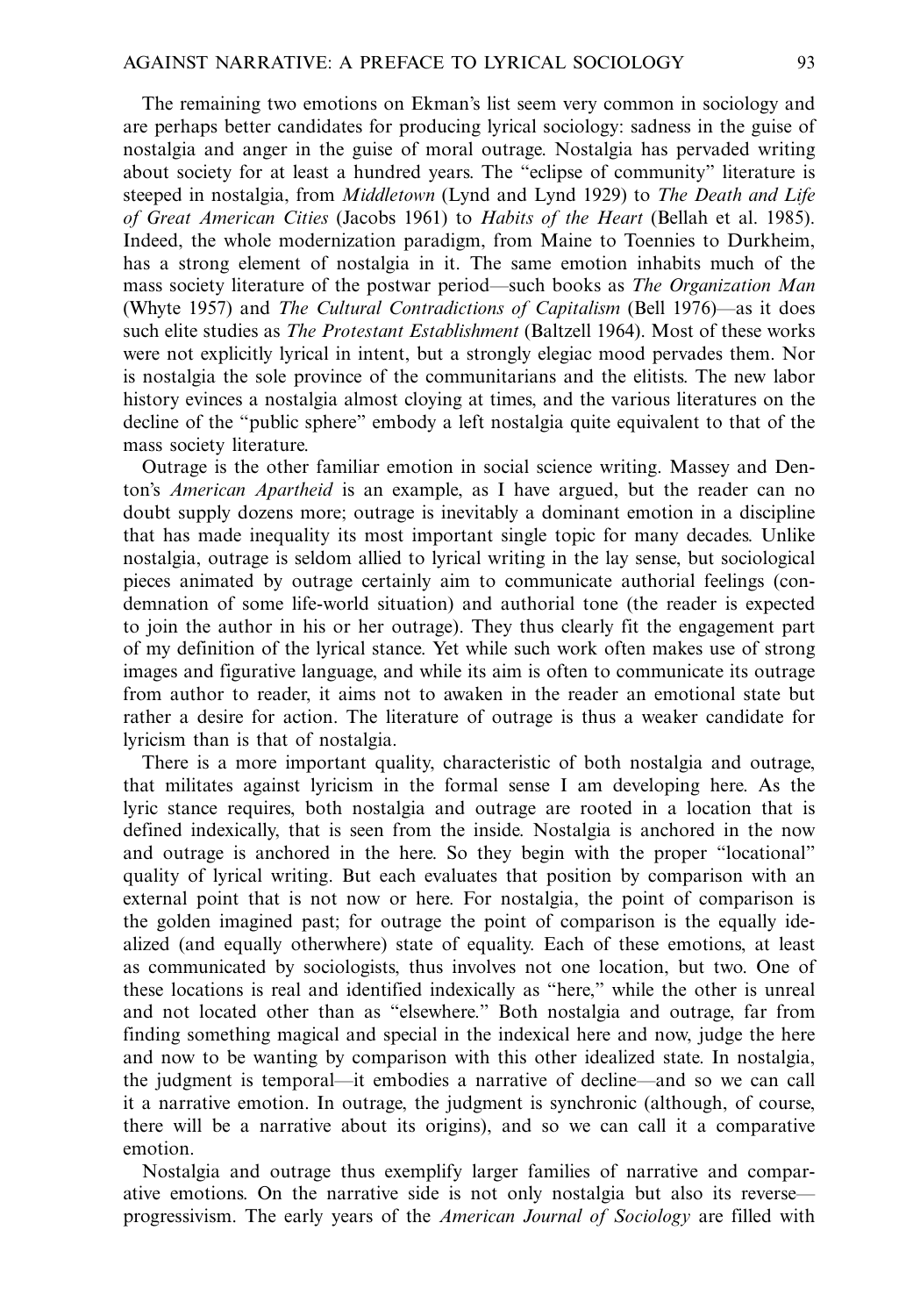a complacent reformism that is strongly emotional in its hopeful view of the world. But there are also *negatively* anticipatory narrative emotions, as when futurologists aim to panic their readers over coming changes from now to later (e.g., the technomessiahs predicting the end of books and libraries). All these "narrative emotions" move us out of the lyrical mode and into the flow of story and event.<sup>39</sup> A similar analysis could be made of comparative emotions, whose positive versions pervade the worship of markets in economics (although often with a fairly hostile tone toward the audience, which does not sufficiently understand the "truth" of markets) and of functional adaptations in certain schools of sociology.

But if we rule out narrative and comparative emotions, what is left for lyrical sociology? What would we mean by an "indexical emotion," an emotion rooted completely in the here and now about which the author is writing? Consider the examples of lyrical sociology given above, which show a variety of emotions: a kind of "oh brave new world" excitement in Zorbaugh, a profound amazement and even admiration in Malinowski (far indeed from the exasperation and rage of his diaries), a sense of agonized confusion in Christakis, a boundless but often exasperated sympathy in Thompson. Despite this variety, what these works have in common is the intense engagement of their authors, and by extension their readers, in precisely their *indexical*, located quality, the transitory and particular nature of their present here(s) and now(s). At its best, this feeling is curious without exoticism, sympathetic without presumption, and thoughtful without judgment. It is always aware that confusion can come as easily from authorial misunderstanding as from subjects' experience. In fact, in seeking to see the world from the indexical time and place of their subjects, these authors become all the more self-conscious about their own. Indeed, the effect of their work is precisely to make us aware of our own mutability and particularity by presenting to us in careful detail that of others, at a different time and place.<sup>40</sup>

It is striking that with few exceptions, this emotion—let me call it humane sympathy—is not on the lists of psychologists and philosophers who write about emotion. (See footnote 38.) Compassion and pity are as close as they get, but both of these lack the reciprocal quality of humane sympathy as I envision it. They have a directional quality—*from* the emotionally secure self to the emotionally troubled other. But the nature of humane sympathy reads both ways; it heightens our awareness of our own limitation in time and pace by showing us, in all its intensity, that of others. In their mutability and particularity, we see our own.

To be sure, this is a function of audience participation. If one reads only to find the narrative or structural account of a temporal and social present, the lyrical text will read as a disappointment, as I have noted above. This is clear in reviews of

 $39I$  am here making a parallel with Arthur Danto's formal definition of "narrative sentences" as sentences that inherently involve two points in time (Danto 1985:ch. 8). Note that I am not following the account of all emotions as inherently narrative (or as being necessarily embodied in narratives) that is given in the "narrative emotions" essay of Nussbaum, whose core argument (1988:234–35) strikes me as specious.

 $40I$  should note that none of the lyrical works mentioned overtly tells us the emotions of its author. Indeed, the shift from telling these emotions (as writings in the social reform tradition usually did) to merely showing them is probably one of the key ingredients of "science" as early 20th-century sociologists understood it. Like so many other things, this transition evinces a close parallel to lyric poetry, which moved sharply against "telling" emotion in the modern period. Eliot's famous "objective correlative" essay ([1919] 1975) is the classic citation on this topic (but see Miles 1942 for an interesting quantitative study). In "The Perfect Critic" ([1920] 1975:57), Eliot went further, arguing that "[t]he end of the enjoyment of poetry is a pure contemplation from which all accidents of personal emotion are removed: thus we aim to see the object as it really is." Such a statement could as easily have come from Robert Park in exactly the same year, with the word "poetry" switched with "sociology."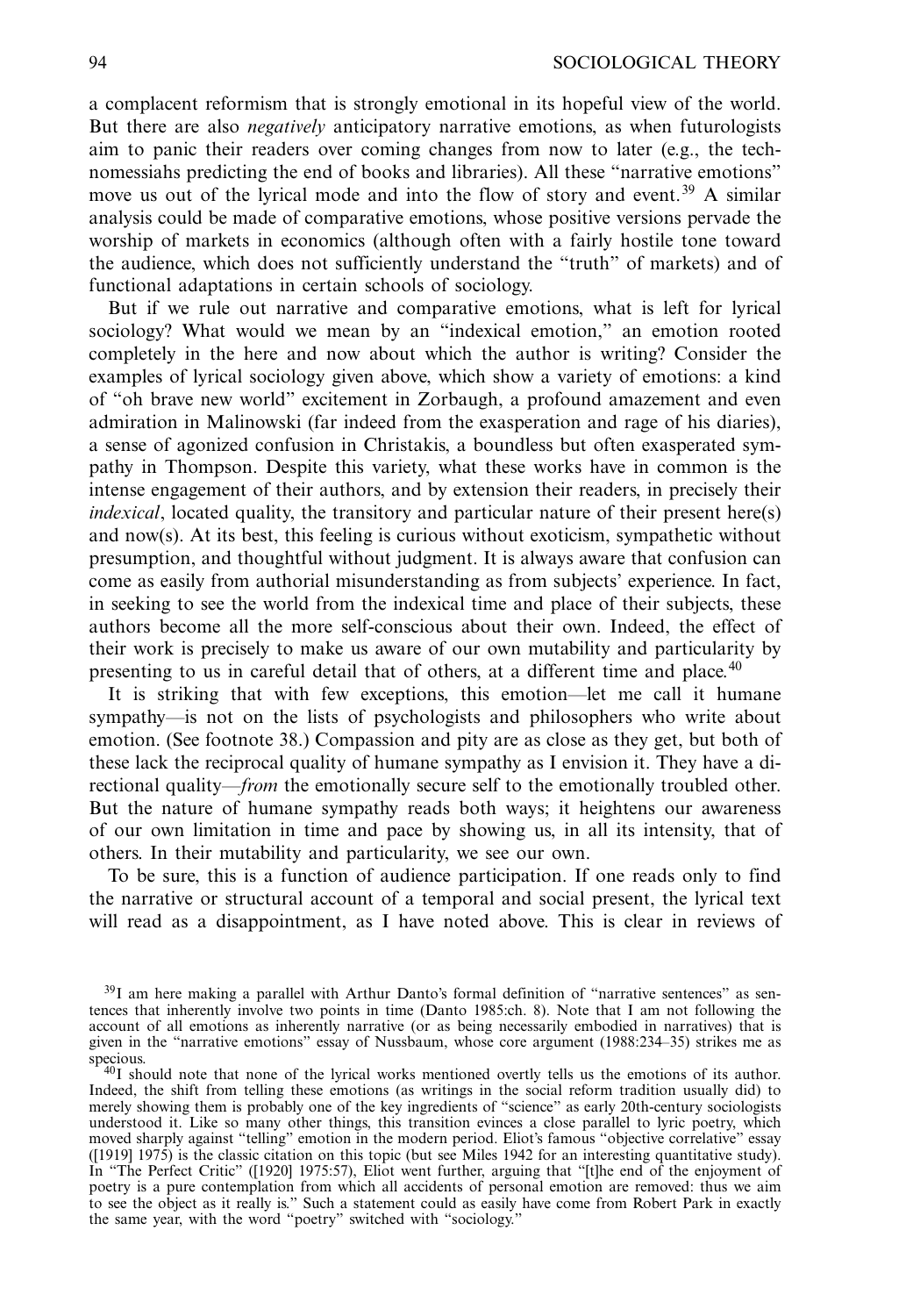lyrical works.<sup>41</sup> Reviewers of *Argonauts of the Western Pacific* were to some extent bewildered by Malinowski's unwillingness to make causal arguments or to provide an origination narrative for the kula, although they were overwhelmed by his detail and impressed by his vividness. Reviewers of *The Making of the English Working Class* divided into those who saw it as biased, ideologically nostalgic, and lacking in causal or even narrative argument (Semmel and Smelser) and those who appreciated its extraordinary passion and vividness but thought they saw an insufficiently coherent narrative or argument. Of the latter, Bendix (1965:605) says: "The reader may in the end complain of a lack of guidance ... For all the hazards of conceptualization, without it history is trackless—and very long." Best (1965:276–77) at least admires Thompson's attempt at lyricism: "Now it can be said that he does his advocate's work very well and that some of his most memorable passages occur when he is doing it. He delights in making that seem sensible which has usually been accounted idiotic and in conjuring swans out of conventional geese." But, ultimately, Best dissents from Thompson's interpretation. Far more hostile, Smelser (1966) reads what I am calling Thompson's lyricism as "radical historical specificity" and condemns it as unsatisfactory historiographically because it is not oriented to explanation and narrative causality. Zorbaugh's reviewers were more sympathetic, all commending the book for its vivid, literary quality and, in one case at least, strongly praising it for what Smelser would no doubt have called its atheoreticality: "It has benefited from the fact that its author has not compressed too harshly his human materials, alive and often untractable, into predetermined categories" (Vance 1929:321).

Readers are thus often unwilling to read the lyrical text as anything but a failed narrative. But for the reader who is open to it, the lyrical text provides a representation of human mutability and particularity in their most vivid form. This encounter forces us to face two things: first, that we, too, are mutable and particular, and second, that our here and now are radically different from those of which we read. To be sure, these are things that we can know cognitively, but we usually forget them. As these reviews show, while we commonly read texts in the nonindexical mode, looking for narratives or structural accounts that explain other people's lives by contextualizing them in various ways, we tend quietly to reserve to ourselves the privilege of living in the (only) "real" here and now, in the inexplicable, indexical present. But of course if the meaning of other people's lives can be explained not in terms of how they experience it but in terms of some larger narrative or social structure in which they are embedded, so, too, can the meaning of our own. It is the merit of the lyrical text to avoid this trap by avoiding the move to narrative or structural embedding altogether. The lyrical text directly confronts us with the radical chasm between our own here and now and that of its subjects. Yet while the lyrical text shows us this chasm clearly, the chasm itself is crossed by our moral recognition of the common humanity we share with those we read about. The central emotion aroused by lyrical sociology is precisely this tense yoking of the vertigo of indexical difference with the comfort of human sympathy.

<sup>41</sup>To save space, I simply list here all the reviews considered, reserving formal citation for those quoted in text. Malinowski reviews: E. W. Gifford (*American Anthropologist* 25:101–02, 1923), M. Ginsberg (*Economica* 11:239–41, 1924), E. Schweidland (*Economic Journal* 33:558–60, 1923), F. R. Barton (*Man* 29:189–90, 1922). Thompson reviews: B. Semmel (*American Historical Review* 70:123–24, 1964), R. Bendix (*American Sociological Review* 30:605–06, 1965), N. J. Smelser (*History and Theory* 5:213–17, 1966), G. Best (*History Journal* 8:271–81, 1965). Zorbaugh reviews: R. D. McKenzie (*American Journal of Sociology* 35:486–87, 1929), J. W. Withers(*Journal of Educational Sociology* 3:313, 1930), R. P. Vance (*Social Forces* 8:320–21, 1929).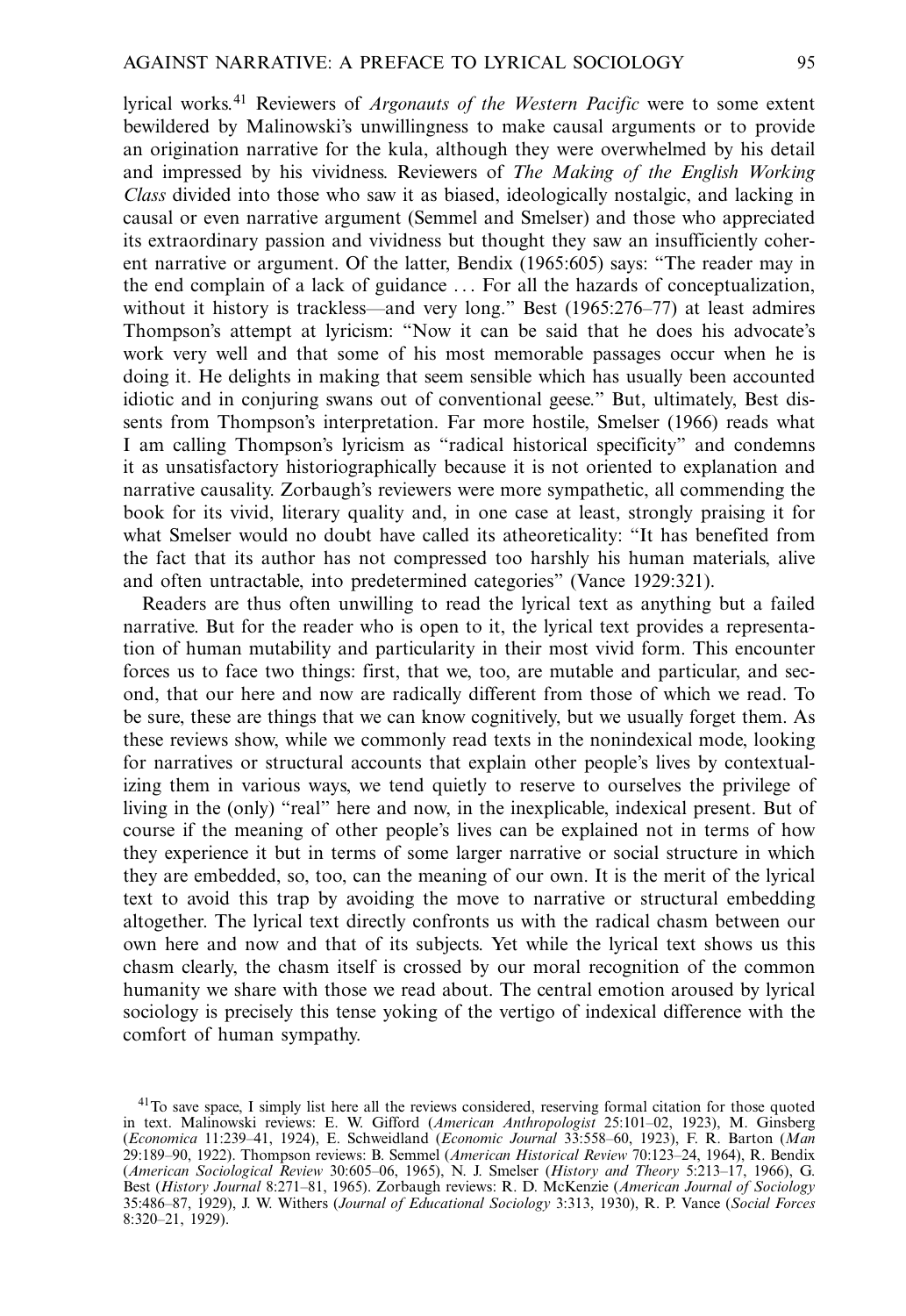The idea that aesthetic emotion arises in a confrontation between cognition and morality is longstanding in our aesthetic canon. Kant ([1790] 1951) and Schiller ([1793] 2005) wrote specifically of the situation in which something that we know to be potentially uncontrollable and frightening istamed by the recognition that human morality remains unthreatened by it. They called this feeling the sublime and saw it as one of the cornerstones of aesthetics. It seems to me that the fundamental emotion of the lyricism I have here analyzed is just such a "sublime." On the one hand, it confronts us with the disturbing fact of human difference; on the other, it reminds us of the moral (and paradoxical) fact that difference—in the guises of mutability and particularity—is something we share.

With that conclusion I come less to the end of the present argument than the beginning of another, one that concerns the role of difference in social life and the meaning of its study. Human life is about the positing and exploration of differences. Our ability to see and enact so many and such variegated differences is what makes us unique among life forms, even though those differences reify and ramify and trap usin our own nets. But while I have no time to advance into the theory of difference, I do think it is established that the heart of lyrical sociology is precisely the evocation of this tension about difference: it confronts us with our temporal and social spatial particularities in the very process of showing us those of others. In doing so, it produces the unique emotion that I have called humane sympathy.

Other genreshave sustained thisfeeling in other times. Rolf Lindner findsit in "the unprejudiced and yet passionate interest in 'real life'" of the journalists of a century ago (Lindner 1996:202). George Levine findsit in the attempt of the 19th-century realists "to rediscover moral order after their primary energies have been devoted to disrupting conventions of moral judgment" (Levine 1981:20). Humane sympathy is always under threat. Its favored genres can easily degenerate into voyeurism or exoticism or routinism or disillusionment, as many have noted. But that there are pathologies is no reason not to try here and now to cherish and develop the lyrical voice. It is our best hope for a humanist sociology, one that can be profoundly moral without being political. $42$ 

#### CONCLUSION

I hope in this article to have established the existence of a lyrical impulse in sociological and social scientific writing. There is a place in social science for writing that conveys an author's emotional apprehension of social moments, that does this within the framework of rigor and investigative detachment that we all consider the precondition of our work as social scientists. As researchers, we find the social world not only complicated and interesting, not only functional or disturbing, but also amazing and overwhelming and joyous in its very variety and passage. Our readers should know not only society's causes and consequences, not only its merits and demerits, but also, in the words of Yasunari Kawabata (1975), its beauty and sadness.

 $^{42}$ For my definition of humanist sociology, see Abbott (forthcoming). In the interests of space, I have cut from this article a long analysis of the various accusations against lyrical sociology that are analogous to the accusation of "vulgarity" against lyrical poetry for its low topics and anti-pedagogical stance. Typically, these are arguments that such sociology is "just description," "mere journalism," "not causal," "not really sociological," and so on.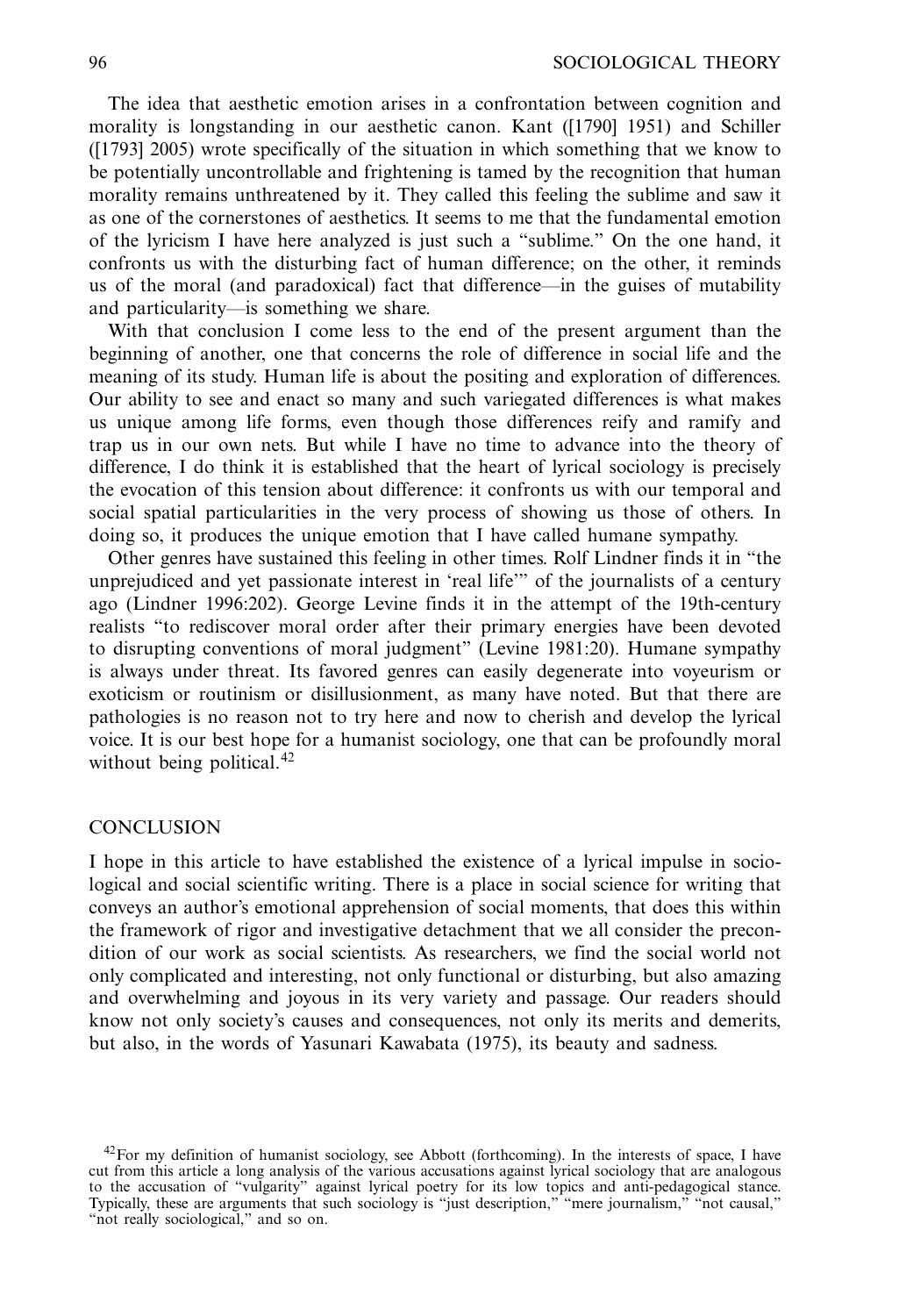#### REFERENCES

Abbott, A. 1991. "History and Sociology." *Social Science History* 25:201–38.

- ———. 1992a. "From Causes to Events." *Sociological Methods and Research* 20:428–55.
- ———. 1992b. "What Do Cases Do?" Pp. 53–82 in *What is a Case?* edited by C. Ragin and H. S. Becker. Cambridge: Cambridge University Press.
- ———. 1997. "Of Time and Place." *Social Forces* 75:1149–82.
- ———. 2001a. *Chaos of Disciplines*. Chicago, IL: University of Chicago Press.
- ———. 2001b. *Time Matters*. Chicago, IL: University of Chicago Press.
- ———. 2005. "The Idea of Outcome in U.S. Sociology." Pp. 393–426 in *The Politics of Method in the*

*Human Sciences*, edited by G. Steinmetz. Durham, NC: Duke University Press. ———. Forthcoming. "For Humanist Sociology." In *Public Sociology: Responses to Michael Burawoy*,

- edited by R. Zussman.
- Abbott, A. and A. Tsay. 2000. "Sequence Analysis and Optimal Matching Analysis in Sociology." *Sociological Methods and Research* 29:3–33.
- Adorno, T. 1989. "Lyric Poetry and Society." Pp. 155–71 in *Critical Theory and Society*, edited by S. E. Bronner and D. M. Kellner. New York: Routledge.
- Bachelard, G. 1957. *La poetique de l'espace*. Paris: PUF.
- Baltzell, E. D. 1964. *The Protestant Establishment*. New York: Random House.
- Barthes, R. [1953] 1972. *Le degré zéro de l'écriture*. Paris: Seuil.

———. [1966] 1981. "Introduction a l'analyse structurale du r ` ecit." Pp. 7–33 in ´ *Communications*, 8. Paris: Seuil.

- ———. 1974. *S/Z*. New York: Hill and Wang.
- Bell, D. 1976. *The Cultural Contradictions of Capitalism*. New York: Basic.
- Bell, M. M. 1994. *Childerly*. Chicago, IL: University of Chicago Press.
- Bellah, R. N., R. Madsen, W. M. Sullivan, A. Swidler, and S. M. Tipton. 1985. *Habits of the Heart*. New York: Harper.
- Benveniste, E. 1971. "Correlation of Tense and the French Verb." Pp. 205–15 in *Problems in General Linguistics*. Coral Gables, FL: University of Miami Press.
- Bergson, H. 1910. *Time and Free Will*, translated by F. L. Pogson. London: Allen Unwin.
- Brown, R. H. 1977. *A Poetic for Sociology*. Cambridge: Cambridge University Press.
- Burawoy, M. 1979. *Manufacturing Consent*. Chicago, IL: University of Chicago Press.
- ———. 1998. "The Extended Case Method." *Sociological Theory* 16:4–33.
- ———. 2005. "For Public Sociology." *American Sociological Review* 70:4–28.
- Burton, J. W. 1988. "Shadowsat Twilight." *Proceedings of the American Philosophical Society* 132:420–33.
- Campbell, A., P. E. Converse, W. E. Miller, and D. E. Stokes. [1960] 1980. *The American Voter*. Chicago, IL: University of Chicago Press.
- Capetti, C. 1993. *Writing Chicago*. New York: Columbia University Press.
- Chandler, J. 1998. *England in 1819*. Chicago, IL: University of Chicago Press.
- Christakis, N. A. 1999. *Death Foretold*. Chicago, IL: University of Chicago Press.
- Clifford, J. 1986. "Introduction." Pp. 7–26 in *Writing Cultures*, edited by J. Clifford and G. F. Marcus. Berkeley, CA: University of California Press.
- Clifford, J. and G. F. Markus, editors. 1986. *Writing Cultures*. Berkeley, CA: University of California Press.
- Danto, A. C. 1985. *Narration and Knowledge*. New York: Columbia University Press.
- de Man, Paul. 1983. *Blindness and Insight*, 2nd ed. Minneapolis, MN: University of Minnesota Press.
- ———. 1984. *The Rhetoric of Romanticism*. New York: Columbia University Press.
- ———. 1993. *Romanticism and Contemporary Criticism*. Baltimore, MD: Johns Hopkins University Press. Ekman, P. 1972. *Emotions in the Human Face*. New York: Pergamon.
- Eliot, T. S. [1919] 1975. "Hamlet." Pp. 45–49 in *Selected Prose of T. S. Eliot*. New York: Harcourt/Farrar.
- ——— [1920] 1975. "The Perfect Critic." Pp. 50–58 in *Selected Prose of T. S. Eliot*. New York: Harcourt/Farrar.
- Fabian, J. 1983. *Time and the Other*. New York: Columbia University Press.
- Fleck, L. [1935] 1979. *The Genesis and Development of a Scientific Fact*. Chicago, IL: University of Chicago Press.
- Frye, N. 1966. *Anatomy of Criticism*. New York: Atheneum.
- Gans, H. J. 1962. *The Urban Villagers*. New York: Free Press.
- ———. 1967. *The Levittowners*. New York: Vintage.
- ———. 1997. "Bestsellers by Sociologists." *Contemporary Sociology* 26:131–35.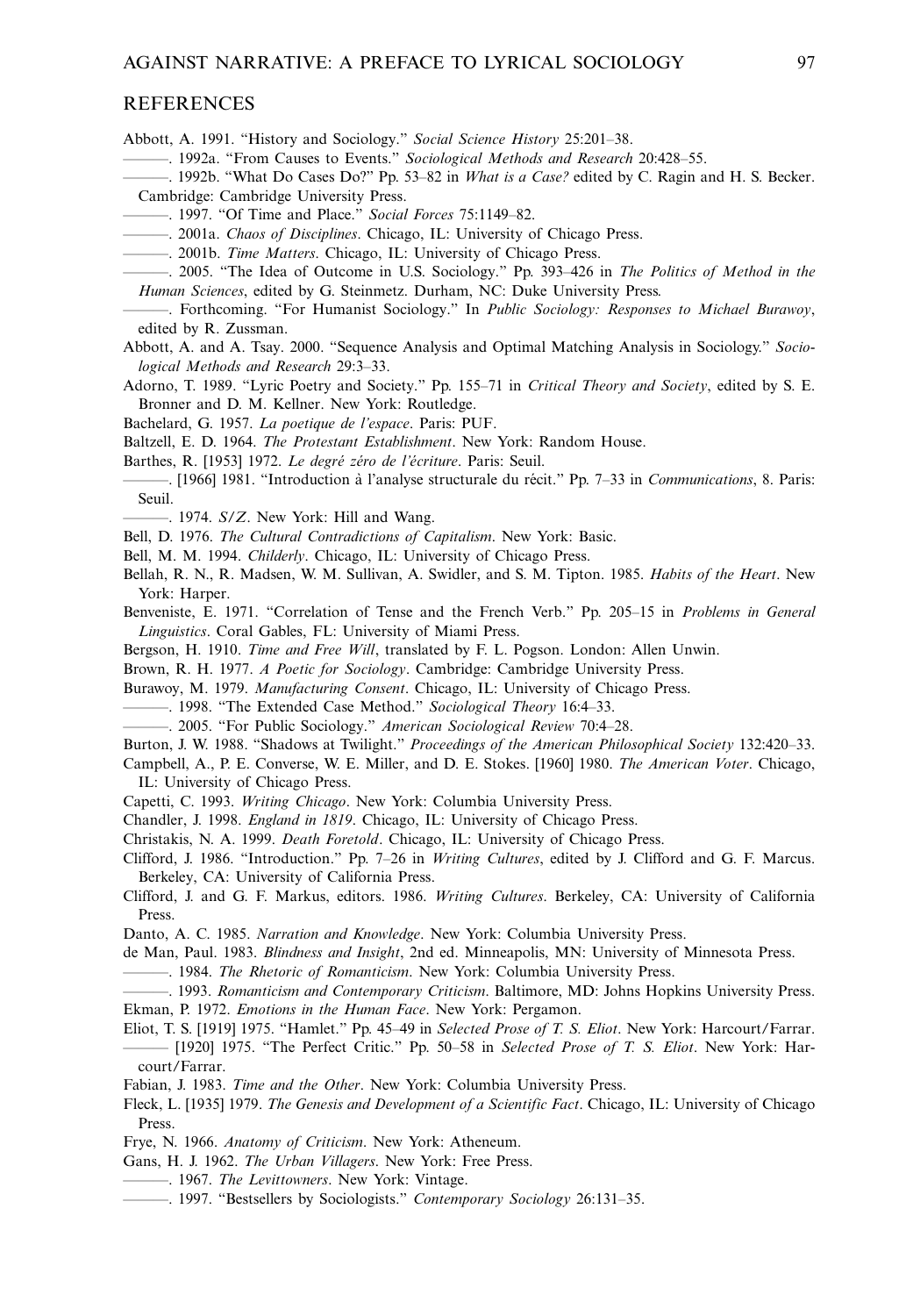- Gellner, E. 1988. "'Zeno of Cracow' or 'Revolution at Nemi' or 'The Polish Revenge': A Drama in Three Acts." Pp. 164–94 in *Malinowski Between Two Worlds*, edited by R. Ellen, E. Gellner, G. Kubica, and J. Mucha. Cambridge: Cambridge University Press.
- Genette, G. [1972] 1980. *Narrative Discourse*. Ithaca, NY: Cornell University Press.
- Ginzburg, C. 2000. *No Island is an Island*. New York: Columbia University Press.
- Gluckman, M. 1947a. "Malinowski's 'Functional' Analaysis of Social Change." *Africa* 17:103–21.
	- ———. 1947b. "Malinowski's Contribution to Social Anthropology." *African Studies* 6:41–46.
	- ———. 1955. *Custom and Conflict in Africa*. Glencoe, IL: Free Press.
- ———. [1940] 1958. *Analysis of a Social Situation in Modern Zululand*. Rhodes-Livingston Institute Papers 28. Manchester: Manchester University Press for the Rhodes-Livingston Institute.
- ———. 1967. "Introduction." Pp. xi–xx in *The Craft of Social Anthropology*, edited by A. L. Epstein. London: Tavistock.
- Huot, S. 1987. *From Song to Book*. Ithaca, NY: Cornell University Press.
- Jacobs, J. 1961. *The Death and Life of Great American Cities*. New York: Vintage.
- Johnson, S. [1765] 1958. "Preface to Shakespeare." Pp. 239–87 in *Rasselas, Poems, and Selected Prose*. New York: Holt, Rinehart and Winston.
- Johnson, W. R. 1982. "On the Absence of Ancient Lyric Theory." Pp. 76–95 in *The Idea of Lyric*. Berkeley, CA: University of California Press.
- Kant, I. [1790] 1951. *Critique of Judgment*. New York: Hafner.
- Kawabata, Y. 1975. *Beauty and Sadness*, translated by H. Hibbett. New York: Knopf.
- *Kokinshu: A Collection of Poems Ancient and Modern*. ca. 905. Translated and annotated by L. R. Rodd and M. C. Henkenius. Boston, MA: Cheng and Tsui.
- Leach, E. R. 1964. *Political Systems of Highland Burma*. Boston, MA: Beacon.
- Levine, G. 1981. *The Realistic Imagination*. Chicago, IL: University of Chicago Press.
- Levi-Strauss, C. 1955. *Tristes Tropiques*. Paris: Plon.
- Levrault, L. 1902. *La poésie lyrique*. Paris: Librairie Paul Delaplane.
- Lindner, R. 1996. *The Reportage of Urban Culture*. New York: Cambridge University Press.
- Lynd, R. S. and H. M. Lynd. 1929. *Middletown*. New York: Harcourt, Brace, World.
- Maclean, N. F. 1940. *Theory of Lyric Poetry in England from the Renaissance to Coleridge*. Unpublished Ph.D. dissertation, University of Chicago.
- Malinowski, B. [1922] 1961. *Argonauts of the Western Pacific*. New York: Dutton.
- ———. 1935. *Coral Gardens and Their Magic*. London: Allen Unwin.
- ———. 1938. "The Anthropology of Changing African Cultures." Pp. vii–xxxviii in *Methods of Study of Culture Contact in Africa*. International African Institute, Memorandum XV. London: Oxford University Press for the International African Institute.
- ———. 1945. *The Dynamics of Cultural Change*, edited by P. M. Kaberry. New Haven, CT: Yale University Press.
- ———. 1989. *A Diary in the Strict Sense of the Term*. Stanford, CA: Stanford University Press.
- Marx, K. [1852] 1963. *The Eighteenth Brumaire of Louis Bonaparte*. New York: International Publishers. ———. [1887] 1967. *Capital*. New York: International Publishers.
- Massey, D. and N. Denton. 1993. *American Apartheid*. Cambridge, MA: Harvard University Press.
- Maulpoix, J.-M. 2000. *Du lyrisme*. Paris: Jose Curti. ´
- McDonald, T. J., editor. 1996. *The Historic Turn in the Human Sciences*. Ann Arbor, MI: University of Michigan Press.
- McTaggart, J. M. E. 1908. "The Unreality of Time." *Mind NS* 17:457–54.
- Miles, J. 1942. "Wordsworth and the Vocabulary of Emotion." *University of California Publications in English* 12(1).
- Mills, C. W. 1959. *The Sociological Imagination*. New York: Oxford.
- Miner, E., H. Odagiri, and R. E. Morrell. 1985. *Princeton Companion to Classical Japanese Literature*. Princeton, NJ: Princeton University Press.
- Nussbaum, M. 1988. "Narrative Emotions." *Ethics* 98:225–54.
- Perrow, C. 1984. *Normal Accidents*. New York: Basic.
- Propp, V. A. 1968. *Morphology of the Folktale*. Austin, TX: University of Texas Press.
- Richards, A. I. 1939. *Land, Labour and Diet in Northern Rhodesia*. London: Oxford University Press for the International African Institute.
- Richards, I. A. 1929. *Practical Criticism*. New York: Harcourt.
- Rieder, J. 1985. *Canarsie*. Cambridge, MA: Harvard University Press.
- Riesman, D. with N. Glazer and R. Denney. 1950. *The Lonely Crowd*. New Haven, CT: Yale University Press.